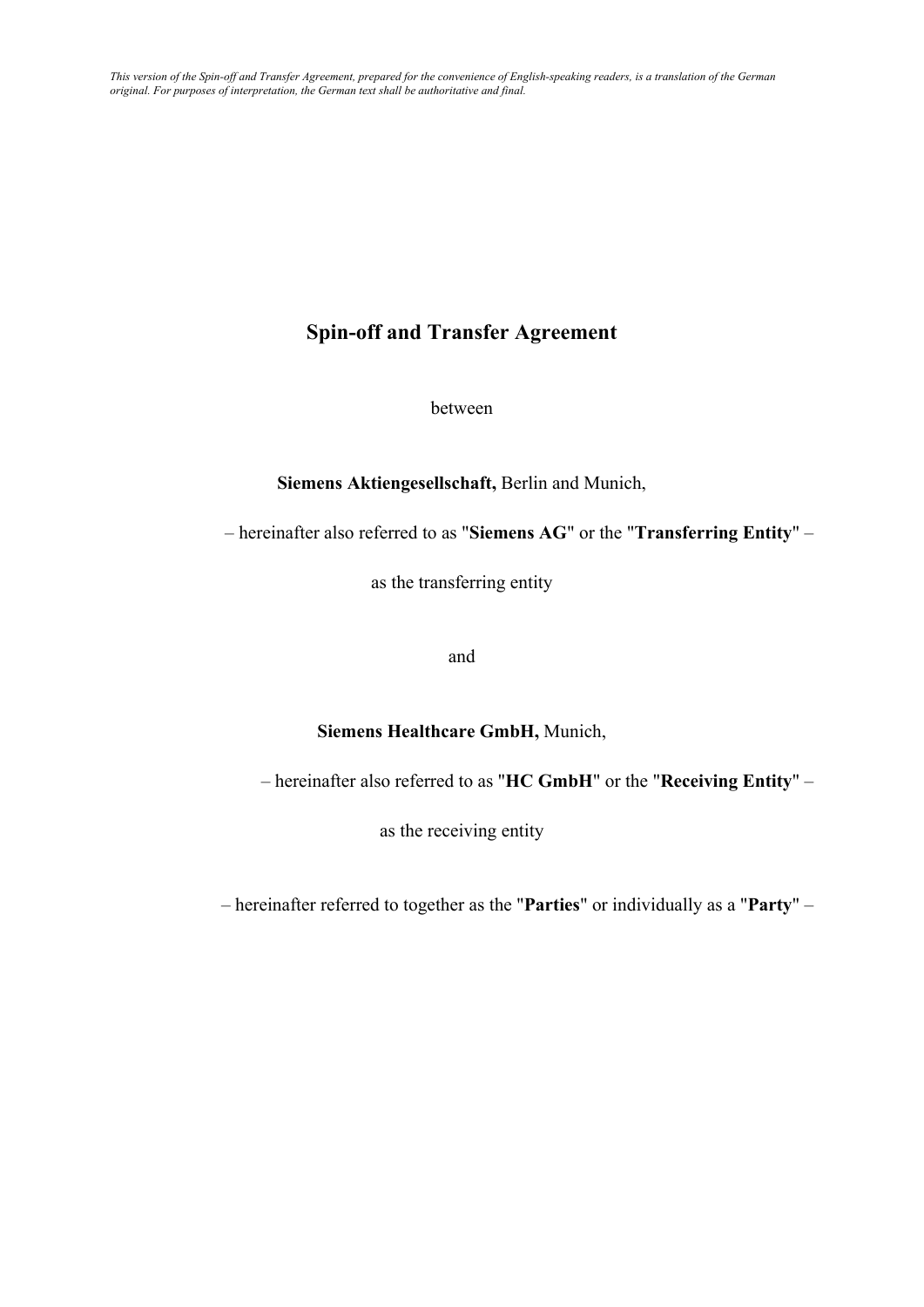### **Table of Contents**

| II. Spin-off, Spin-off Effective Date, Spin-off Balance Sheet and Closing Balance                                                                     |
|-------------------------------------------------------------------------------------------------------------------------------------------------------|
|                                                                                                                                                       |
|                                                                                                                                                       |
|                                                                                                                                                       |
|                                                                                                                                                       |
|                                                                                                                                                       |
|                                                                                                                                                       |
|                                                                                                                                                       |
|                                                                                                                                                       |
|                                                                                                                                                       |
|                                                                                                                                                       |
| IV. Consideration and Corporate Actions, Special Rights and Benefits 12                                                                               |
|                                                                                                                                                       |
|                                                                                                                                                       |
|                                                                                                                                                       |
| V. Consequences of the Spin-off for the Employees and their Representative<br>Bodies as well as for Former Employees; other Pension-Related Issues 13 |
| § 13 Consequences of the Spin-off for the Employees and their                                                                                         |
| § 14 Consequences of the Spin-off for Former Employees; other Pension-                                                                                |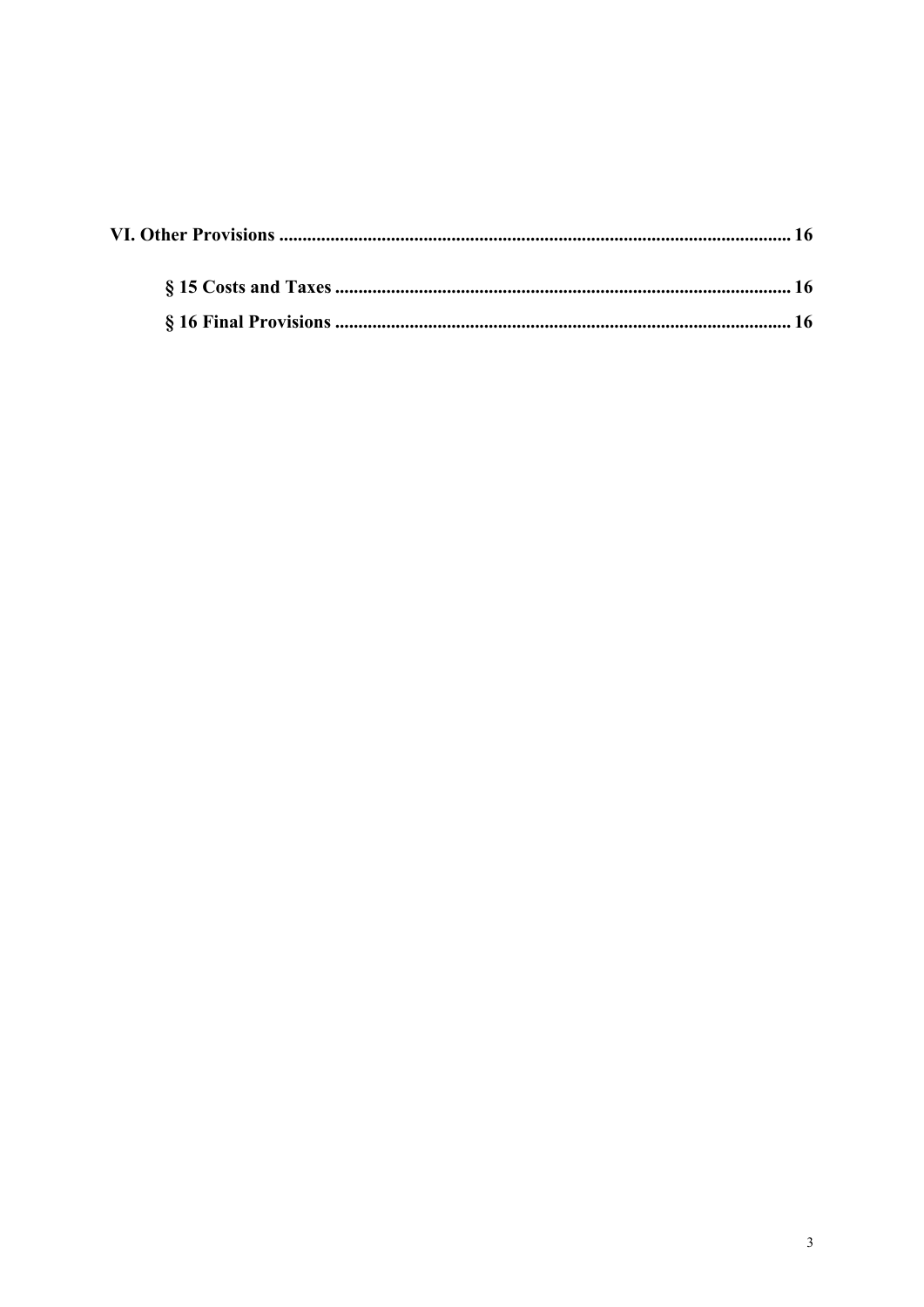#### **I. Introduction**

- 0.1 Siemens AG with its registered offices in Berlin and Munich is registered with the commercial register at the district court (*Amtsgericht*) of Charlottenburg under registration number HRB 12300 B and with the commercial register at the district court (*Amtsgericht*) of Munich under registration number HRB 6684. The capital stock of Siemens AG at the time of conclusion of this Spin-off and Transfer Agreement amounts to  $\epsilon$ 2,643,000,000, divided into 881,000,000 shares of no par value (registered shares).
- 0.2 HC GmbH with its registered office in Munich is registered with the commercial register at the district court (*Amtsgericht*) of Munich under registration number HRB 213821. The share capital of HC GmbH at the time of conclusion of this Spin-off and Transfer Agreement amounts to  $\epsilon$ 50,010,000.00, divided into 50,010,000 shares. The sole shareholder of HC GmbH is Siemens AG.
- 0.3 By contribution agreement dated April 29, 2015 between Siemens AG and HC GmbH, Siemens AG transferred its Healthcare business, to the extent that it had been operated as a business legally unseparated from Siemens AG until then, with all assets and obligations allocable to such business, to HC GmbH by way of singular succession.
- 0.4 For the purpose of a transparent and source-based allocation, especially also the obligations of Siemens AG arising from employment relationships with the former employees of the Healthcare business and, in this context, in particular pension obligations, and, directly or indirectly, various participations in companies which are active in the Healthcare business and the value of which exceeds the amount of the obligations to be transferred, will be transferred to HC GmbH by way of the present Spin-off and Transfer Agreement. The operation and settlement of part of the pension commitments given to former employees of the Healthcare business was transferred to Siemens Pensionsfonds AG, a pension fund established by Siemens AG, in 2006, whereas Siemens AG by operation of law remains liable as debtor in default for the fulfillment of the pension commitments. In accordance with the provisions of this Spin-off and Transfer Agreement, the legal relationship between Siemens AG and Siemens Pensionsfonds AG and the rights and obligations resulting therefrom are also to be transferred to HC GmbH to the extent that they relate to former employees of the Healthcare business.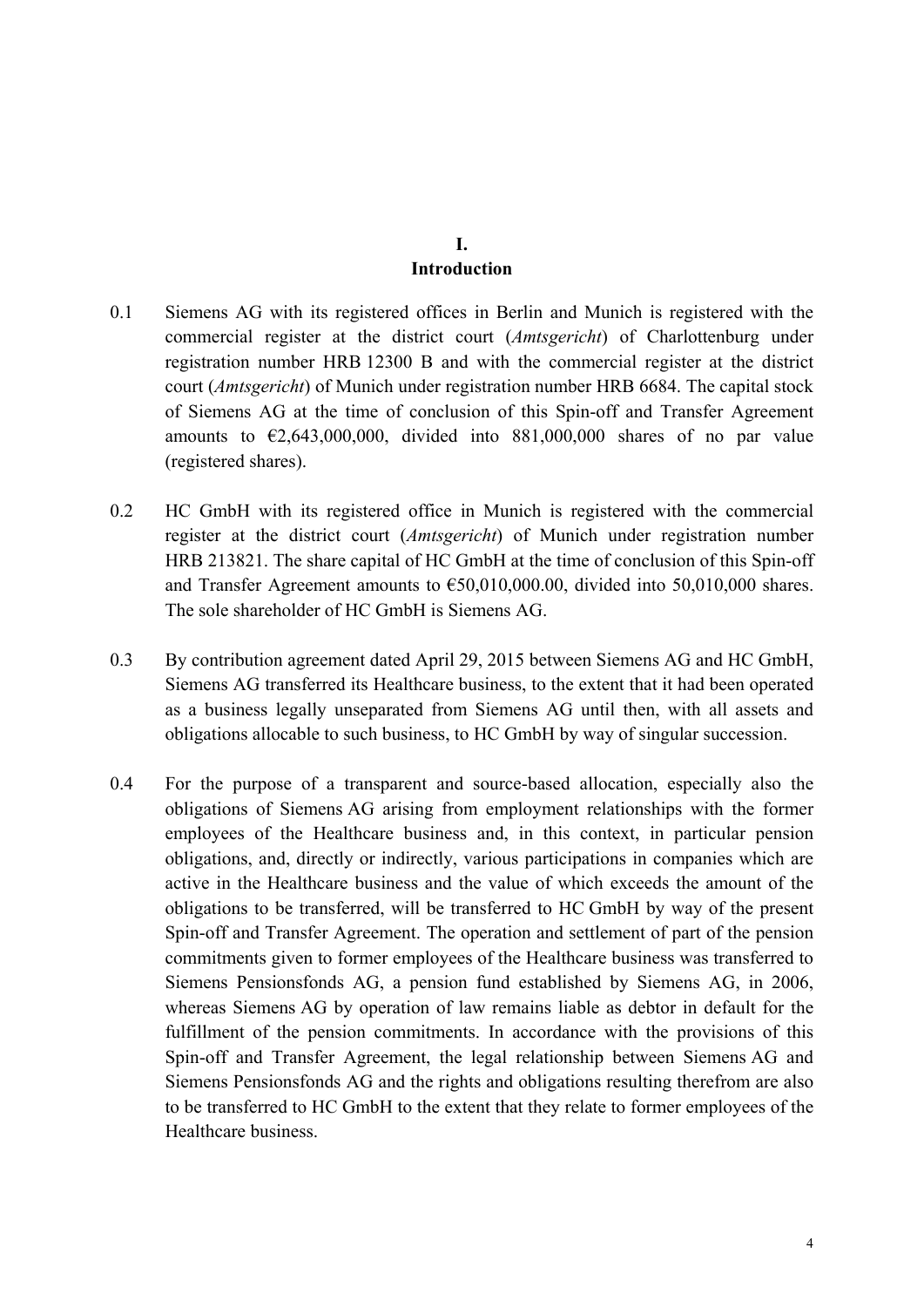Now, therefore, the Parties agree as follows:

### **II. Spin-off, Spin-off Effective Date, Spin-off Balance Sheet and Closing Balance Sheet**

#### **§ 1 Spin-off**

- 1.1 Siemens AG, as the transferring entity, transfers by a spin-off by way of absorption (*Ausgliederung zur Aufnahme*) pursuant to Section 123 (3) no. 1 of the German Transformation Act (UmwG) the portion of its assets specified in § 5.1 and § 5.2 of this Spin-off and Transfer Agreement (hereinafter, the "**Spin-off Assets**") in their entirety to HC GmbH as the receiving entity in exchange for the issuance of shares in HC GmbH to Siemens AG pursuant to § 10 of this Spin-off and Transfer Agreement.
- 1.2 Assets and liabilities and other rights and obligations or legal relationships of Siemens AG which are not allocated to the Spin-off Assets under this Spin-off and Transfer Agreement or which are expressly excluded from the transfer under this Spin-off and Transfer Agreement will not be transferred to HC GmbH under this Spin-off and Transfer Agreement.

#### **§ 2 Spin-off Effective Date**

- 2.1 The transfer of the Spin-off Assets will take place in the relationship between Siemens AG and HC GmbH with economic effect as of October 1, 2015, 0:00 hours ("**Spin-off Effective Date**").
- 2.2 Starting as of this point in time, the actions relating to the Spin-off Assets are deemed to have been made for the account of HC GmbH in the relationship between Siemens AG and HC GmbH.
- 2.3 For tax purposes, the transfer will take place at the point in time when the beneficial ownership of the Spin-off Assets passes to HC GmbH ("**Fiscal Transfer Effective Date**").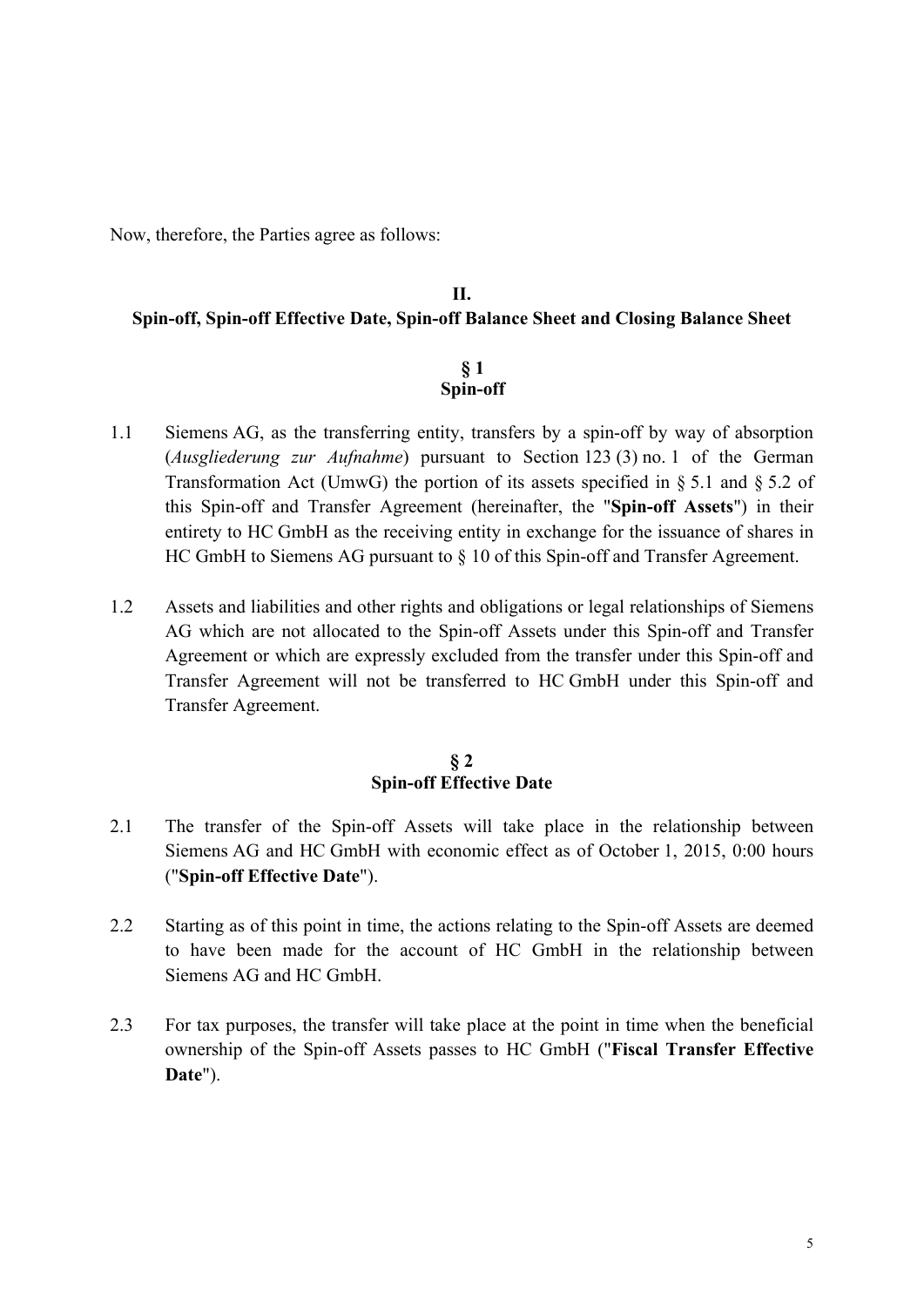#### **§ 3 Spin-off Balance Sheet and Closing Balance Sheet**

- 3.1 The carrying amounts of the Spin-off Assets are shown in the spin-off balance sheet as of October 1, 2015, 0:00 hours and attached to this Spin-off and Transfer Agreement as **Annex 3.1** ("**Spin-off Balance Sheet**"). The Spin-off Balance Sheet was derived from the annual balance sheet of Siemens AG as of September 30, 2015, which was part of the Annual Financial Statements of Siemens AG audited and approved without reservation by Siemens AG's auditors, Ernst & Young GmbH Wirtschaftsprüfungsgesellschaft, Stuttgart, and approved by the Supervisory Board of Siemens AG on December 2, 2015.
- 3.2 The closing balance sheet of the Transferring Entity under Sections 125 sentence 1, 17 (2) of the German Transformation Act (UmwG) is the annual balance sheet of Siemens AG as of September 30, 2015, 24:00 hours prepared in accordance with the provisions on the annual balance sheet and the audit thereof and audited by Ernst & Young GmbH Wirtschaftsprüfungsgesellschaft, Stuttgart (the "**Closing Balance Sheet**").
- 3.3 Siemens AG will reflect the Spin-off Assets at the carrying amount in its Closing Balance Sheet under commercial law.
- 3.4 HC GmbH will reflect the Spin-off Assets at the carrying amount in its accounting under commercial law.
- 3.5 For tax balance sheet purposes, the Spin-off Assets under § 5.1 will be treated in accordance with the general rules. HC GmbH undertakes to reflect the Transferred Shares according to  $\S$  5.2 in its tax balance sheet at the carrying amount (Section 1 (5) no. 4 of the German Transformation Tax Act (UmwStG)) of Siemens AG as of the Fiscal Transfer Effective Date in accordance with § 2.3 above and to file in due time the application required for the rollover of the carrying amounts (*Buchwertfortführung*) with the tax authorities.

#### **§ 4 Postponement of the Effective Dates**

If the spin-off has not been registered with the commercial registers of the Transferring Entity at the district courts of Charlottenburg and Munich by the end of the day on November 10, 2016, the Spin-off Effective Date is deemed to be October 1, 2016, 0:00 hours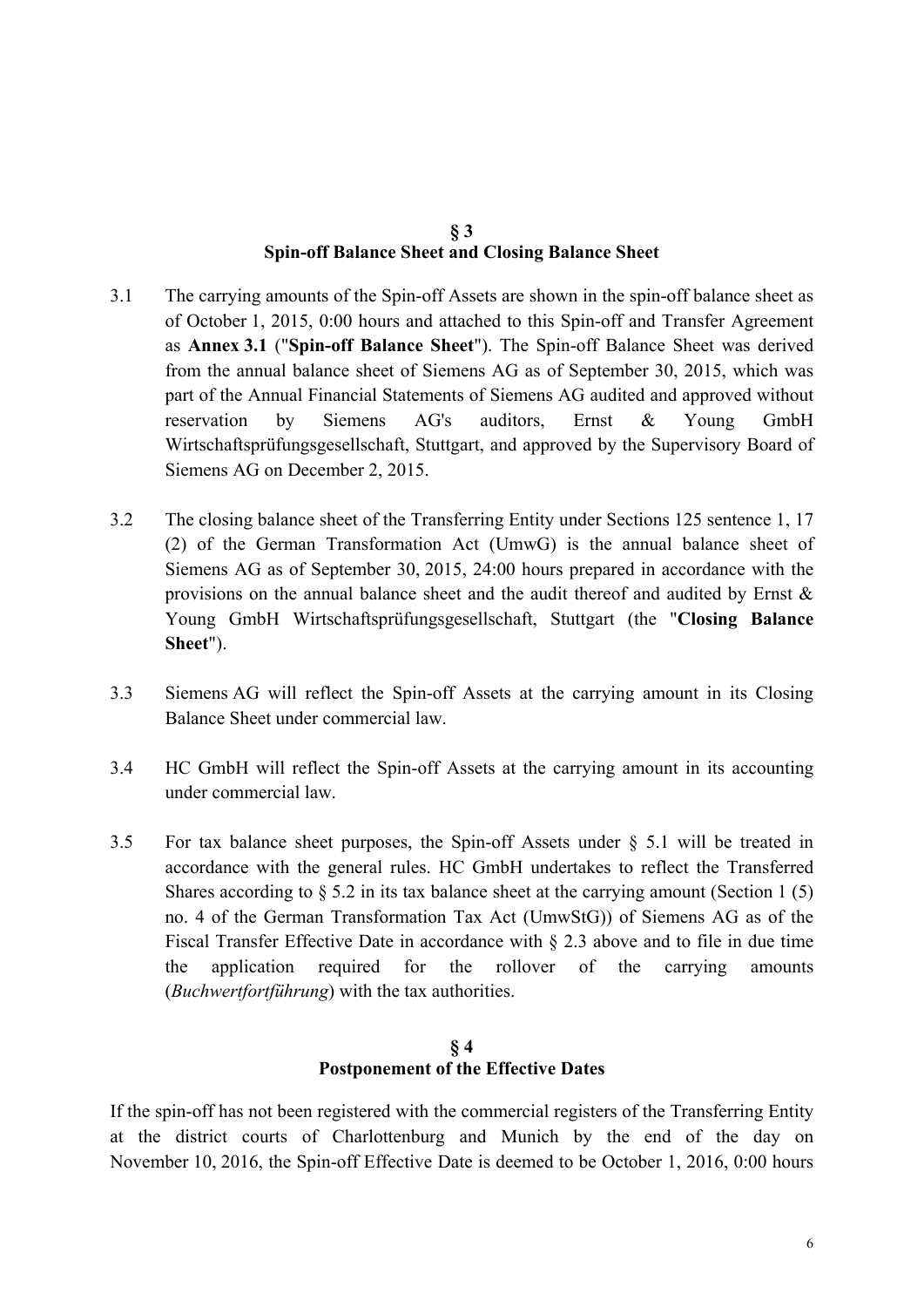contrary to § 2 above, and September 30, 2016, 24:00 hours is deemed to be the effective date of the Closing Balance Sheet of Siemens AG contrary to § 3.2 above. In the case of any further delay of the registration beyond November 10 of the subsequent year, the effective dates are postponed by one year respectively in accordance with the above provision.

## **III. Spin-off Assets and Modalities for the Transfer**

#### **§ 5 Spin-off Assets**

The Spin-off Assets include the liabilities, obligations, legal relationships and other assets specified below in more detail:

#### **5.1 Liabilities and Obligations; Pension Fund Agreement**

- 5.1.1 Siemens AG transfers to HC GmbH its entire contractual position, including all rights and obligations, in particular all pension obligations arising from employment relationships with HC Pensioners (as defined in § 5.1.2 below) and pension commitments made to HC Pensioners as well as all contractual and statutory obligations and obligations agreed under collective agreements associated therewith (such as the obligation to assume a liability under Section 1 (1) sentence 3 of the German Company Pension Act (BetrAVG) and the obligation to adjust the pensions under Section 16 of the German Company Pension Act (BetrAVG)) as well as the rights relating to the pensions towards the entitled persons (e.g. rights to information). This applies irrespective of the pension funding vehicle used to implement the pension commitments towards the HC Pensioners.
- 5.1.2 HC Pensioners are
	- all former employees with pension claims against Siemens AG or Siemens Pensionsfonds AG who already receive pension benefits or who have resigned from the employment relationship with vested pension entitlements as well as
	- all surviving dependants entitled to pension benefits and all spouses/registered civil partners entitled to claims for equalisation of pension rights against Siemens AG or Siemens Pensionsfonds AG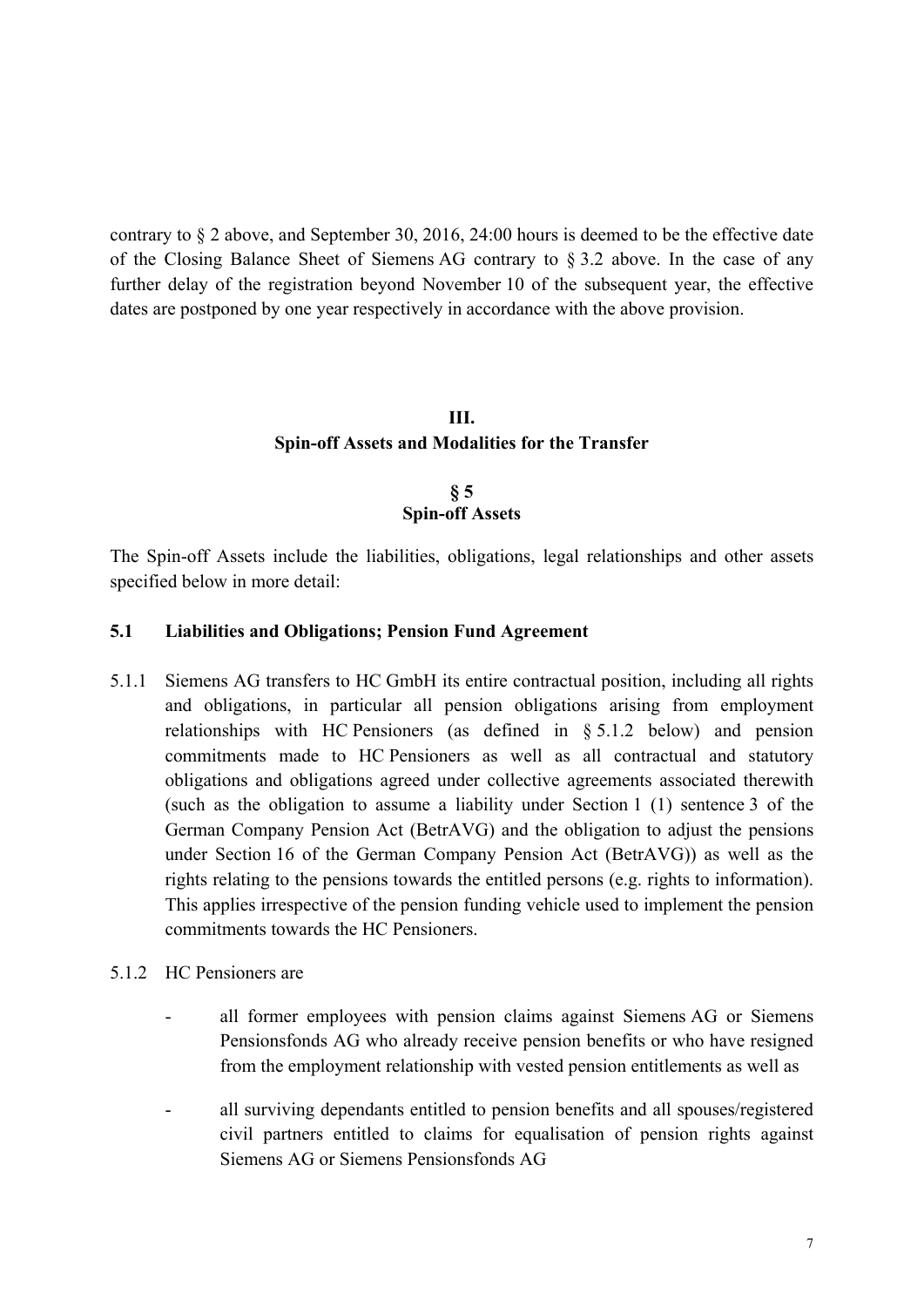whose individualizing personnel numbers are set out in each case in **Annex 5.1.2**.

HC Pensioners also include surviving dependants entitled to pension benefits and spouses/registered civil partners entitled to equalisation of pension rights of the persons listed in **Annex 5.1.2** to the extent that pension claims arise after the Spin-off Effective Date.

- 5.1.3 Siemens AG also transfers all other rights and obligations with respect to third-parties and relating to pension obligations towards the HC Pensioners to HC GmbH, including but not limited to
	- a) its entire contractual position as sponsoring company, including all rights and obligations, in particular obligations to make additional contributions and to assume any default liability, under the HC pension fund agreement to the "Siemens Pension" (*Siemens-Rente*) pension plan relating to the HC Pensioners dated November 9, 2015 ("**HC Pension Fund Agreement**");
	- b) its contractual position including all rights and obligations under the current pension fund agreement entered into with Siemens Pensionsfonds AG dated August 24, 2006 and its position as sponsoring company under the underlying "Siemens Pension" (*Siemens-Rente*) pension plan in the version dated November 23, 2009, in each case including any supplements, to the extent that they relate to pension commitments made towards HC Pensioners and do not pass to HC GmbH as a result of the transfer of the contractual position under the HC Pension Fund Agreement pursuant to a) above; the division of the current pension fund agreement associated therewith will be implemented such that the effects described in § 14.2 of this Spin-off and Transfer Agreement will occur;
	- c) all obligations towards the pension protection fund Pensions-Sicherungs-Verein Versicherungsverein auf Gegenseitigkeit relating to the HC Pensioners.

 For the avoidance of doubt: The respective contractual position, including all rights and obligations of Siemens AG under the contractual trust agreements entered into by it with each of Siemens Pension-Trust e.V., BSAV-Trust e.V. and Deferred Compensation-Trust e.V. will not be transferred (not even in part) to HC GmbH; likewise, the outsourcing agreement (*Funktionsausgliederungsvertrag*) and the rights and obligations of Siemens AG created thereunder (§ 5.3.2 of this Spin-off and Transfer Agreement) will not be transferred to HC GmbH, either.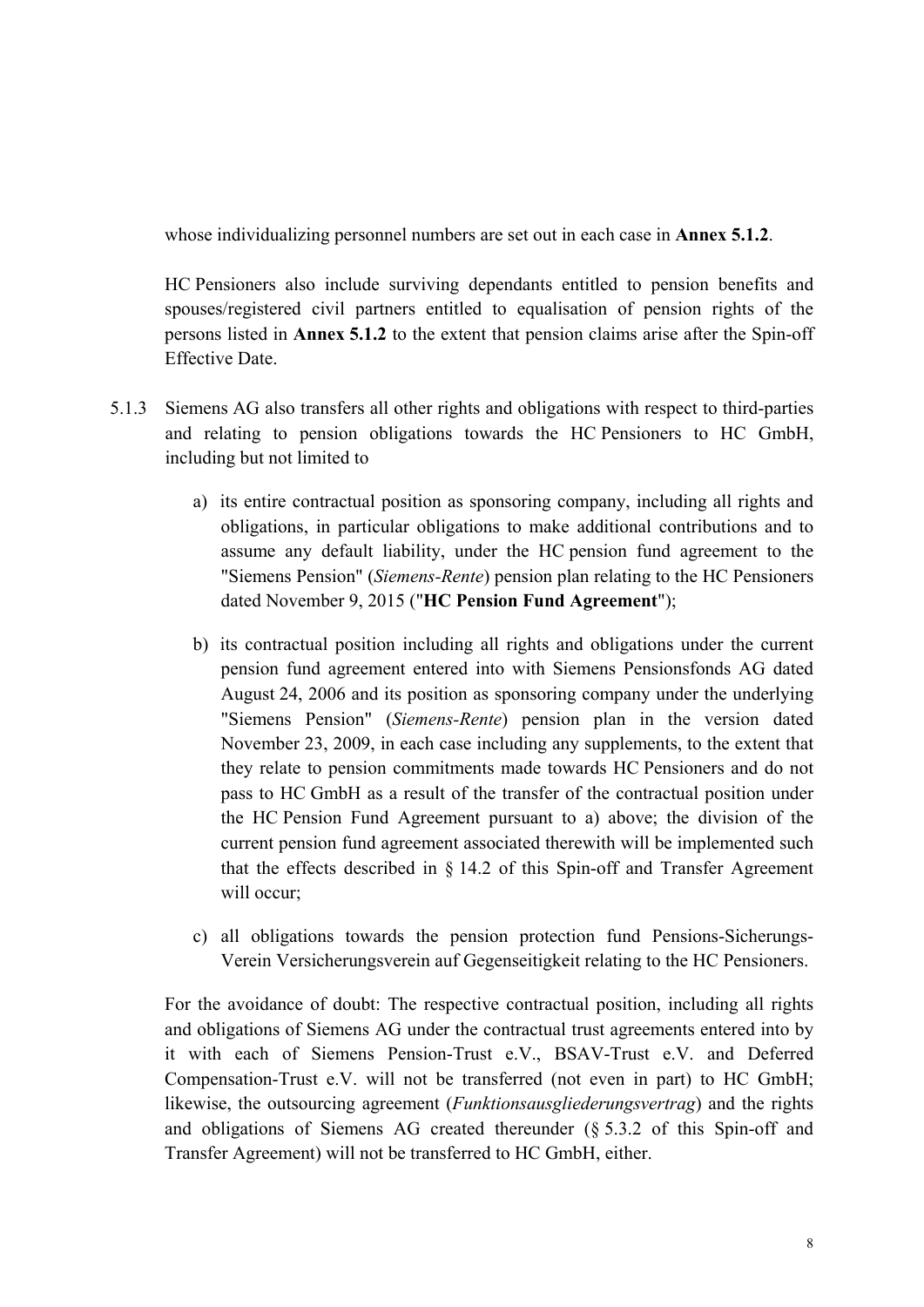5.1.4 As a precautionary measure, Siemens Pensionsfonds AG has given its consent to the transfer provided for in  $\S$  5.1.3 above. This consent is attached to this Agreement as **Annex 5.1.4.**

#### **5.2 Assets**

 Siemens AG transfers to HC GmbH all shares in Siemens Diagnostics Holding II B.V. with its registered office in 's-Gravenhage, Netherlands, consisting of 180 shares with the numbers 1 to 180, each with a nominal amount of €100 ("**Transferred Shares**"), including all rights and obligations associated therewith, including the entitlements to distribution of profits for the time as from the Spin-off Effective Date. The entitlement to distribution of profits for the fiscal year ended 30 September 2015 remains with Siemens AG.

#### **5.3 Supplementary Provisions**

- 5.3.1 The Parties will make all declarations, issue all documents, and take all other actions which may still be necessary or appropriate in connection with the transfer of the Spinoff Assets.
- 5.3.2 Between Siemens AG as service provider and Siemens Pensionsfonds AG, an outsourcing agreement dated April 18, 2012 exists which relates to the administrative services in connection with the pension obligations of Siemens AG settled through Siemens Pensionsfonds AG. Such outsourcing agreement also comprises the administrative services relating to the pension benefits granted by Siemens Pensionsfonds AG for the benefit of HC Pensioners. Such outsourcing agreement and the rights and obligations of Siemens AG created thereunder will not be transferred to HC GmbH by way of this Spin-off and Transfer Agreement. For the time being, Siemens AG will continue to provide the administrative services relating to the pension benefits to HC Pensioners in relation to Siemens Pensionsfonds AG based on the aforementioned outsourcing agreement. Siemens AG has the right to charge a reasonable fee for these services to HC GmbH with effect as of the Spin-off Effective Date which fee will be determined upon request of Siemens AG between Siemens AG and HC GmbH by way of a separate agreement.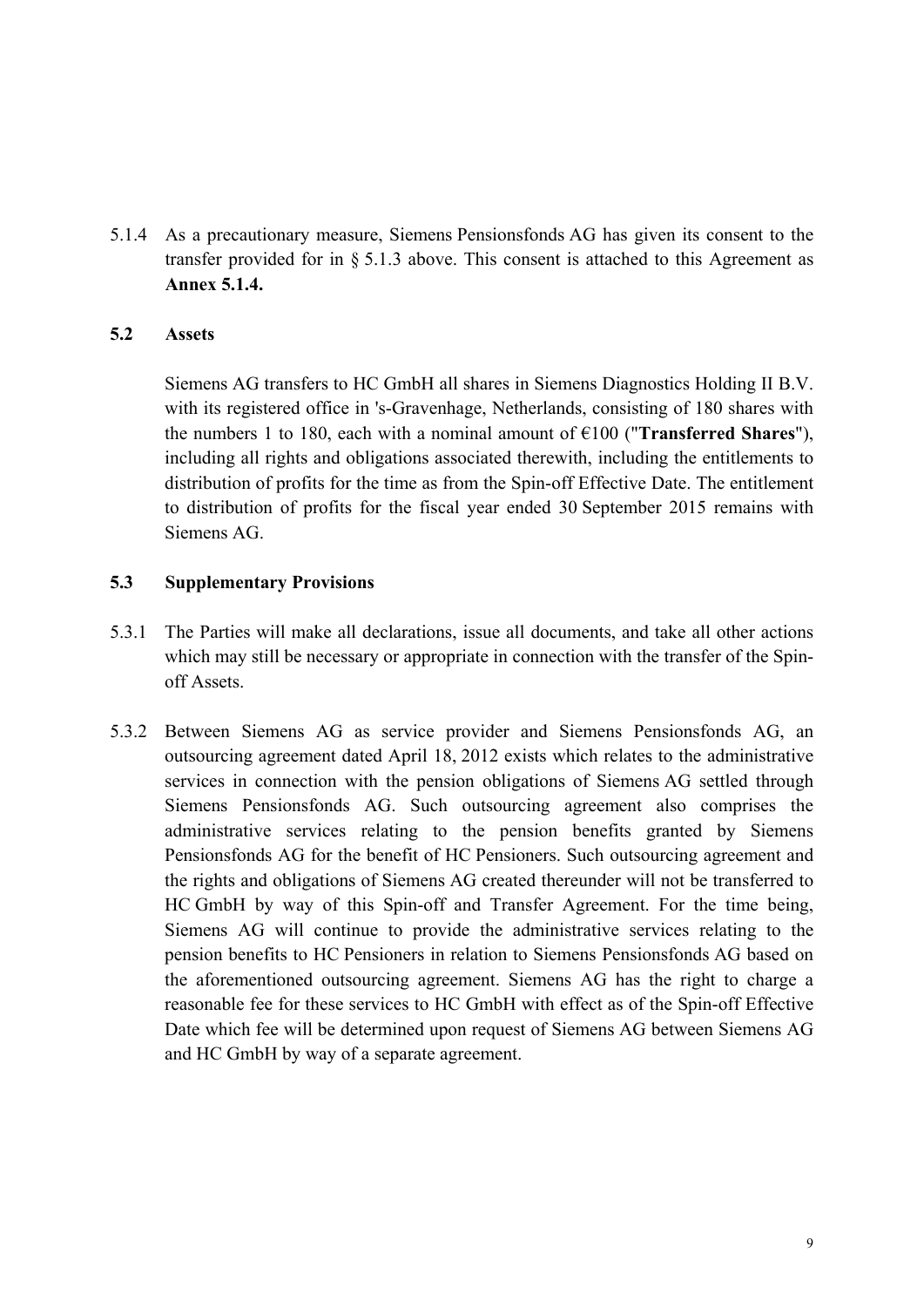#### **§ 6 Taking effect, Closing Date**

- 6.1 The transfer of the Spin-off Assets occurs with *in rem* effect (*dinglich*) upon registration and thus upon effectiveness of the spin-off with the commercial registers of Siemens AG at the district courts of Charlottenburg and Munich, with the later registration being determinative (the "**Closing Date**").
- 6.2 Siemens AG will administrate the Spin-off Assets only in the ordinary course of business and with the diligence of a prudent businessman and in compliance with the requirements of this Spin-off and Transfer Agreement during the period between the conclusion of this Spin-off and Transfer Agreement and the Closing Date and will not make any dispositions without the consent of HC GmbH.

#### **§ 7 Catch-all Provisions**

- 7.1 To the extent that Siemens AG or a third party for the account of Siemens AG provides or has provided since the Spin-off Effective Date any services in respect of the Spin-off Assets that should have been provided directly or indirectly by HC GmbH upon the spin-off taking effect as of the Spin-off Effective Date, Siemens AG may demand reimbursement of the services so provided from HC GmbH upon submission of appropriate documentation. To the extent that Siemens AG has made or makes payments in respect of pension obligations towards HC Pensioners which are settled through Siemens Pensionsfonds AG and has received or receives reimbursement for this from Siemens Pensionsfonds AG, Siemens AG cannot demand further reimbursement under sentence 1 above. For this, Siemens Pensionsfonds AG will debit the corresponding reimbursement amounts from the account established for HC with Siemens Pensionsfonds AG.
- 7.2 If and to the extent that the Spin-off Assets do not already pass to HC GmbH by force of law upon the registration of the spin-off in the commercial registers of Siemens AG, Siemens AG will transfer them to HC GmbH. In turn, HC GmbH is obliged to consent to the transfer. In the internal relationship, the Parties will treat each other as if the transfer had occurred as of the Spin-off Effective Date in the external relationship.
- 7.3 In connection with a transfer under § 7.2, the Parties will initiate all necessary or appropriate measures and legal actions and cooperate in them in order to transfer the Spin-off Assets.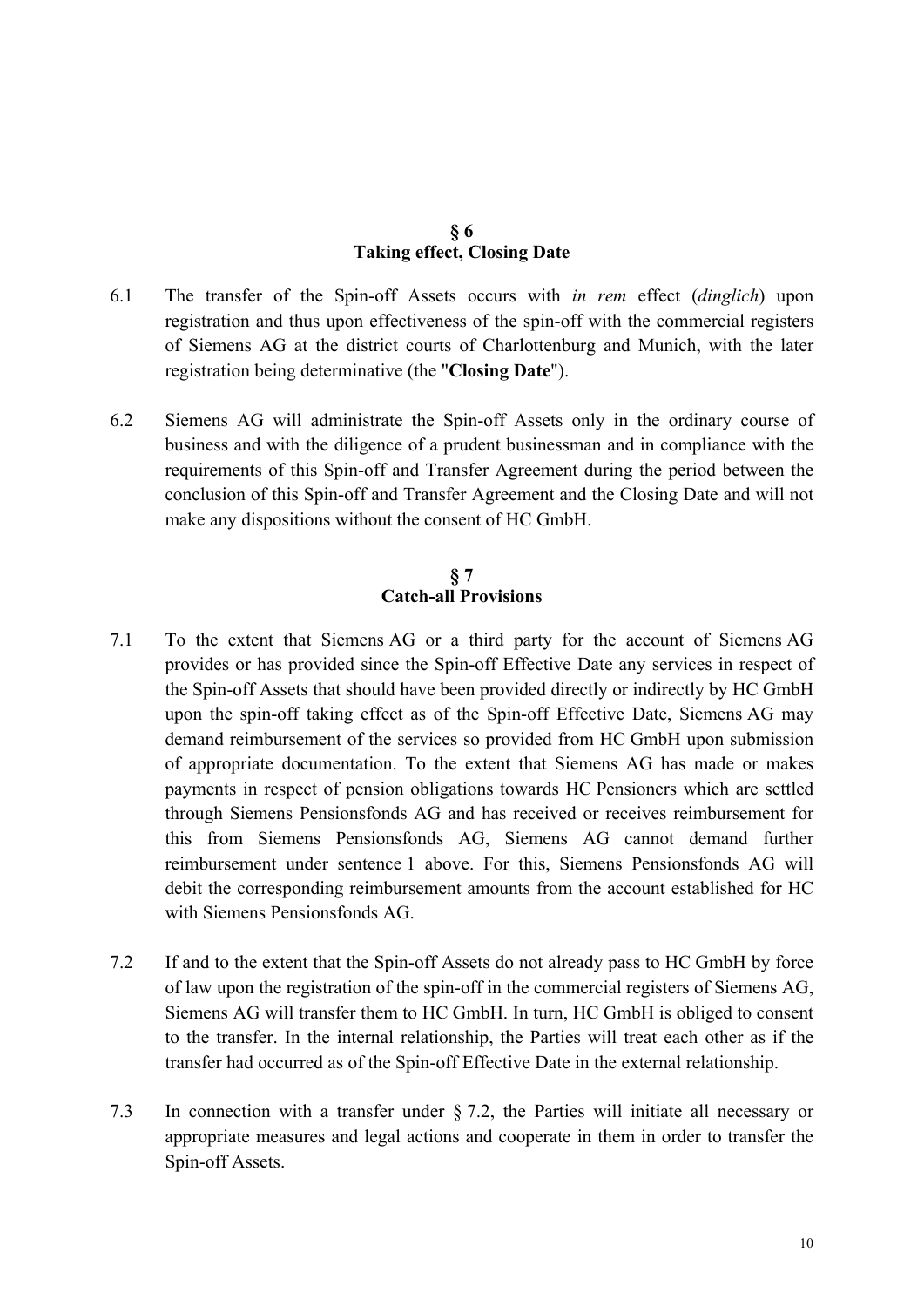7.4 Claims under § 7.2 and § 7.3 are time-barred upon the end of the day on September 30, 2025.

#### **§ 8 Protection for Creditors and Internal Compensation**

To the extent no other allocation of burdens and liabilities under or in connection with the Spin-off Assets results from this Spin-off and Transfer Agreement, the following provisions apply:

- 8.1 If and to the extent that claims are asserted against Siemens AG based on the provisions in Section 133 of the German Transformation Act (UmwG) or other provisions by creditors for liabilities, obligations or relationships involving liability which are being transferred to HC GmbH in accordance with the provisions of this Spin-off and Transfer Agreement, HC GmbH must indemnify Siemens AG against the respective liabilities, obligations or liability claims on first demand. This also applies in the event that such creditors assert claims against Siemens AG for the provision of security.
- 8.2 If and to the extent that claims are asserted against HC GmbH based on the provisions in Section 133 of the German Transformation Act (UmwG) or other provisions by creditors for liabilities, obligations or relationships involving liability, each of Siemens AG, which are not being transferred to HC GmbH in accordance with this Spin-off and Transfer Agreement, Siemens AG must indemnify HC GmbH against the respective liability or obligation on first demand. This also applies in the event that such creditors assert claims against HC GmbH for the provision of security.

#### **§ 9 Warranties**

- 9.1 Siemens AG warrants as of the Closing Date that it is the holder of the Transferred Shares, that it can freely dispose of the Transferred Shares and that they are not encumbered with rights of third parties. Aside from this, no quality of the Spin-off Assets, especially specific features or a certain value of the business of Siemens Diagnostics Holding II B.V. and its subsidiaries, are agreed.
- 9.2 To the extent legally permissible, all rights and warranties which may exist in addition to those in § 9.1 under statutory provisions or otherwise are excluded. The provision in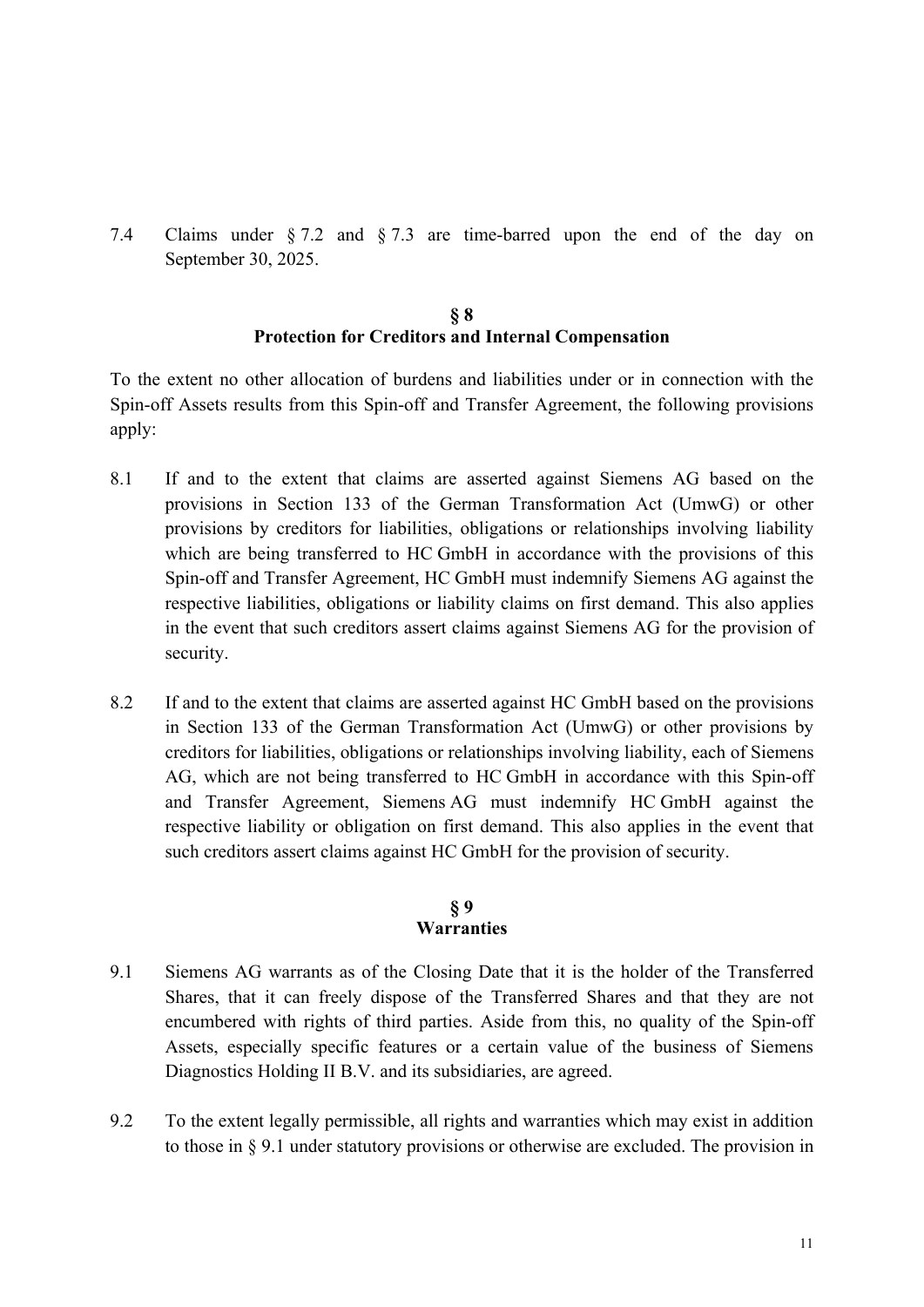this § 9.2 applies to all rights and warranties, regardless of the legal nature (contractual or pre-contractual rights, rights under tort or other rights), and especially also to those rights which could result in the cancellation or unwinding of this Spin-off and Transfer Agreement or any similar legal effect.

#### **IV. Consideration and Corporate Actions, Special Rights and Benefits**

#### **§ 10 Grant of Shares and Capital Increase**

10.1 As consideration for the transfer of the Spin-off Assets to HC GmbH, Siemens AG receives 990,000 shares in HC GmbH with serial numbers 50,010,001 to 51,000,000 in the nominal amount of  $\epsilon$ 1.00 each.

The shares in HC GmbH to be granted under this § 10.1 are new shares to be created by way of the capital increase in accordance with § 10.3.

- 10.2 The shares to be granted by HC GmbH shall be entitled to distributions of profit as from the fiscal years beginning on October 1, 2015. If the Spin-off Effective Date is postponed pursuant to  $\S 4$ , the start date of the entitlement to distributions of profit will be postponed accordingly.
- 10.3 To implement the spin-off, HC GmbH will increase its share capital by €990,000 to  $\text{\textsterling}51,000,000$  by issuing 990,000 shares in HC GmbH in the nominal amount of  $\text{\textsterling}1.00$ each. The new shares will have the serial numbers 50,010,001 to 51,000,000.
- 10.4 The contribution in kind will be made by the transfer of the Spin-off Assets. To the extent that the value at which the contribution in kind provided by Siemens AG is taken over by HC GmbH, i.e. the carrying amount under commercial law of the Spinoff Assets as of the Spin-off Effective Date, exceeds the amount of the increase of the share capital specified in  $\S$  10.3, such amount will be allocated to the capital reserve of HC GmbH in accordance with Section 272 (2) no. 1 of the German Commercial Code (HGB) but shall not be owed as premium.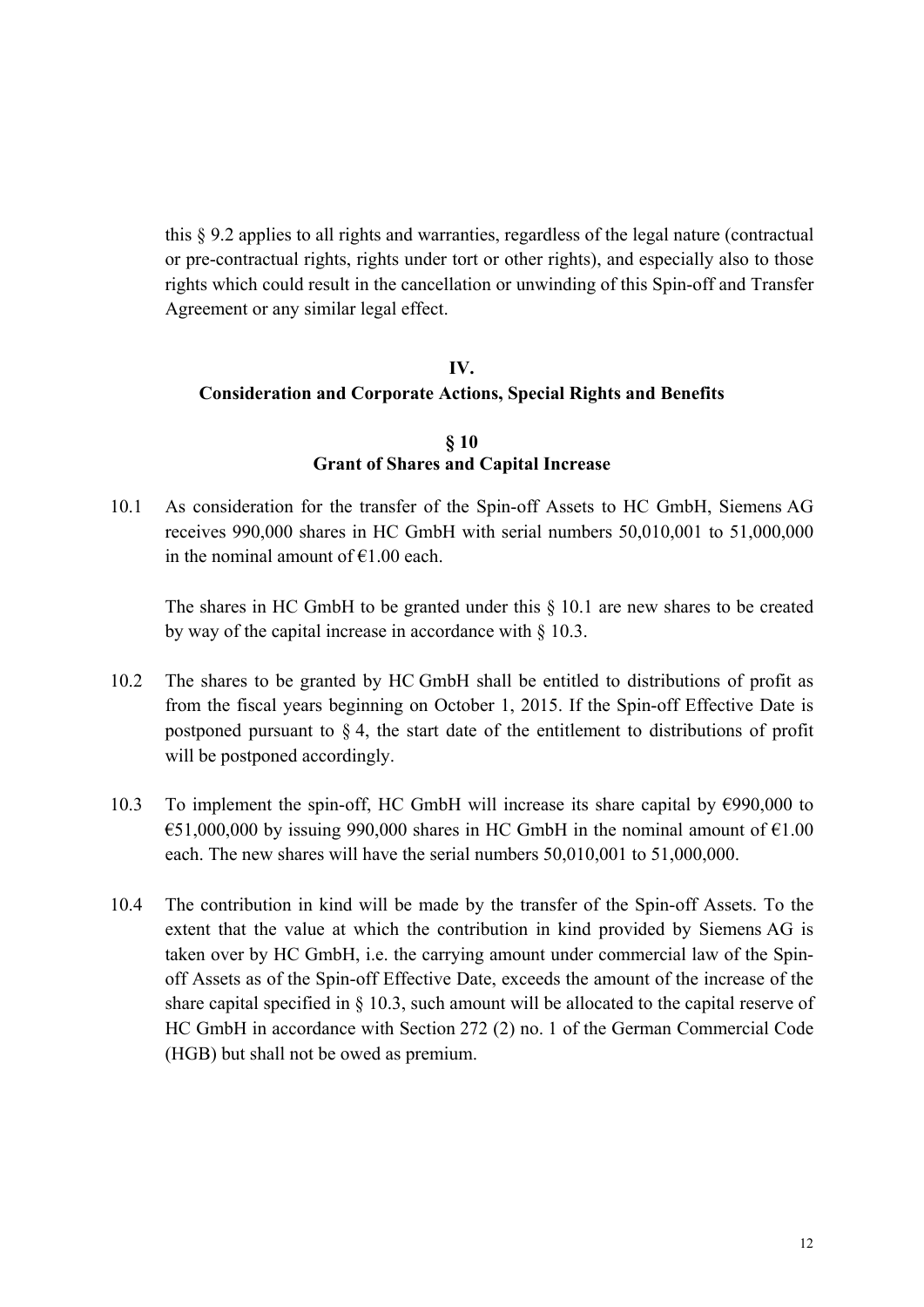#### **§ 11 Granting of Special Rights**

No rights are granted to individual shareholders or holders of special rights within the meaning of Section 126 (1) no. 7 of the German Transformation Act (UmwG) and no measures within the meaning of such provision are contemplated for such persons.

#### **§ 12 Granting of Special Benefits**

No special benefits within the meaning of Section 126 (1) no. 8 of the German Transformation Act (UmwG) are granted to members of the Managing Board, of the Board of Managing Directors or of the Supervisory Boards of the companies involved in the spin-off or to an auditor.

#### **V.**

#### **Consequences of the Spin-off for the Employees and their Representative Bodies as well as for Former Employees; other Pension-Related Issues**

#### **§ 13 Consequences of the Spin-off for the Employees and their Representative Bodies**

- 13.1 Neither the active employees of Siemens AG and HC GmbH nor their representative bodies are affected by the spin-off and no measures are contemplated in this respect.
- 13.2 In particular, active employment relationships will not be affected by the spin-off. The spin-off will not lead to a transfer of active employment relationships from Siemens AG to HC GmbH. Instead, the active employees will remain employees of their respective company; their employment relationships will remain unaffected by the spin-off. This also applies to pension commitments made towards such employees.
- 13.3 The spin-off will not affect memberships of the Parties in employers' associations and the applicability of collective bargaining agreements to the Parties and the employees employed by them.
- 13.4 The existing establishments of Siemens AG, HC GmbH and the further establishments of the Siemens Group will remain unaffected by the spin-off. The existence, composition and term of office of all existing bodies under the German Works Council Constitution Act (*Betriebsverfassungsgesetz*) that have been established at the Parties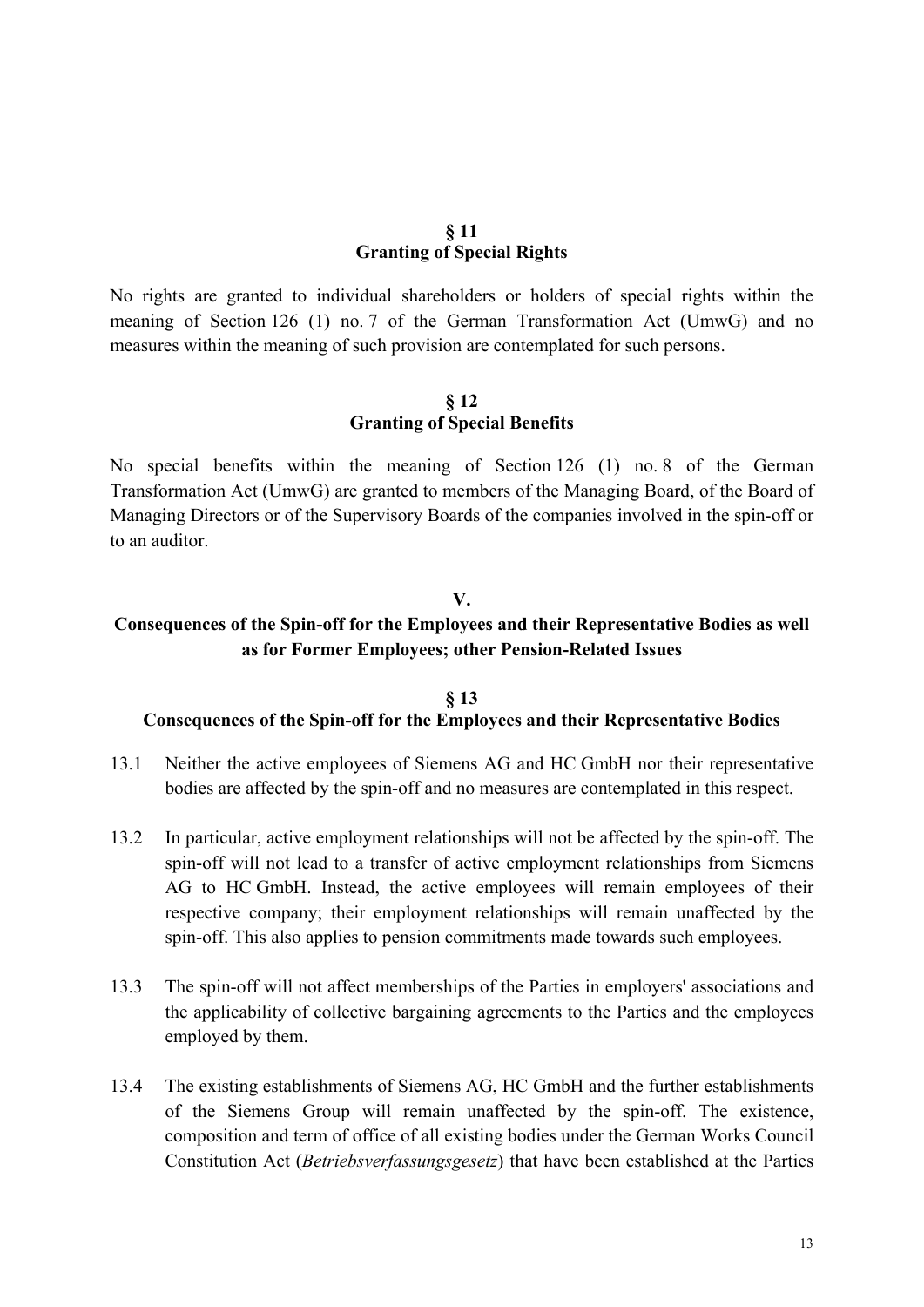remain unaffected. This also applies to the European works council existing in the Siemens Group based on the agreement in the version of May 9, 2012 (Siemens Europe Committee).

- 13.5 The applicability of works agreements, general works agreements and group works agreements remains unaffected by the spin-off.
- 13.6 The spin-off has no effect on the existence and the size of the Supervisory Board of Siemens AG and of the Supervisory Board of HC GmbH and on the term of office of their board members.

#### **§ 14 Consequences of the Spin-off for Former Employees; other Pension-Related Issues**

- 14.1 The spin-off affects those former employees who are listed as HC Pensioners in **Annex 5.1.2**. The consequences are based on § 5.1 of this Spin-off and Transfer Agreement. In particular, the obligations arising from pension commitments made by Siemens AG towards HC Pensioners and all obligations associated therewith will be transferred to HC GmbH. This applies, in particular, also to the obligation to assume a liability under Section 1 (1) sentence 3 of the German Company Pension Act (BetrAVG) and to the obligation to adjust the regular benefits in accordance with Section 16 of the German Company Pension Act (BetrAVG). However, Siemens AG is liable for all pension obligations created by it under the German Company Pension Act (BetrAVG) before the spin-off takes effect if such obligations become due and payable prior to the expiration of ten years after the spin-off and the existence of claims thereunder against Siemens AG has been determined in a manner specified in Section 197 (1) nos. 3 to 5 of the German Civil Code (BGB), or an act of enforcement by a court or public authority has been performed or applied for (Section 133 (3) sentence 2 of the German Transformation Act (UmwG)).
- 14.2 Those HC Pensioners who are currently entitled persons under the "Siemens Pension" (*Siemens-Rente*) pension plan in the version of November 23, 2009 including any supplements and who have claims against Siemens Pensionsfonds AG will maintain their claims for pension benefits against Siemens Pensionsfonds AG. However, the sponsoring company of the underlying pension fund agreement and of the underlying pension plan will change. Siemens AG has split its current pension fund agreement with Siemens Pensionsfonds AG of August 24, 2006, including the various supplements, into two pension fund agreements that are identical in respect of the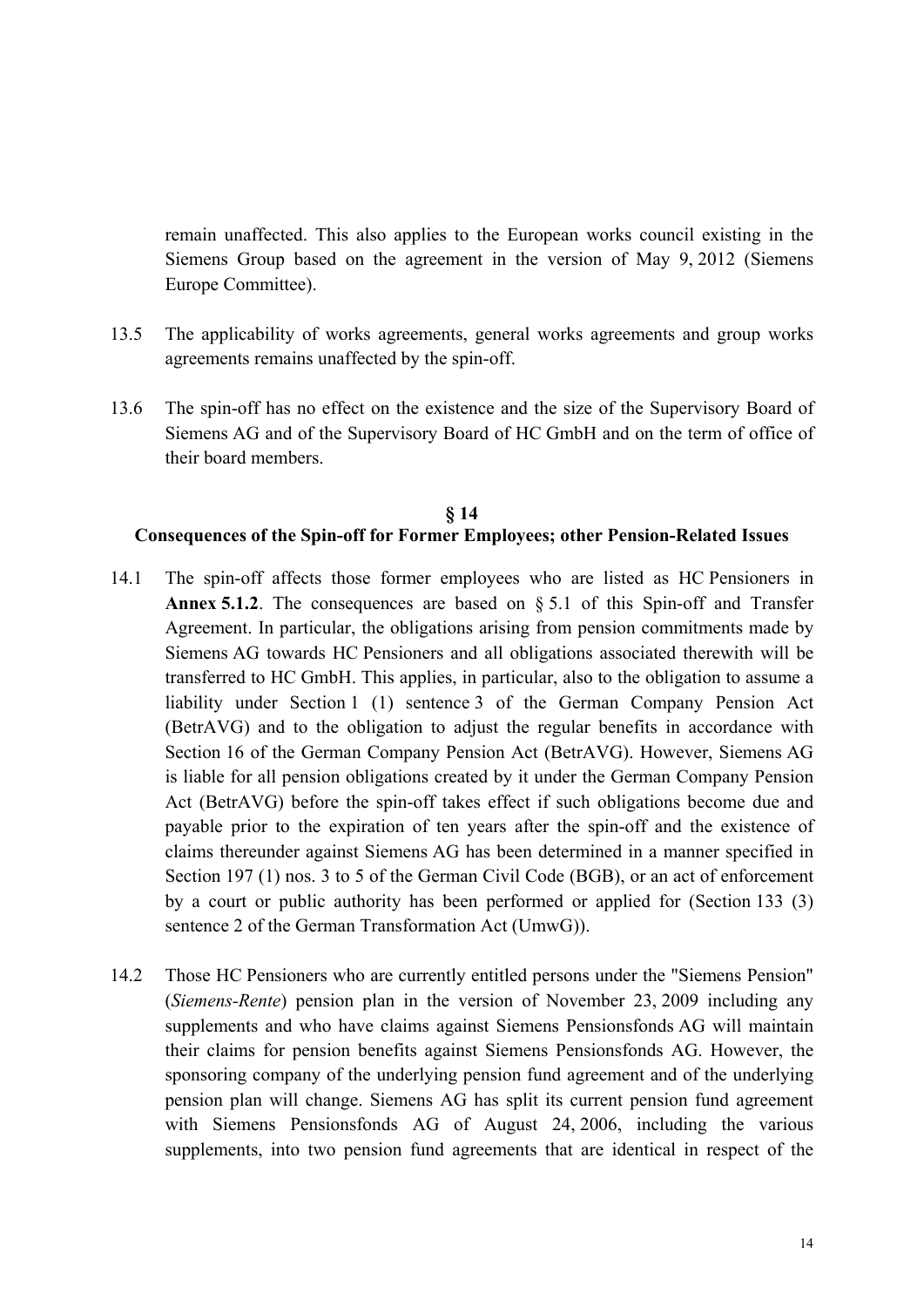pension benefits. The current agreement will be continued but restricted to those currently entitled persons who are not HC Pensioners. The newly concluded HC Pension Fund Agreement relates to pension commitments made towards HC Pensioners and dates November 9, 2015. The obligations allocable to the HC Pensioners will be booked separately by Siemens Pensionsfonds AG as of the Spin-off Effective Date. With effect as of the Spin-off Effective Date, the current underlying assets will be divided up on a pro rata basis between the two pension fund agreements in accordance with the pension obligations allocable to each pension fund agreement and booked separately. The decisive basis for dividing up the underlying assets is, in each case, the ratio of the minimum assets according to the pension plan plus other (technical) provisions for pension funds for the existing pension fund agreement or the HC Pension Fund Agreement on the one hand to the total minimum assets plus other (technical) provisions for pension funds for the pension obligations before such division on the other as of the Spin-off Effective Date. Any changes occurring in the period between the Spin-off Effective Date and the day of the actual booking relating to the respective area must be reflected. In accordance with § 5.1.3 of this Spin-off and Transfer Agreement, Siemens AG transfers its contractual position as sponsoring company, with all rights and obligations, including obligations to make additional contributions and to assume a default liability under the HC Pension Fund Agreement to HC GmbH. In addition, reference is made to the provisions set out in § 5 of this Spin-off and Transfer Agreement.

14.3 Siemens AG entered into a contractual trust agreement with each of Siemens Pension-Trust e.V., BSAV-Trust e.V. and Deferred Compensation-Trust e.V. (hereinafter "**Siemens Pension-Trust CTA**", "**BSAV-Trust CTA**" and "**Deferred-Compensation-Trust CTA**" and together the "**CTAs**"). On the basis of the CTAs, Siemens AG backed parts of the pension obligations by trust assets in each case depending on the underlying pension commitments. Pursuant to § 5.1.3 of this Spinoff and Transfer Agreement, the respective contractual position, including all rights and obligations of Siemens AG under these CTAs, will not be transferred to HC GmbH. The Siemens Pension-Trust CTA and the BSAV-Trust CTA will not be affected by the spin-off. To the extent that the pension obligations towards the HC Pensioners under the Siemens Pension-Trust CTA and the BSAV-Trust CTA are backed by trust assets, such backing will not change directly as a result of the Spin-off since pension obligations of HC GmbH will also be covered by these CTAs as long as HC GmbH is deemed a so-called "Secured Group Company", which is currently the case.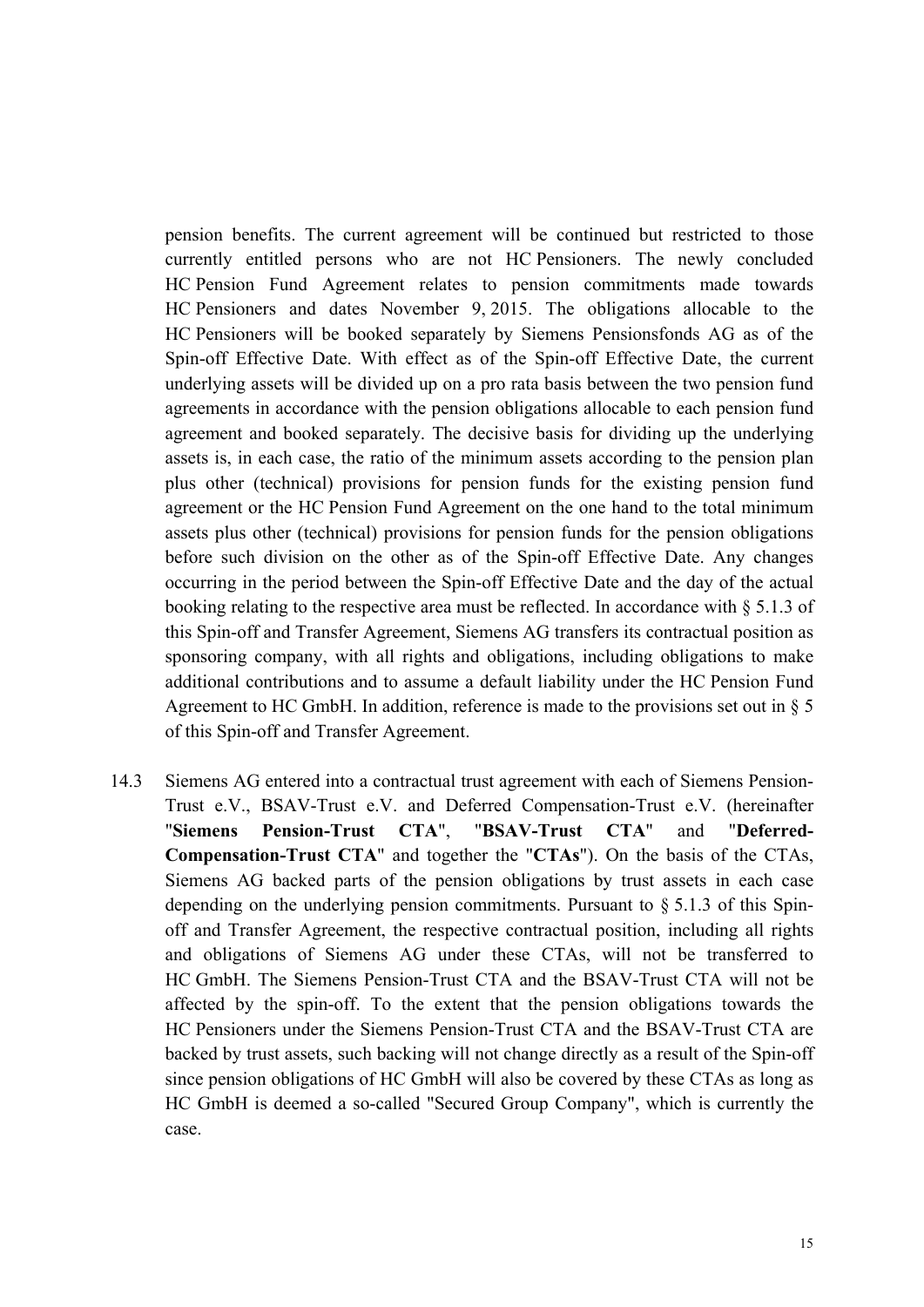In the context of the Deferred-Compensation-Trust CTA, pension obligations existing towards HC Pensioners from so-called deferred compensation commitments are currently also backed by trust assets. Such backing ceases to apply upon transfer of the corresponding pension obligations within the meaning of  $\S 5.1.1$  to HC GmbH. HC GmbH also entered into a contractual trust agreement with Deferred Compensation-Trust e.V. ("**HC CTA**"). HC GmbH undertakes towards Siemens AG to ensure that the transferred pension obligations towards HC Pensioners originating from the deferred compensation commitments under the HC CTA will be backed by trust assets to a comparable extent after the spin-off has taken effect.

### **VI. Other Provisions**

#### **§ 15 Costs and Taxes**

- 15.1 Siemens AG bears the costs incurred in connection with the conclusion of this Spinoff and Transfer Agreement (including notarization fees, the costs for the shareholders' meetings, the costs for applying for and performing registration in the commercial register as well as the costs of the joint spin-off report). All other costs of the spin-off, in particular the respective own costs and the costs of the advisors, shall be borne by the relevant party itself.
- 15.2 The Parties will cooperate in good faith in all tax matters relevant in connection with the spin-off. To the extent necessary for the tax treatment of the spin-off, the Parties will provide to each other information and access to review the records relevant for tax purposes.

#### **§ 16 Final Provisions**

16.1 This Spin-off and Transfer Agreement will not take effect until the respective shareholders' meetings of the Parties have consented hereto and the spin-off has been registered with the commercial register of HC GmbH and the commercial registers of Siemens AG.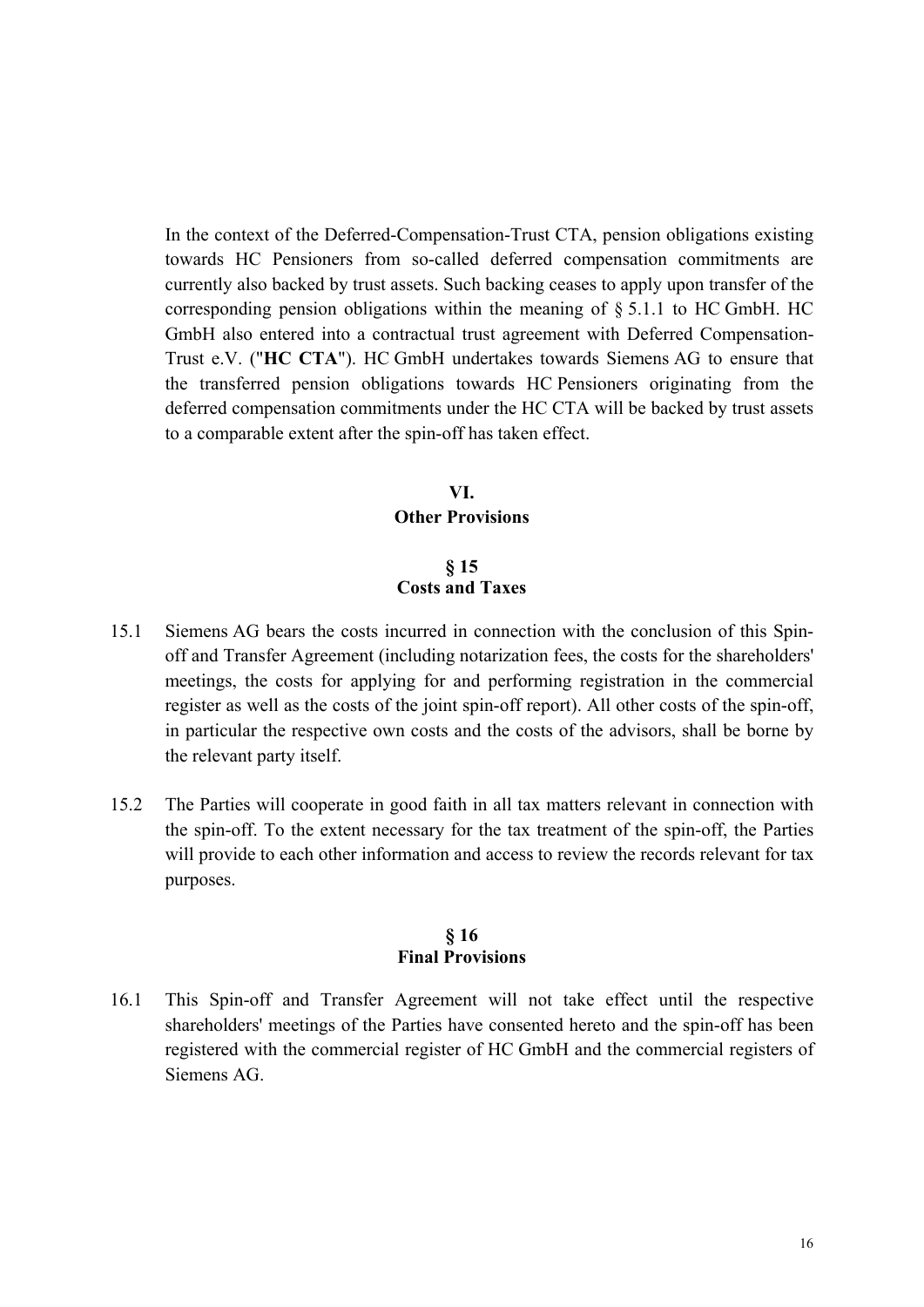- 16.2 If the spin-off has not taken effect by December 31, 2016 pursuant to § 6.1, each Party can withdraw from this Spin-off and Transfer Agreement by written declaration to the other Party.
- 16.3 All disputes resulting between the Parties under or in connection with this Spin-off and Transfer Agreement or with regard to its validity will be finally decided by an arbitral tribunal in accordance with the Rules of Arbitration of the German Institution for Arbitration e.V. (*Deutsche Institution für Schiedsgerichtsbarkeit e.V., "DIS"*) in the respectively valid version, and recourse to the jurisdiction of the state courts is excluded (except for measures involving preliminary relief). A decision of the arbitral tribunal regarding the validity of this arbitration clause is legally binding. The location of the arbitration proceedings is Munich. The number of arbitrators is three. The chairman must have the qualification for judicial office in the Federal Republic of Germany. The language of the proceedings is German, but no Party is required to provide translations of documents submitted in English for purposes of evidence or for similar purposes. To the extent that the DIS Rules of Arbitration do not contain a provision for arbitration proceedings or the proceedings are placed at the free discretion of the arbitral tribunal, the provisions of the German Code of Civil Procedure (ZPO) must be applied accordingly.
- 16.4 The Annexes to this Spin-off and Transfer Agreement are part of this Agreement.
- 16.5 Amendments and supplements to this Spin-off and Transfer Agreement, including an amendment to or contracting out of this provision, require written form unless stricter requirements of form must be complied with.
- 16.6 If one or more provisions in this Spin-off and Transfer Agreement are or become completely or partially void, invalid or impracticable, the validity of this Spin-off and Transfer Agreement and its other provisions will not be affected. Instead of the void, invalid or impracticable provision, a provision is supposed to apply that comes as close as possible in terms of form, content, time, scope and applicability to what was intended by the Parties according to the commercial intent and purpose of the void, invalid, or impracticable provision. This applies accordingly for any gaps in this Spinoff and Transfer Agreement.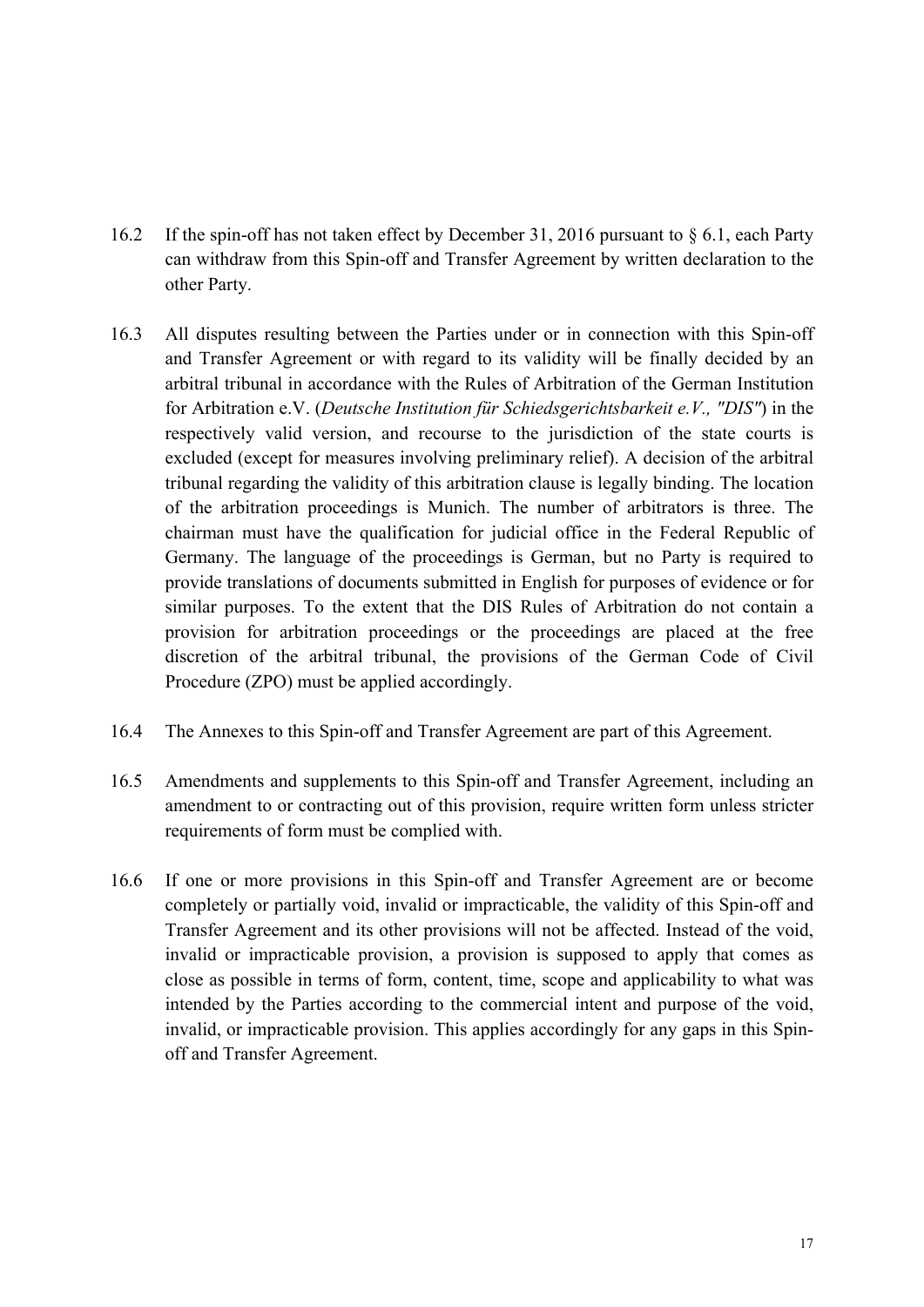#### **List of Annexes**

| Annex | <b>Designation</b>                  |
|-------|-------------------------------------|
| 3.1   | Spin-off Balance Sheet              |
| 5.1.2 | List of HC Pensioners               |
| 5.1.4 | Consent of Siemens Pensionsfonds AG |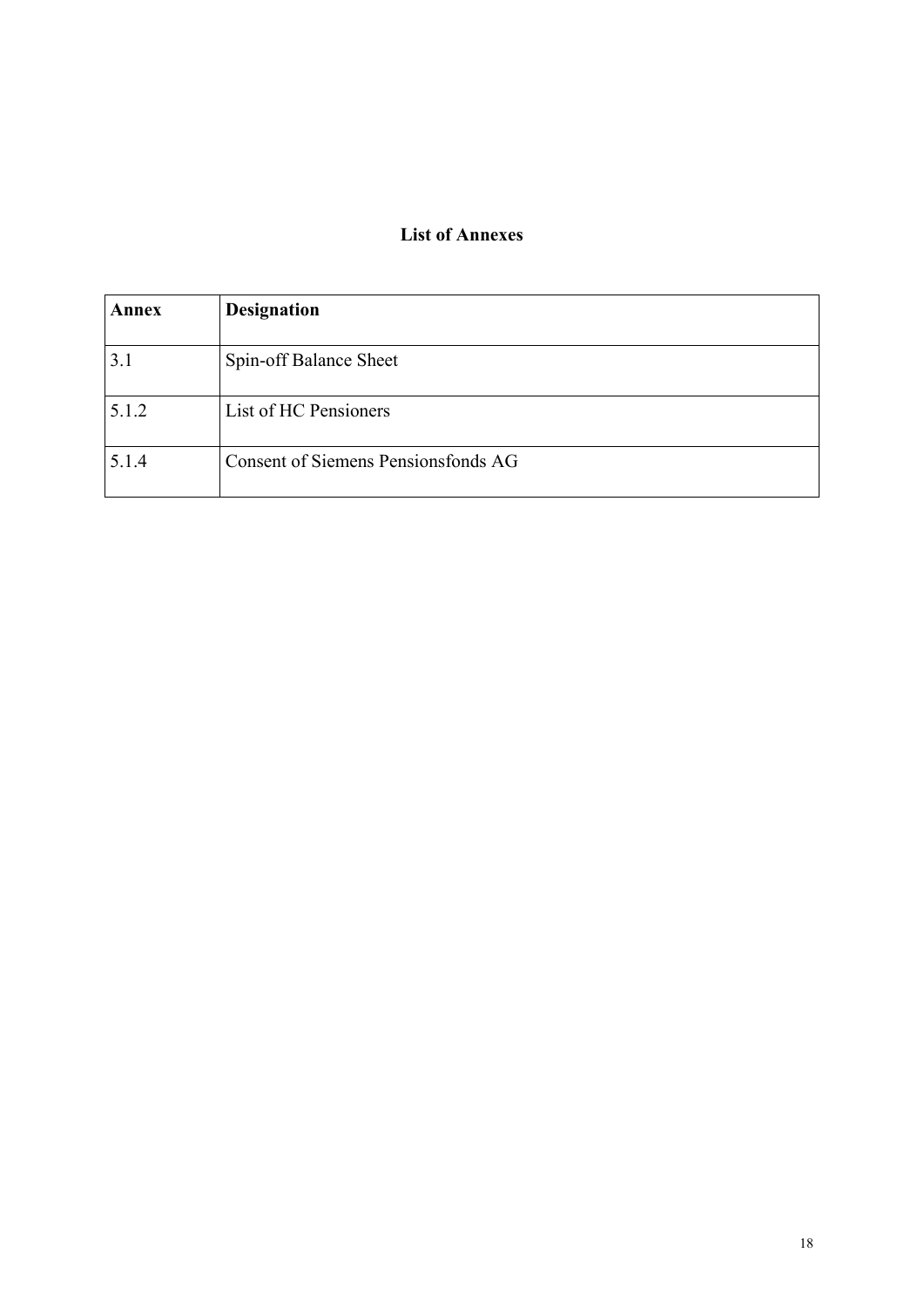**Annex 3.1 to the Spin-off and Transfer Agreement** 

#### **Spin-off Balance Sheet**

#### **ASSETS LIABILITIES**

*Euros Euros* 

#### **NON-CURRENT ASSETS**

**EQUITY** 662,869,749.44

## **Financial assets PROVISIONS**

Shares in affiliated companies

Pensions and similar obligations

399,478,466.00

**TOTAL 1,062,348,215.44 1,062,348,215.44** 

1,062,348,215.44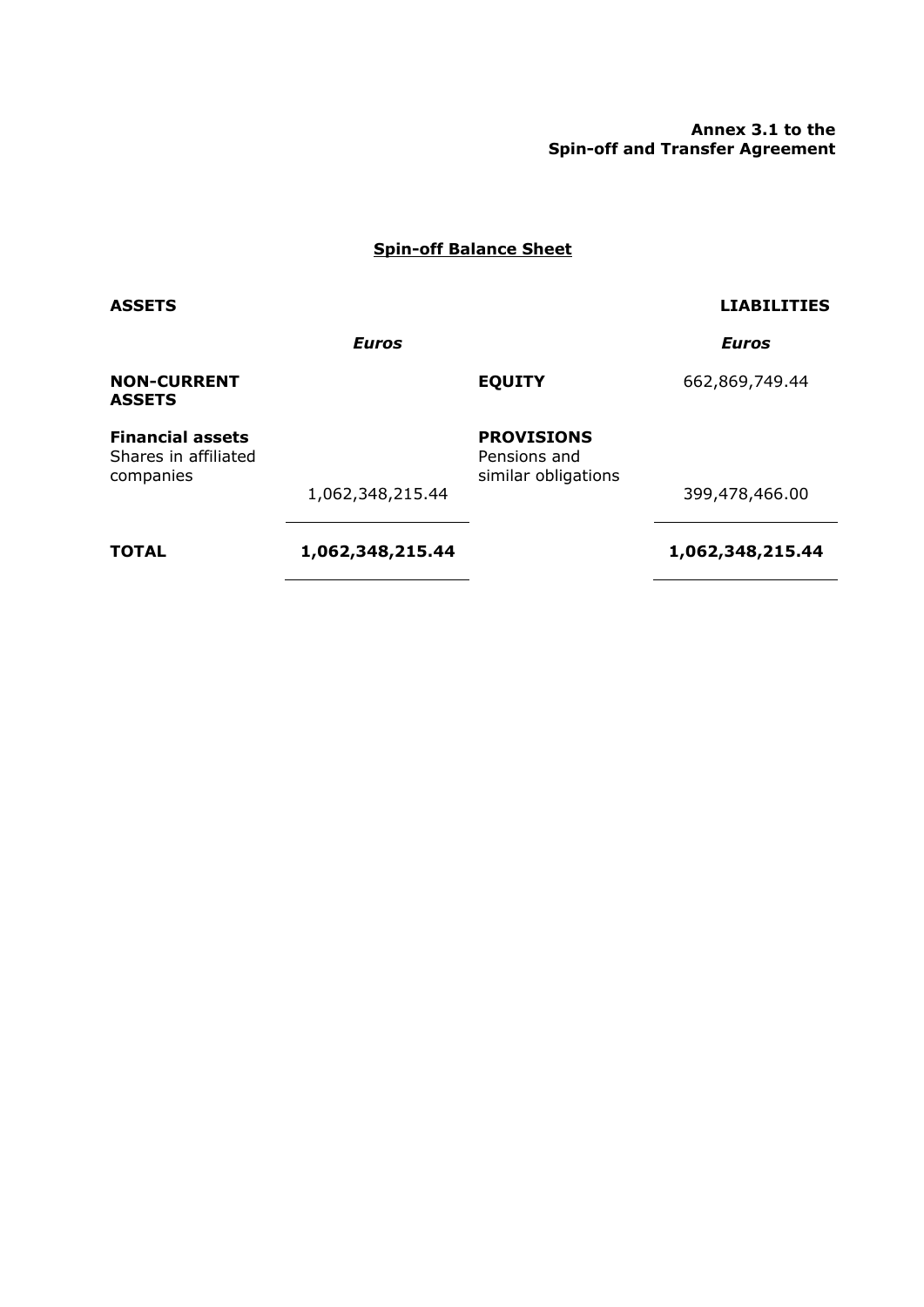# Annex 5.1.2 to the Spin-off and Transfer Agreement

List of HC Pensioners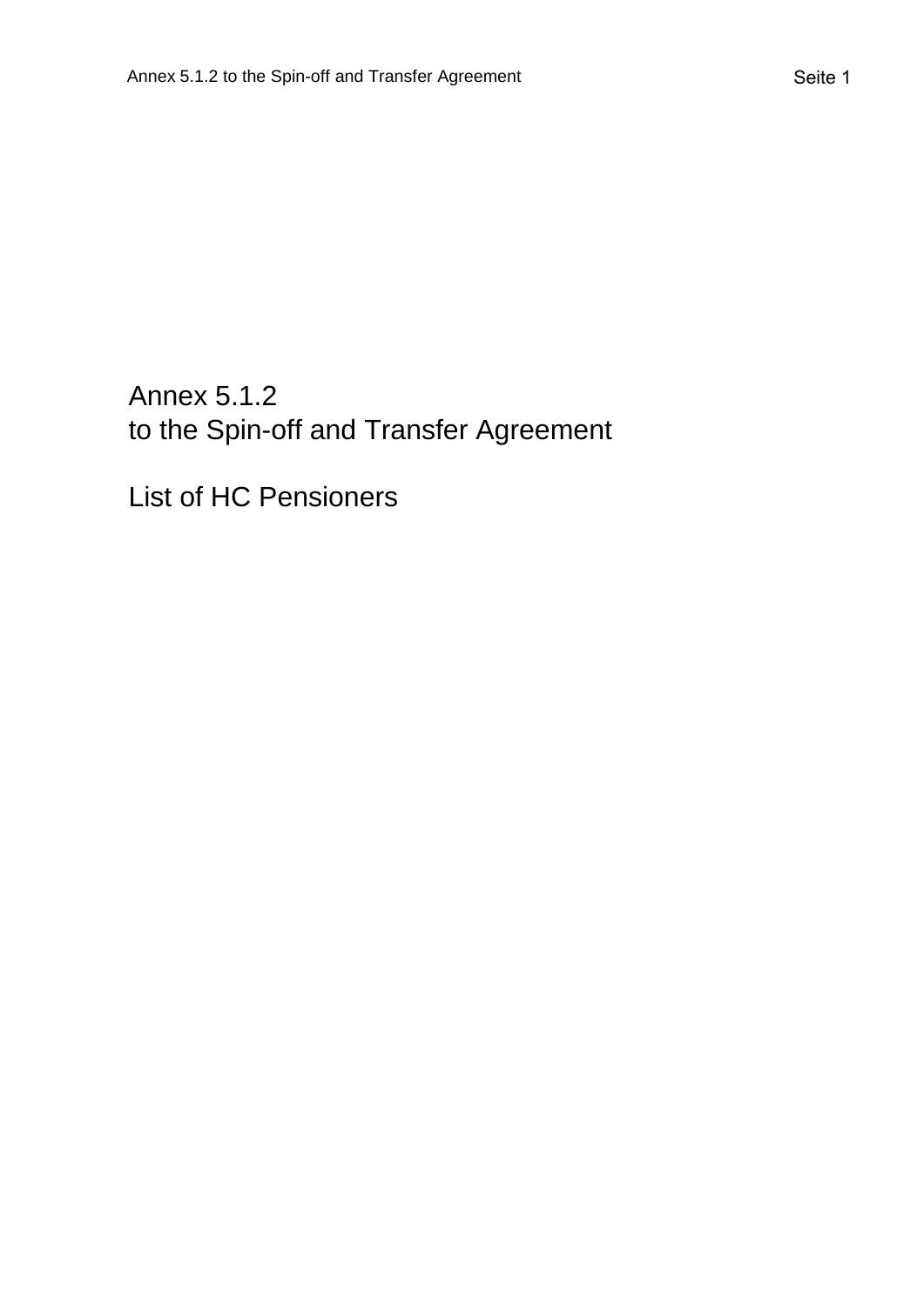## Anlage 5.1.2 zum Ausgliederungs- und Übernahmevertrag Seite 2 Liste der HC Pensionäre von 200003941

|          | Spalte 1 | Spalte 2 | Spalte 3 | Spalte 4 | Spalte 5 |
|----------|----------|----------|----------|----------|----------|
| Zeile 1  | 00003941 | 00021739 | 00045592 | 00066054 | 00091809 |
| Zeile 2  | 00006469 | 00021931 | 00045903 | 00066305 | 00092556 |
| Zeile 3  | 00007139 | 00021983 | 00046488 | 00066321 | 00092562 |
| Zeile 4  | 00009082 | 00022419 | 00047271 | 00066417 | 00093878 |
| Zeile 5  | 00011107 | 00022486 | 00047336 | 00068349 | 00094369 |
| Zeile 6  | 00011830 | 00023332 | 00047627 | 00068520 | 00094515 |
| Zeile 7  | 00011974 | 00023567 | 00047959 | 00069749 | 00094550 |
| Zeile 8  | 00012241 | 00023748 | 00048350 | 00069800 | 00094617 |
| Zeile 9  | 00012547 | 00024197 | 00048844 | 00069952 | 00094703 |
| Zeile 10 | 00012677 | 00024687 | 00048894 | 00069988 | 00094704 |
| Zeile 11 | 00013048 | 00024862 | 00049356 | 00070197 | 00094705 |
| Zeile 12 | 00013234 | 00024863 | 00049583 | 00071622 | 00094720 |
| Zeile 13 | 00013568 | 00025420 | 00050102 | 00071709 | 00094850 |
| Zeile 14 | 00013654 | 00025580 | 00050877 | 00071762 | 00095376 |
| Zeile 15 | 00013726 | 00025862 | 00051169 | 00071853 | 00095429 |
| Zeile 16 | 00013859 | 00025891 | 00051730 | 00072298 | 00095575 |
| Zeile 17 | 00014398 | 00026116 | 00051732 | 00072501 | 00095835 |
| Zeile 18 | 00014795 | 00026282 | 00052014 | 00072804 | 00095894 |
| Zeile 19 | 00015053 | 00026325 | 00052420 | 00073001 | 00096848 |
| Zeile 20 | 00015383 | 00026446 | 00052808 | 00073314 | 00096875 |
| Zeile 21 | 00015689 | 00026581 | 00052887 | 00073488 | 00098143 |
| Zeile 22 | 00015693 | 00026825 | 00053909 | 00073837 | 00098177 |
| Zeile 23 | 00015930 | 00027140 | 00054469 | 00074201 | 00098910 |
| Zeile 24 | 00016008 | 00027491 | 00054597 | 00074645 | 00100222 |
| Zeile 25 | 00016605 | 00030033 | 00055164 | 00074966 | 00100465 |
| Zeile 26 | 00016717 | 00030065 | 00056010 | 00074988 | 00100648 |
| Zeile 27 | 00016719 | 00030074 | 00056134 | 00075858 | 00101220 |
| Zeile 28 | 00017065 | 00030982 | 00056145 | 00076483 | 00101483 |
| Zeile 29 | 00017937 | 00031067 | 00056147 | 00076820 | 00101556 |
| Zeile 30 | 00018254 | 00031069 | 00056149 | 00077054 | 00101605 |
| Zeile 31 | 00018363 | 00031498 | 00056668 | 00077547 | 00101686 |
| Zeile 32 | 00020222 | 00032550 | 00056938 | 00078726 | 00102054 |
| Zeile 33 | 00020293 | 00033138 | 00057722 | 00078905 | 00102097 |
| Zeile 34 | 00020307 | 00034805 | 00058370 | 00079267 | 00102162 |
| Zeile 35 | 00020403 | 00034879 | 00060156 | 00079375 | 00102234 |
| Zeile 36 | 00020589 | 00036261 | 00060198 | 00079852 | 00102520 |
| Zeile 37 | 00020634 | 00036720 | 00062332 | 00080132 | 00102572 |
| Zeile 38 | 00020838 | 00037377 | 00063425 | 00080916 | 00102718 |
| Zeile 39 | 00020846 | 00038404 | 00064184 | 00081536 | 00102779 |
| Zeile 40 | 00020872 | 00039720 | 00064338 | 00082967 | 00102892 |
| Zeile 41 | 00021019 | 00040967 | 00064375 | 00083584 | 00102895 |
| Zeile 42 | 00021038 | 00041132 | 00064590 | 00084074 | 00102987 |
| Zeile 43 | 00021081 | 00041751 | 00064597 | 00084315 | 00103055 |
| Zeile 44 | 00021237 | 00042553 | 00064599 | 00087218 | 00103136 |
| Zeile 45 | 00021239 | 00042570 | 00064609 | 00089344 | 00103287 |
| Zeile 46 | 00021347 | 00043936 | 00064642 | 00090465 | 00103407 |
| Zeile 47 | 00021366 | 00043969 | 00064998 | 00090482 | 00103473 |
| Zeile 48 | 00021587 | 00044046 | 00065101 | 00090675 | 00103481 |
| Zeile 49 | 00021616 | 00044572 | 00065387 | 00091277 | 00103585 |
| Zeile 50 | 00021732 | 00045040 | 00065640 | 00091608 | 00103696 |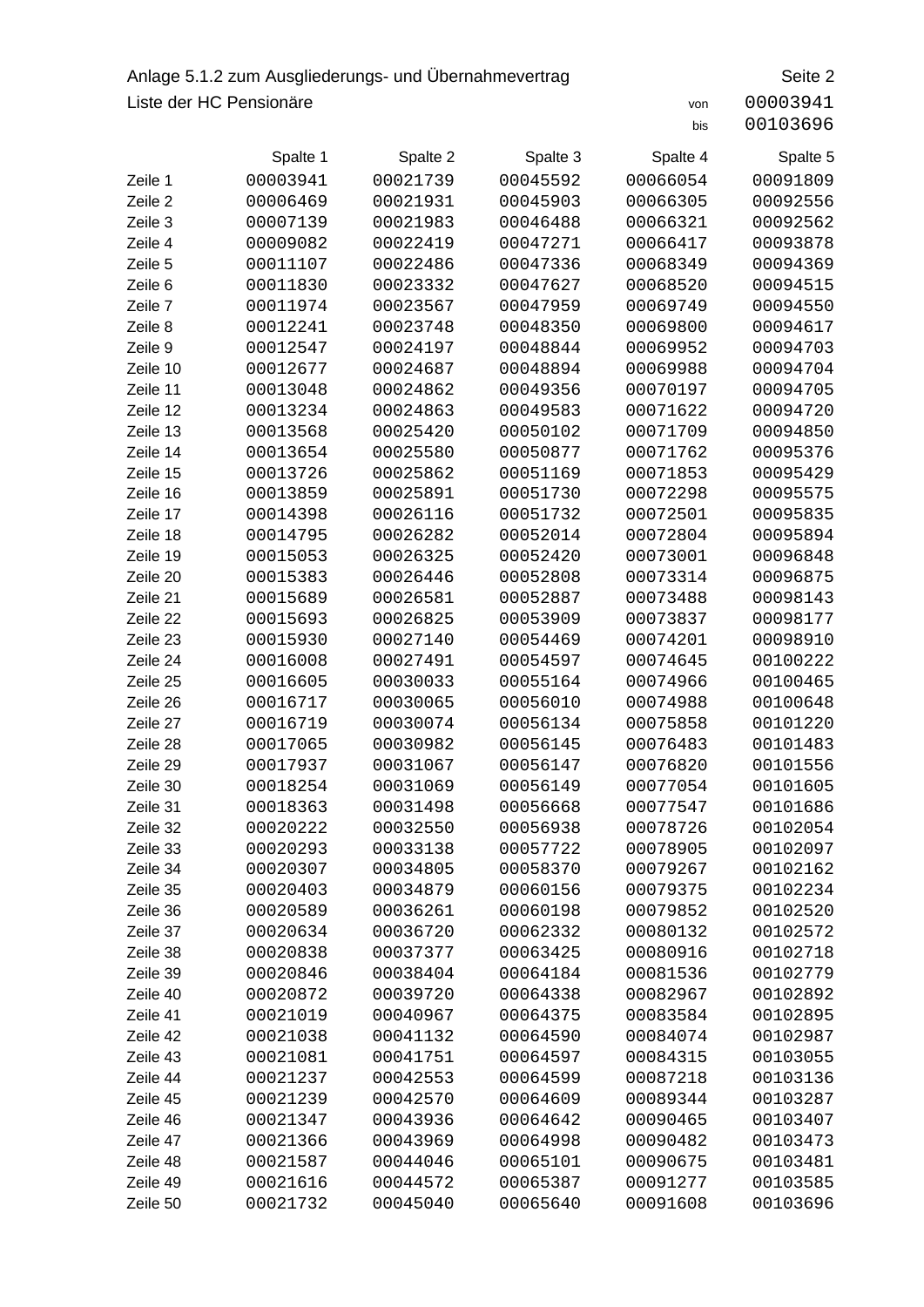## Anlage 5.1.2 zum Ausgliederungs- und Übernahmevertrag Seite 3 Liste der HC Pensionäre von 20103926

|          | Spalte 1 | Spalte 2 | Spalte 3 | Spalte 4 | Spalte 5 |
|----------|----------|----------|----------|----------|----------|
| Zeile 1  | 00103926 | 00111479 | 00117252 | 00119794 | 00121104 |
| Zeile 2  | 00103978 | 00111500 | 00117287 | 00119803 | 00121106 |
| Zeile 3  | 00104089 | 00111638 | 00117289 | 00119818 | 00121109 |
| Zeile 4  | 00104110 | 00111723 | 00117295 | 00119853 | 00121113 |
| Zeile 5  | 00104209 | 00111771 | 00117301 | 00119854 | 00121116 |
| Zeile 6  | 00104231 | 00111964 | 00117398 | 00119872 | 00121119 |
| Zeile 7  | 00104266 | 00112048 | 00117442 | 00119879 | 00121132 |
| Zeile 8  | 00104521 | 00112148 | 00117487 | 00119945 | 00121136 |
| Zeile 9  | 00104630 | 00112757 | 00117489 | 00120066 | 00121139 |
| Zeile 10 | 00104773 | 00113488 | 00117491 | 00120076 | 00121203 |
| Zeile 11 | 00104828 | 00113623 | 00117520 | 00120150 | 00121206 |
| Zeile 12 | 00104863 | 00113843 | 00117584 | 00120172 | 00121239 |
| Zeile 13 | 00104865 | 00113935 | 00117653 | 00120416 | 00121336 |
| Zeile 14 | 00104921 | 00113986 | 00117822 | 00120430 | 00121371 |
| Zeile 15 | 00105153 | 00114004 | 00117854 | 00120496 | 00121400 |
| Zeile 16 | 00105646 | 00114021 | 00117901 | 00120523 | 00121443 |
| Zeile 17 | 00106170 | 00114064 | 00117903 | 00120534 | 00121457 |
| Zeile 18 | 00106176 | 00115210 | 00118323 | 00120571 | 00121495 |
| Zeile 19 | 00106334 | 00115393 | 00118383 | 00120747 | 00121503 |
| Zeile 20 | 00106377 | 00115394 | 00118521 | 00120815 | 00121531 |
| Zeile 21 | 00106502 | 00115568 | 00118532 | 00120816 | 00121585 |
| Zeile 22 | 00106949 | 00115578 | 00118535 | 00120817 | 00121606 |
| Zeile 23 | 00107018 | 00115621 | 00118584 | 00120819 | 00121620 |
| Zeile 24 | 00107037 | 00115622 | 00118617 | 00120825 | 00121748 |
| Zeile 25 | 00107058 | 00115706 | 00118712 | 00120826 | 00121777 |
| Zeile 26 | 00107128 | 00115729 | 00118715 | 00120827 | 00121783 |
| Zeile 27 | 00107241 | 00115753 | 00118771 | 00120838 | 00121830 |
| Zeile 28 | 00107507 | 00115785 | 00118788 | 00120839 | 00121871 |
| Zeile 29 | 00108319 | 00115862 | 00118816 | 00120842 | 00121879 |
| Zeile 30 | 00108708 | 00115951 | 00118887 | 00120844 | 00121885 |
| Zeile 31 | 00108967 | 00116025 | 00118934 | 00120845 | 00121911 |
| Zeile 32 | 00109127 | 00116034 | 00118935 | 00120846 | 00122037 |
| Zeile 33 | 00109144 | 00116203 | 00119055 | 00120848 | 00122040 |
| Zeile 34 | 00109146 | 00116273 | 00119067 | 00120852 | 00122053 |
| Zeile 35 | 00109148 | 00116332 | 00119176 | 00120857 | 00122114 |
| Zeile 36 | 00109184 | 00116361 | 00119180 | 00120858 | 00122189 |
| Zeile 37 | 00109381 | 00116367 | 00119181 | 00120867 | 00122191 |
| Zeile 38 | 00109636 | 00116387 | 00119205 | 00120868 | 00122264 |
| Zeile 39 | 00109714 | 00116392 | 00119221 | 00120869 | 00122276 |
| Zeile 40 | 00110062 | 00116396 | 00119222 | 00120870 | 00122346 |
| Zeile 41 | 00110581 | 00116440 | 00119225 | 00120871 | 00122359 |
| Zeile 42 | 00110836 | 00116504 | 00119278 | 00120958 | 00122518 |
| Zeile 43 | 00110929 | 00116528 | 00119508 | 00120963 | 00122556 |
| Zeile 44 | 00110972 | 00116709 | 00119546 | 00121017 | 00122571 |
| Zeile 45 | 00111086 | 00117081 | 00119619 | 00121018 | 00122600 |
| Zeile 46 | 00111146 | 00117147 | 00119620 | 00121050 | 00122654 |
| Zeile 47 | 00111171 | 00117204 | 00119664 | 00121053 | 00122711 |
| Zeile 48 | 00111210 | 00117207 | 00119686 | 00121057 | 00122712 |
| Zeile 49 | 00111211 | 00117240 | 00119723 | 00121095 | 00122713 |
| Zeile 50 | 00111233 | 00117243 | 00119757 | 00121099 | 00122826 |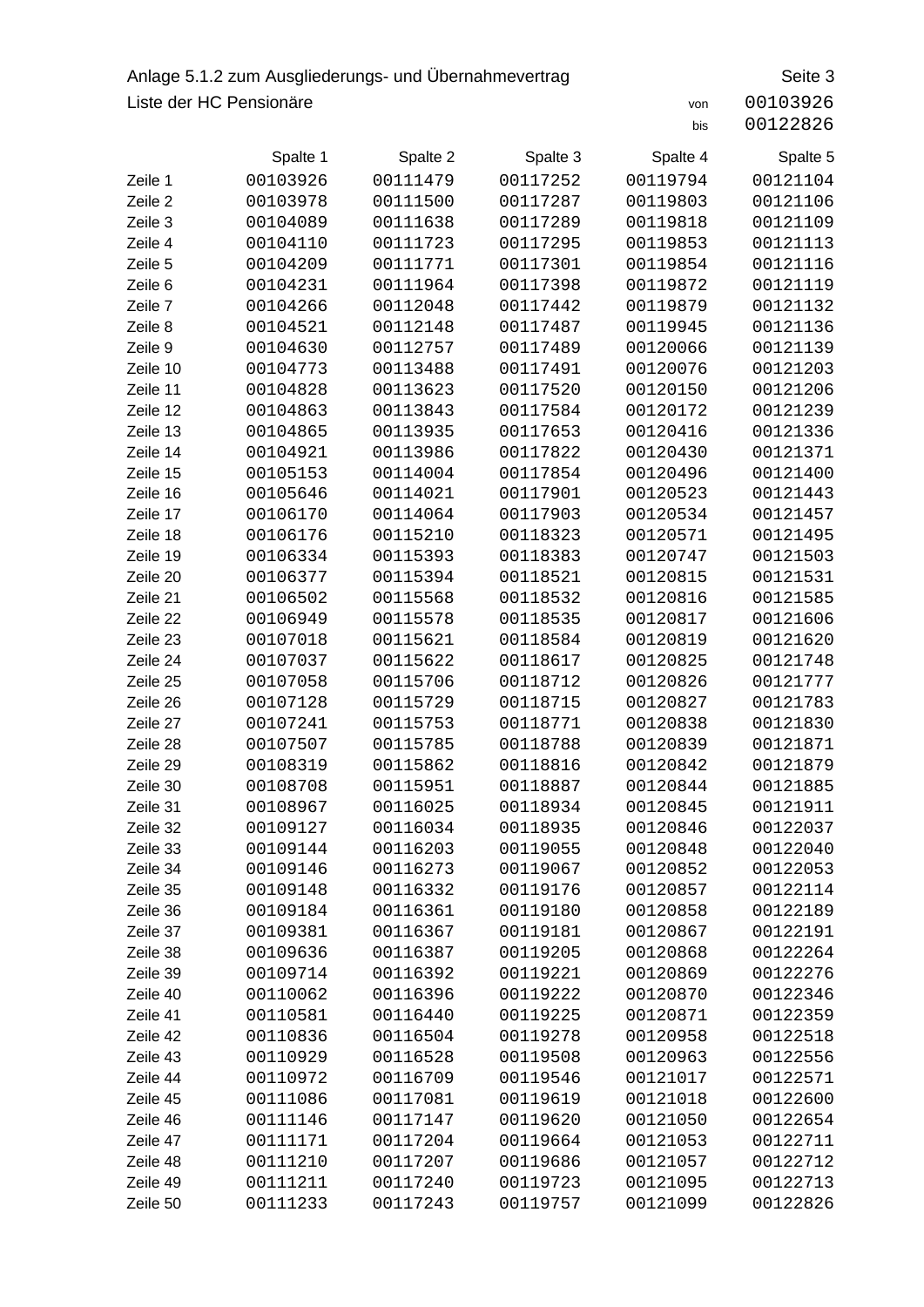### Anlage 5.1.2 zum Ausgliederungs- und Übernahmevertrag Seite 4 Liste der HC Pensionäre von 00122843

| 00122843 |  |
|----------|--|
| 00361598 |  |

|                      | Spalte 1             | Spalte 2             | Spalte 3             | Spalte 4             | Spalte 5             |
|----------------------|----------------------|----------------------|----------------------|----------------------|----------------------|
| Zeile 1              | 00122843             | 00167161             | 00187679             | 00304504             | 00324226             |
| Zeile 2              | 00122845             | 00167581             | 00187850             | 00304832             | 00326073             |
| Zeile 3              | 00122846             | 00167955             | 00188142             | 00305029             | 00326361             |
| Zeile 4              | 00122932             | 00167998             | 00188163             | 00305921             | 00326493             |
| Zeile 5              | 00122978             | 00168673             | 00188560             | 00306699             | 00326647             |
| Zeile 6              | 00123033             | 00168731             | 00188866             | 00306721             | 00327205             |
| Zeile 7              | 00123137             | 00169184             | 00188952             | 00306822             | 00327236             |
| Zeile 8              | 00123188             | 00169326             | 00189362             | 00307122             | 00327381             |
| Zeile 9              | 00123217             | 00169497             | 00190044             | 00308727             | 00327536             |
| Zeile 10             | 00123221             | 00169786             | 00190368             | 00309821             | 00327800             |
| Zeile 11             | 00123304             | 00169896             | 00190386             | 00309828             | 00329465             |
| Zeile 12             | 00123321             | 00170379             | 00190747             | 00309932             | 00330681             |
| Zeile 13             | 00123394             | 00171139             | 00191038             | 00310270             | 00331154             |
| Zeile 14             | 00123418             | 00172415             | 00191215             | 00310380             | 00333560             |
| Zeile 15             | 00123453             | 00172715             | 00191312             | 00311518             | 00333654             |
| Zeile 16             | 00123469             | 00173090             | 00191409             | 00312190             | 00336508             |
| Zeile 17             | 00123472             | 00173092             | 00191542             | 00312514             | 00337517             |
| Zeile 18             | 00123513             | 00173112             | 00191838             | 00313363             | 00340895             |
| Zeile 19             | 00123537             | 00174489             | 00191994             | 00313409             | 00342630             |
| Zeile 20             | 00123545             | 00175040             | 00192937             | 00313494             | 00343570             |
| Zeile 21             | 00123612             | 00175086             | 00192938             | 00313521             | 00344023             |
| Zeile 22             | 00123715             | 00175940             | 00193139             | 00313850             | 00345232             |
| Zeile 23             | 00123717             | 00176227             | 00193388             | 00314555             | 00345399             |
| Zeile 24             | 00123848             | 00177386             | 00193445             | 00315669             | 00346275             |
| Zeile 25             | 00123859             | 00177445             | 00195420             | 00316408             | 00346757             |
| Zeile 26             | 00123947             | 00177451             | 00196314             | 00316632             | 00347083             |
| Zeile 27             | 00124015             | 00178207             | 00196331             | 00317230             | 00347218             |
| Zeile 28             | 00124016             | 00178637             | 00196355             | 00317372             | 00348111             |
| Zeile 29             | 00124049             | 00178732             | 00196630             | 00317480             | 00348127             |
| Zeile 30             | 00124087             | 00179395             | 00198152             | 00317882             | 00348452             |
| Zeile 31             | 00124098             | 00179682             | 00198156             | 00318380             | 00349085             |
| Zeile 32             | 00124175             | 00180680             | 00198670             | 00318450             | 00350482             |
| Zeile 33             | 00150374             | 00181420             | 00199261             | 00318855             | 00350523             |
| Zeile 34             | 00150542             | 00181773             | 00199279             | 00318880             | 00350590             |
| Zeile 35             | 00151292             | 00181849             | 00300118             | 00319575             | 00350605             |
| Zeile 36             | 00151343             | 00182185             | 00300347             | 00319686             | 00351452             |
| Zeile 37             | 00152711             | 00182699             | 00300382             | 00320124             | 00352040             |
| Zeile 38             | 00153781             | 00182718             | 00300541             | 00320787             | 00352561             |
| Zeile 39<br>Zeile 40 | 00154488<br>00155770 | 00182822<br>00183329 | 00300546             | 00321116<br>00321205 | 00353118             |
| Zeile 41             | 00156921             | 00183572             | 00300561<br>00300983 | 00321457             | 00353788<br>00356785 |
| Zeile 42             | 00159343             | 00183658             | 00301271             | 00321507             | 00357510             |
| Zeile 43             | 00159491             | 00183739             | 00301751             | 00321542             | 00357602             |
| Zeile 44             | 00161408             | 00185107             | 00302892             | 00322346             | 00357610             |
| Zeile 45             | 00162602             | 00185828             | 00303155             | 00322519             | 00357843             |
| Zeile 46             | 00162624             | 00185853             | 00303843             | 00323251             | 00358777             |
| Zeile 47             | 00163265             | 00185881             | 00303866             | 00323458             | 00359385             |
| Zeile 48             | 00164219             | 00185886             | 00304043             | 00323584             | 00359445             |
| Zeile 49             | 00166747             | 00185965             | 00304315             | 00323592             | 00360708             |
| Zeile 50             | 00167043             | 00186494             | 00304337             | 00323965             | 00361598             |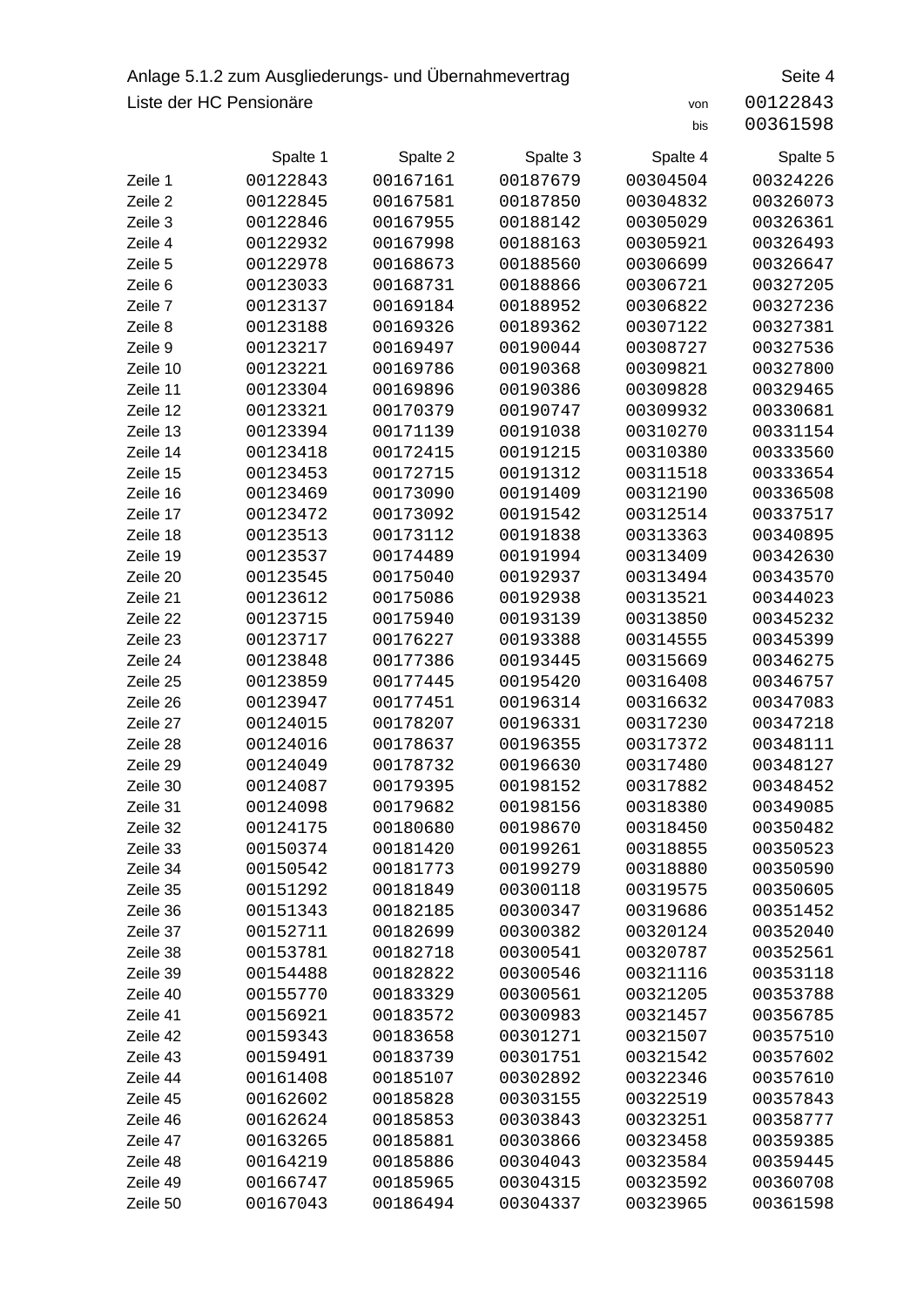## Anlage 5.1.2 zum Ausgliederungs- und Übernahmevertrag Seite 5 Liste der HC Pensionäre von 200363740

|                      | Spalte 1             | Spalte 2             | Spalte 3             | Spalte 4             | Spalte 5             |
|----------------------|----------------------|----------------------|----------------------|----------------------|----------------------|
| Zeile 1              | 00363740             | 00544764             | 00607089             | 00607490             |                      |
| Zeile 2              | 00364203             | 00546096             | 00607097             | 00607491             | 00607661<br>00607670 |
| Zeile 3              | 00364212             | 00548010             | 00607098             | 00607493             | 00607673             |
| Zeile 4              | 00364987             | 00548239             | 00607127             | 00607494             | 00607674             |
| Zeile 5              | 00365447             | 00548428             | 00607155             | 00607495             | 00607676             |
| Zeile 6              | 00366585             | 00548433             | 00607158             | 00607498             | 00607677             |
| Zeile 7              | 00367286             | 00548455             | 00607166             | 00607499             | 00607678             |
| Zeile 8              | 00368005             | 00548559             | 00607176             | 00607500             | 00607679             |
| Zeile 9              | 00368239             | 00548686             | 00607180             | 00607501             | 00607685             |
| Zeile 10             | 00369527             | 00549171             | 00607191             | 00607503             | 00607689             |
| Zeile 11             | 00370530             | 00557946             | 00607198             | 00607507             | 00607690             |
| Zeile 12             | 00373481             | 00558464             | 00607217             | 00607510             | 00607694             |
| Zeile 13             | 00373836             | 00566657             | 00607218             | 00607511             | 00607695             |
| Zeile 14             | 00378725             | 00569277             | 00607222             | 00607512             | 00607696             |
| Zeile 15             | 00378836             | 00570518             | 00607240             | 00607517             | 00607698             |
| Zeile 16             | 00379445             | 00570732             | 00607246             | 00607520             | 00607699             |
| Zeile 17             | 00467900             | 00571499             | 00607265             | 00607525             | 00607702             |
| Zeile 18             | 00467902             | 00572573             | 00607266             | 00607528             | 00607706             |
| Zeile 19             | 00468282             | 00577285             | 00607300             | 00607529             | 00607707             |
| Zeile 20             | 00468304             | 00592661             | 00607305             | 00607530             | 00607709             |
| Zeile 21             | 00468339             | 00605094             | 00607437             | 00607535             | 00607712             |
| Zeile 22             | 00468344             | 00605271             | 00607439             | 00607537             | 00607717             |
| Zeile 23             | 00468346             | 00606905             | 00607440             | 00607542             | 00607721             |
| Zeile 24             | 00468457             | 00606916             | 00607444             | 00607545             | 00607722             |
| Zeile 25             | 00477015             | 00606920             | 00607445             | 00607553             | 00607727             |
| Zeile 26             | 00508091             | 00606921             | 00607446             | 00607565             | 00607730             |
| Zeile 27             | 00519562             | 00606935             | 00607447             | 00607568             | 00607731             |
| Zeile 28             | 00521630             | 00606943             | 00607451             | 00607590             | 00607733             |
| Zeile 29             | 00524556             | 00606973             | 00607452             | 00607591             | 00607735             |
| Zeile 30             | 00526123             | 00606980             | 00607453             | 00607598             | 00607736             |
| Zeile 31             | 00526152             | 00606994             | 00607456             | 00607599             | 00607739             |
| Zeile 32             | 00526195             | 00606995             | 00607457             | 00607604             | 00607743             |
| Zeile 33             | 00526196             | 00606996             | 00607459             | 00607605             | 00607750             |
| Zeile 34             | 00526234             | 00606997             | 00607461             | 00607606             | 00607758             |
| Zeile 35             | 00526649             | 00606999             | 00607464             | 00607609             | 00607759             |
| Zeile 36             | 00526668             | 00607001             | 00607465             | 00607612             | 00607767             |
| Zeile 37             | 00527282             | 00607011             | 00607467             | 00607614             | 00607775             |
| Zeile 38             | 00527350             | 00607018             | 00607468             | 00607615             | 00607788             |
| Zeile 39             | 00527382             | 00607020             | 00607469             | 00607625             | 00607791             |
| Zeile 40             | 00541032             | 00607022<br>00607024 | 00607470             | 00607626<br>00607628 | 00607798             |
| Zeile 41             | 00541209             |                      | 00607471             |                      | 00607801             |
| Zeile 42             | 00541210             | 00607027             | 00607473             | 00607629             | 00607802             |
| Zeile 43<br>Zeile 44 | 00541355<br>00541501 | 00607031<br>00607036 | 00607475<br>00607477 | 00607636<br>00607638 | 00607803<br>00607809 |
|                      |                      |                      |                      | 00607647             | 00607810             |
| Zeile 45<br>Zeile 46 |                      |                      |                      |                      |                      |
|                      | 00542893             | 00607037             | 00607479             |                      |                      |
|                      | 00543168             | 00607039             | 00607482             | 00607650             | 00607812             |
| Zeile 47             | 00543242             | 00607041             | 00607483             | 00607651             | 00607815             |
| Zeile 48<br>Zeile 49 | 00544547<br>00544558 | 00607051<br>00607083 | 00607487<br>00607488 | 00607653<br>00607655 | 00607832<br>00607836 |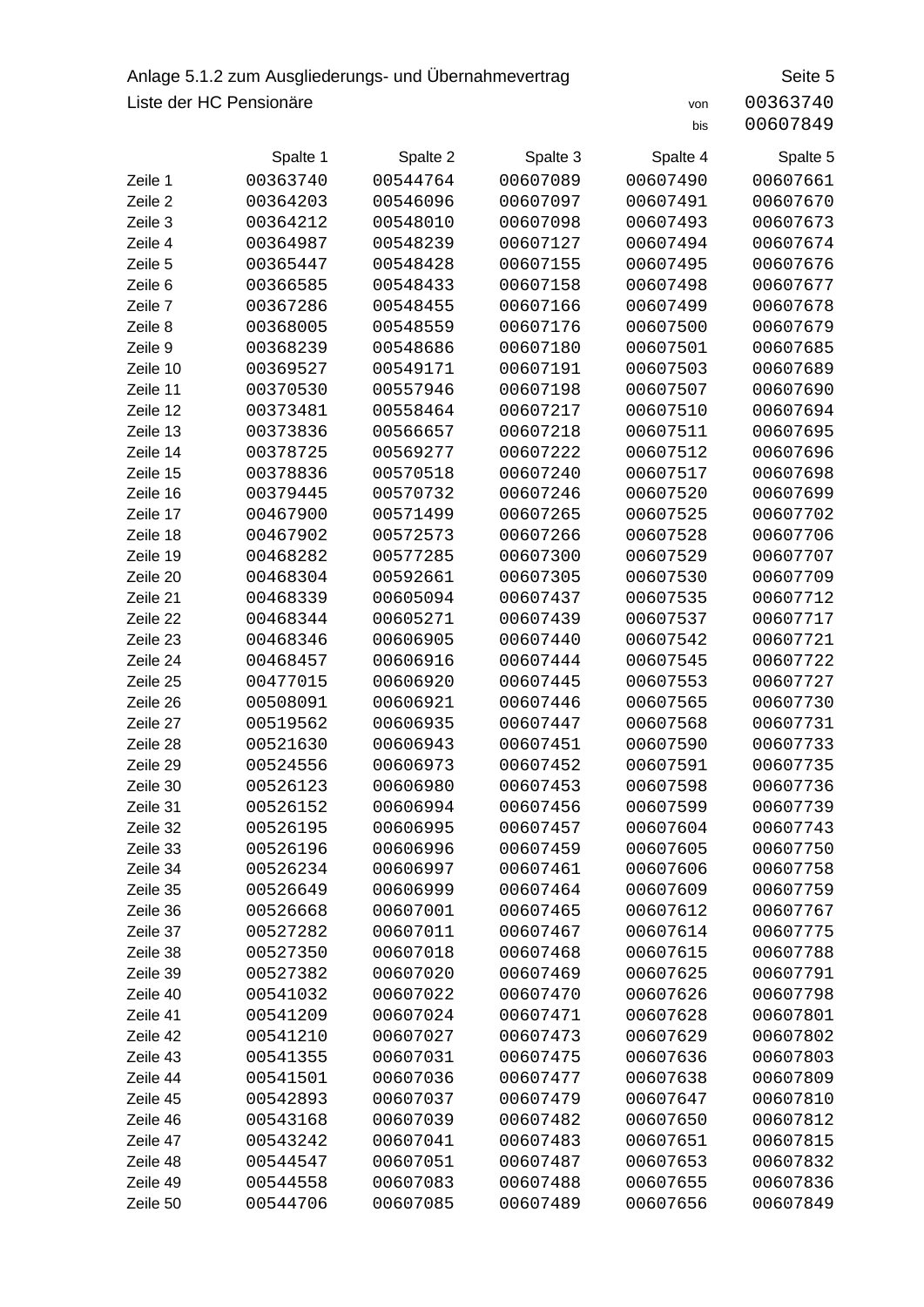## Anlage 5.1.2 zum Ausgliederungs- und Übernahmevertrag Seite 6 Liste der HC Pensionäre von 200607858

|                    | Spalte 1             | Spalte 2             | Spalte 3             | Spalte 4             | Spalte 5             |
|--------------------|----------------------|----------------------|----------------------|----------------------|----------------------|
| Zeile 1            | 00607858             | 00607973             | 00608080             | 00608208             | 00608426             |
| Zeile 2            | 00607866<br>00607874 | 00607974             | 00608081             | 00608209             | 00608429             |
| Zeile 3            |                      | 00607975             | 00608082             | 00608213             | 00608436             |
| Zeile 4            | 00607878             | 00607976             | 00608085             | 00608214             | 00608439             |
| Zeile 5<br>Zeile 6 | 00607883<br>00607885 | 00607979<br>00607982 | 00608086<br>00608087 | 00608222<br>00608227 | 00608444<br>00608449 |
| Zeile 7            | 00607886             | 00607984             | 00608088             | 00608229             | 00608451             |
| Zeile 8            | 00607888             | 00607985             | 00608089             | 00608234             | 00608465             |
| Zeile 9            | 00607892             | 00607986             | 00608092             | 00608235             | 00608476             |
| Zeile 10           | 00607893             | 00607988             | 00608097             | 00608242             | 00608478             |
| Zeile 11           | 00607895             | 00607995             | 00608098             | 00608245             | 00608482             |
| Zeile 12           | 00607896             | 00607996             | 00608099             | 00608246             | 00608483             |
| Zeile 13           | 00607897             | 00607998             | 00608100             | 00608252             | 00608484             |
| Zeile 14           | 00607898             | 00607999             | 00608103             | 00608263             | 00608486             |
| Zeile 15           | 00607899             | 00608002             | 00608105             | 00608267             | 00608490             |
| Zeile 16           | 00607900             | 00608003             | 00608106             | 00608269             | 00608491             |
| Zeile 17           | 00607903             | 00608010             | 00608107             | 00608277             | 00608505             |
| Zeile 18           | 00607905             | 00608012             | 00608112             | 00608282             | 00608511             |
| Zeile 19           | 00607907             | 00608014             | 00608114             | 00608283             | 00608519             |
| Zeile 20           | 00607909             | 00608018             | 00608115             | 00608286             | 00608522             |
| Zeile 21           | 00607910             | 00608021             | 00608118             | 00608289             | 00608524             |
| Zeile 22           | 00607911             | 00608022             | 00608119             | 00608292             | 00608529             |
| Zeile 23           | 00607912             | 00608028             | 00608122             | 00608294             | 00608534             |
| Zeile 24           | 00607915             | 00608029             | 00608123             | 00608297             | 00608540             |
| Zeile 25           | 00607918             | 00608030             | 00608124             | 00608306             | 00608542             |
| Zeile 26           | 00607920             | 00608031             | 00608125             | 00608310             | 00608544             |
| Zeile 27           | 00607921             | 00608036             | 00608131             | 00608314             | 00608556             |
| Zeile 28           | 00607922             | 00608037             | 00608135             | 00608326             | 00608559             |
| Zeile 29           | 00607924             | 00608038             | 00608136             | 00608330             | 00608566             |
| Zeile 30           | 00607928             | 00608039             | 00608137             | 00608333             | 00608567             |
| Zeile 31           | 00607930             | 00608040             | 00608138             | 00608338             | 00608573             |
| Zeile 32           | 00607937             | 00608042             | 00608139             | 00608340             | 00608574             |
| Zeile 33           | 00607938             | 00608043             | 00608141             | 00608345             | 00608576             |
| Zeile 34           | 00607940             | 00608044             | 00608143             | 00608349             | 00608583             |
| Zeile 35           | 00607942             | 00608045             | 00608146             | 00608350             | 00608586             |
| Zeile 36           | 00607946             | 00608046             | 00608157             | 00608356             | 00608587             |
| Zeile 37           | 00607948             | 00608047             | 00608158             | 00608366             | 00608590             |
| Zeile 38           | 00607950             | 00608048             | 00608160             | 00608370             | 00608593             |
| Zeile 39           | 00607952             | 00608051             | 00608163             | 00608373             | 00608594             |
| Zeile 40           | 00607957             | 00608054             | 00608173             | 00608374             | 00608598             |
| Zeile 41           | 00607960             | 00608055             | 00608177             | 00608375             | 00608607             |
| Zeile 42           | 00607961             | 00608057             | 00608183             | 00608377             | 00608614             |
| Zeile 43           | 00607962             | 00608058             | 00608184             | 00608385             | 00608617             |
| Zeile 44           | 00607965             | 00608062             | 00608185             | 00608387             | 00608618             |
| Zeile 45           | 00607966             | 00608063             | 00608186             | 00608389             | 00608619             |
| Zeile 46           | 00607967             | 00608064             | 00608187             | 00608398             | 00608620             |
| Zeile 47           | 00607968             | 00608067             | 00608188             | 00608400             | 00608624             |
| Zeile 48           | 00607970             | 00608076             | 00608202             | 00608403             | 00608625             |
| Zeile 49           | 00607971             | 00608077             | 00608204             | 00608413             | 00608627             |
| Zeile 50           | 00607972             | 00608078             | 00608206             | 00608424             | 00608630             |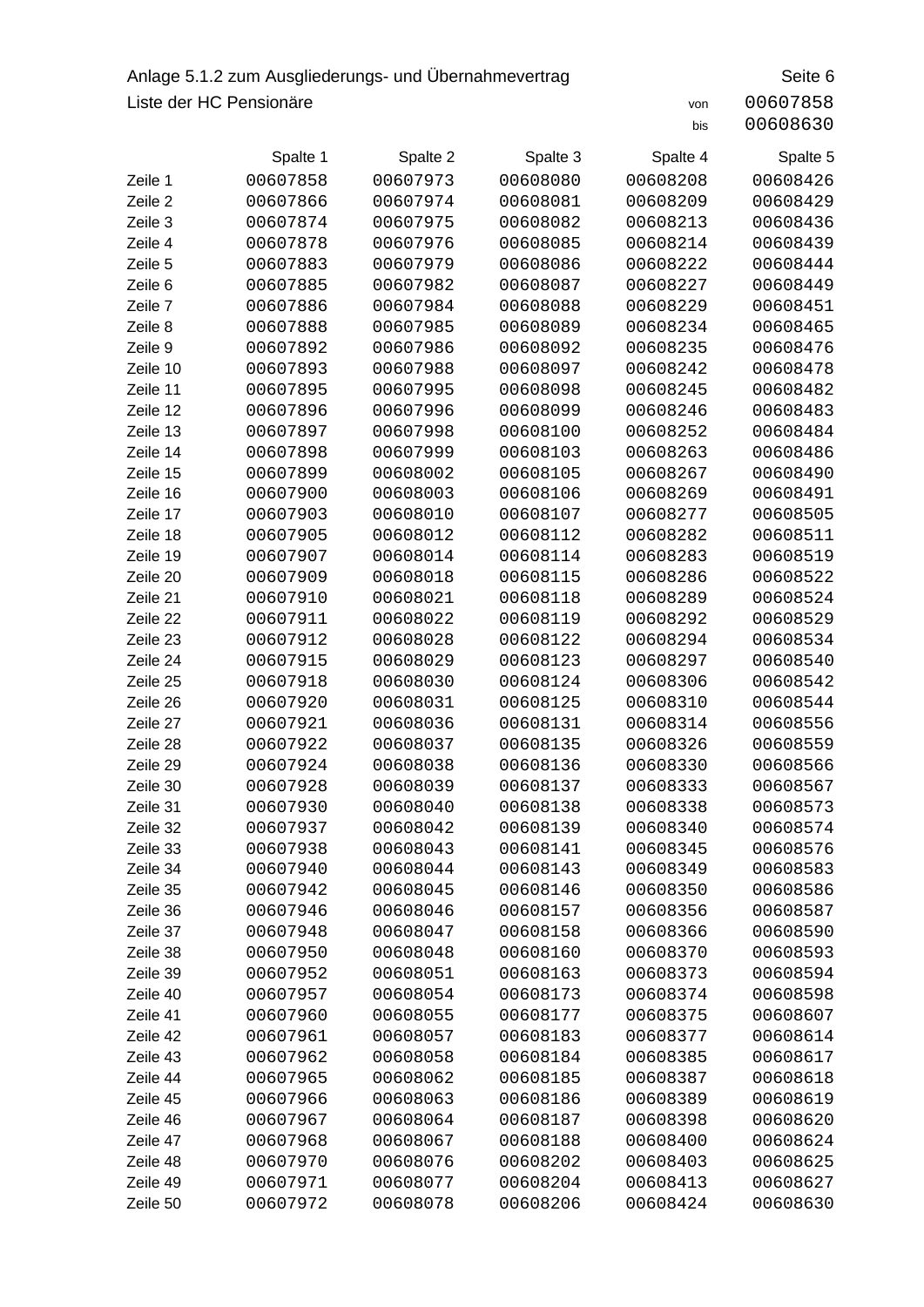## Anlage 5.1.2 zum Ausgliederungs- und Übernahmevertrag Seite 7.1.2 zum Ausgliederungs-Liste der HC Pensionäre von 200608633

|--|--|--|--|

|          | Spalte 1 | Spalte 2 | Spalte 3 | Spalte 4 | Spalte 5 |
|----------|----------|----------|----------|----------|----------|
| Zeile 1  | 00608633 | 00608933 | 00609064 | 00609201 | 00609285 |
| Zeile 2  | 00608635 | 00608956 | 00609065 | 00609202 | 00609286 |
| Zeile 3  | 00608640 | 00608957 | 00609066 | 00609203 | 00609287 |
| Zeile 4  | 00608646 | 00608958 | 00609072 | 00609204 | 00609291 |
| Zeile 5  | 00608649 | 00608964 | 00609073 | 00609207 | 00609292 |
| Zeile 6  | 00608652 | 00608965 | 00609075 | 00609218 | 00609293 |
| Zeile 7  | 00608654 | 00608970 | 00609077 | 00609220 | 00609294 |
| Zeile 8  | 00608659 | 00608975 | 00609078 | 00609223 | 00609295 |
| Zeile 9  | 00608665 | 00608983 | 00609079 | 00609224 | 00609296 |
| Zeile 10 | 00608668 | 00608987 | 00609082 | 00609233 | 00609297 |
| Zeile 11 | 00608678 | 00608989 | 00609083 | 00609236 | 00609298 |
| Zeile 12 | 00608689 | 00609003 | 00609085 | 00609237 | 00609299 |
| Zeile 13 | 00608694 | 00609004 | 00609086 | 00609238 | 00609301 |
| Zeile 14 | 00608695 | 00609005 | 00609087 | 00609239 | 00609302 |
| Zeile 15 | 00608704 | 00609009 | 00609088 | 00609241 | 00609303 |
| Zeile 16 | 00608706 | 00609010 | 00609089 | 00609242 | 00609304 |
| Zeile 17 | 00608710 | 00609011 | 00609090 | 00609243 | 00609307 |
| Zeile 18 | 00608711 | 00609012 | 00609094 | 00609244 | 00609308 |
| Zeile 19 | 00608717 | 00609013 | 00609096 | 00609245 | 00609311 |
| Zeile 20 | 00608721 | 00609015 | 00609099 | 00609246 | 00609316 |
| Zeile 21 | 00608725 | 00609016 | 00609103 | 00609247 | 00609317 |
| Zeile 22 | 00608733 | 00609017 | 00609111 | 00609248 | 00609318 |
| Zeile 23 | 00608736 | 00609018 | 00609112 | 00609249 | 00609322 |
| Zeile 24 | 00608740 | 00609019 | 00609114 | 00609250 | 00609323 |
| Zeile 25 | 00608746 | 00609020 | 00609119 | 00609251 | 00609324 |
| Zeile 26 | 00608747 | 00609021 | 00609123 | 00609252 | 00609325 |
| Zeile 27 | 00608759 | 00609022 | 00609124 | 00609253 | 00609326 |
| Zeile 28 | 00608760 | 00609024 | 00609129 | 00609254 | 00609327 |
| Zeile 29 | 00608763 | 00609027 | 00609133 | 00609255 | 00609328 |
| Zeile 30 | 00608764 | 00609030 | 00609137 | 00609256 | 00609329 |
| Zeile 31 | 00608769 | 00609031 | 00609138 | 00609257 | 00609330 |
| Zeile 32 | 00608770 | 00609032 | 00609139 | 00609258 | 00609331 |
| Zeile 33 | 00608775 | 00609034 | 00609146 | 00609259 | 00609332 |
| Zeile 34 | 00608778 | 00609035 | 00609151 | 00609260 | 00609334 |
| Zeile 35 | 00608781 | 00609036 | 00609158 | 00609261 | 00609335 |
| Zeile 36 | 00608782 | 00609039 | 00609160 | 00609262 | 00609336 |
| Zeile 37 | 00608788 | 00609041 | 00609168 | 00609266 | 00609337 |
| Zeile 38 | 00608795 | 00609042 | 00609170 | 00609267 | 00609338 |
| Zeile 39 | 00608797 | 00609043 | 00609172 | 00609268 | 00609339 |
| Zeile 40 | 00608813 | 00609044 | 00609174 | 00609269 | 00609340 |
| Zeile 41 | 00608817 | 00609045 | 00609177 | 00609270 | 00609341 |
| Zeile 42 | 00608819 | 00609046 | 00609184 | 00609272 | 00609342 |
| Zeile 43 | 00608828 | 00609052 | 00609189 | 00609273 | 00609343 |
| Zeile 44 | 00608829 | 00609053 | 00609191 | 00609274 | 00609344 |
| Zeile 45 | 00608853 | 00609054 | 00609192 | 00609276 | 00609345 |
| Zeile 46 | 00608891 | 00609055 | 00609195 | 00609277 | 00609346 |
| Zeile 47 | 00608897 | 00609056 | 00609196 | 00609278 | 00609347 |
| Zeile 48 | 00608901 | 00609057 | 00609198 | 00609279 | 00609348 |
| Zeile 49 | 00608905 | 00609059 | 00609199 | 00609280 | 00609349 |
| Zeile 50 | 00608929 | 00609063 | 00609200 | 00609283 | 00609351 |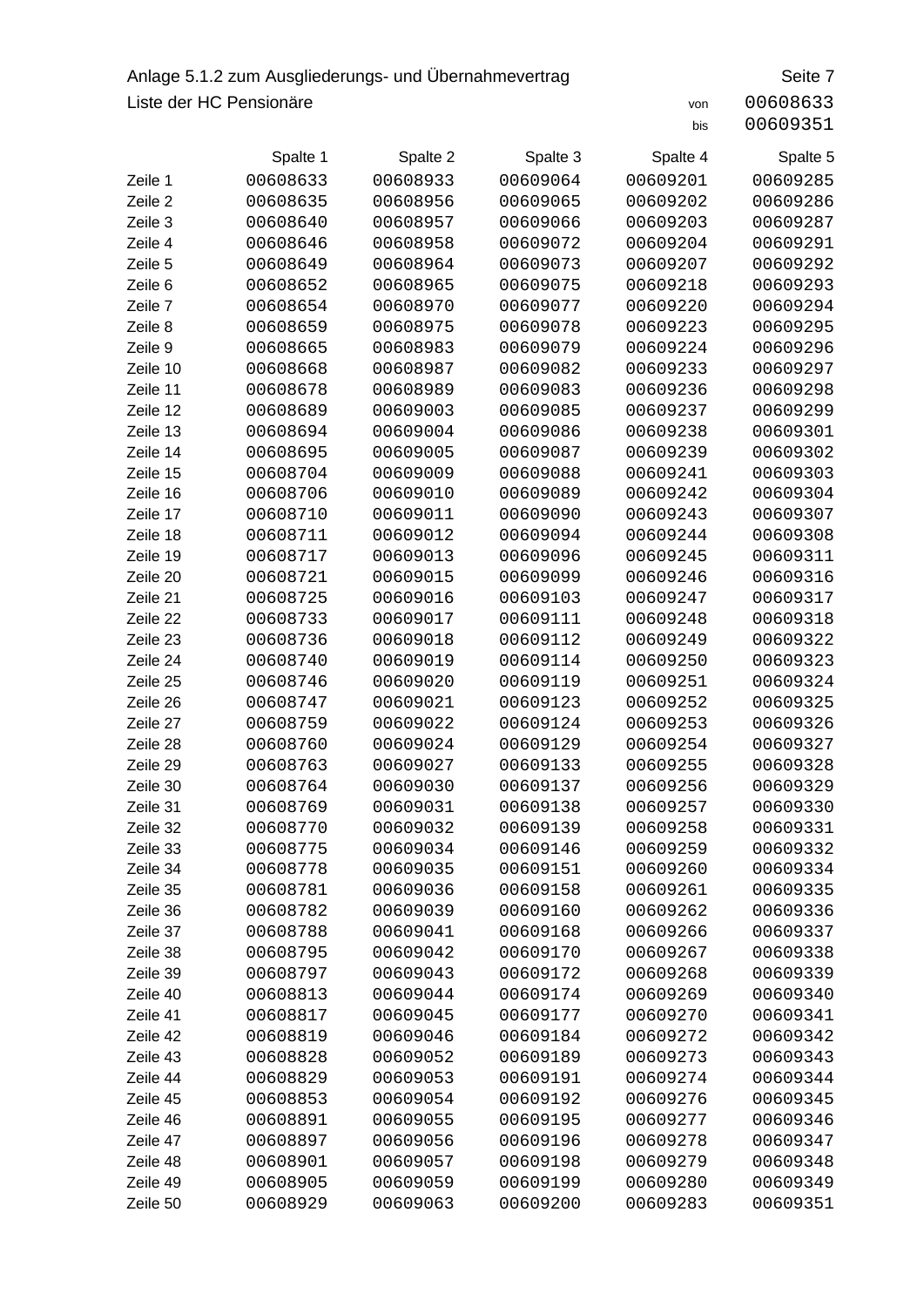## Anlage 5.1.2 zum Ausgliederungs- und Übernahmevertrag Seite 8 Liste der HC Pensionäre von 200609352

|          | Spalte 1 | Spalte 2 | Spalte 3 | Spalte 4 | Spalte 5 |
|----------|----------|----------|----------|----------|----------|
| Zeile 1  | 00609352 | 00609474 | 00609636 | 00609891 | 00610199 |
| Zeile 2  | 00609355 | 00609479 | 00609637 | 00609898 | 00610208 |
| Zeile 3  | 00609357 | 00609485 | 00609644 | 00609910 | 00610218 |
| Zeile 4  | 00609363 | 00609491 | 00609646 | 00609912 | 00610223 |
| Zeile 5  | 00609364 | 00609493 | 00609647 | 00609930 | 00610230 |
| Zeile 6  | 00609366 | 00609494 | 00609648 | 00609931 | 00610238 |
| Zeile 7  | 00609367 | 00609497 | 00609660 | 00609933 | 00610241 |
| Zeile 8  | 00609370 | 00609498 | 00609661 | 00609936 | 00610243 |
| Zeile 9  | 00609372 | 00609499 | 00609668 | 00609939 | 00610253 |
| Zeile 10 | 00609373 | 00609500 | 00609673 | 00609946 | 00610273 |
| Zeile 11 | 00609374 | 00609501 | 00609675 | 00609963 | 00610281 |
| Zeile 12 | 00609377 | 00609503 | 00609676 | 00609969 | 00610294 |
| Zeile 13 | 00609381 | 00609505 | 00609677 | 00609970 | 00610308 |
| Zeile 14 | 00609384 | 00609510 | 00609683 | 00609977 | 00610315 |
| Zeile 15 | 00609390 | 00609511 | 00609687 | 00609979 | 00610325 |
| Zeile 16 | 00609391 | 00609515 | 00609690 | 00609980 | 00610332 |
| Zeile 17 | 00609392 | 00609519 | 00609695 | 00609982 | 00610355 |
| Zeile 18 | 00609393 | 00609520 | 00609700 | 00609984 | 00610362 |
| Zeile 19 | 00609397 | 00609522 | 00609705 | 00609986 | 00610366 |
| Zeile 20 | 00609401 | 00609523 | 00609706 | 00609991 | 00610373 |
| Zeile 21 | 00609403 | 00609525 | 00609718 | 00610000 | 00610385 |
| Zeile 22 | 00609404 | 00609527 | 00609725 | 00610003 | 00610389 |
| Zeile 23 | 00609407 | 00609530 | 00609729 | 00610005 | 00610395 |
| Zeile 24 | 00609411 | 00609536 | 00609734 | 00610007 | 00610396 |
| Zeile 25 | 00609412 | 00609546 | 00609741 | 00610010 | 00610408 |
| Zeile 26 | 00609414 | 00609548 | 00609750 | 00610014 | 00610414 |
| Zeile 27 | 00609420 | 00609551 | 00609753 | 00610017 | 00610415 |
| Zeile 28 | 00609421 | 00609560 | 00609756 | 00610025 | 00610418 |
| Zeile 29 | 00609425 | 00609564 | 00609760 | 00610027 | 00610422 |
| Zeile 30 | 00609427 | 00609577 | 00609772 | 00610029 | 00610430 |
| Zeile 31 | 00609429 | 00609579 | 00609777 | 00610067 | 00610432 |
| Zeile 32 | 00609432 | 00609580 | 00609782 | 00610068 | 00610434 |
| Zeile 33 | 00609434 | 00609585 | 00609784 | 00610074 | 00610443 |
| Zeile 34 | 00609436 | 00609589 | 00609786 | 00610082 | 00610444 |
| Zeile 35 | 00609437 | 00609601 | 00609796 | 00610083 | 00610445 |
| Zeile 36 | 00609440 | 00609606 | 00609811 | 00610086 | 00610450 |
| Zeile 37 | 00609443 | 00609607 | 00609819 | 00610101 | 00610454 |
| Zeile 38 | 00609444 | 00609608 | 00609822 | 00610103 | 00610456 |
| Zeile 39 | 00609446 | 00609609 | 00609828 | 00610113 | 00610458 |
| Zeile 40 | 00609447 | 00609615 | 00609839 | 00610115 | 00610459 |
| Zeile 41 | 00609450 | 00609616 | 00609861 | 00610126 | 00610466 |
| Zeile 42 | 00609451 | 00609617 | 00609863 | 00610133 | 00610467 |
| Zeile 43 | 00609452 | 00609618 | 00609864 | 00610156 | 00610486 |
| Zeile 44 | 00609454 | 00609621 | 00609865 | 00610159 | 00610493 |
| Zeile 45 | 00609455 | 00609622 | 00609866 | 00610163 | 00610502 |
| Zeile 46 | 00609456 | 00609623 | 00609867 | 00610168 | 00610519 |
| Zeile 47 | 00609459 | 00609624 | 00609868 | 00610171 | 00610536 |
| Zeile 48 | 00609462 | 00609631 | 00609871 | 00610175 | 00610551 |
| Zeile 49 | 00609463 | 00609632 | 00609872 | 00610183 | 00610553 |
| Zeile 50 | 00609465 | 00609633 | 00609875 | 00610190 | 00610554 |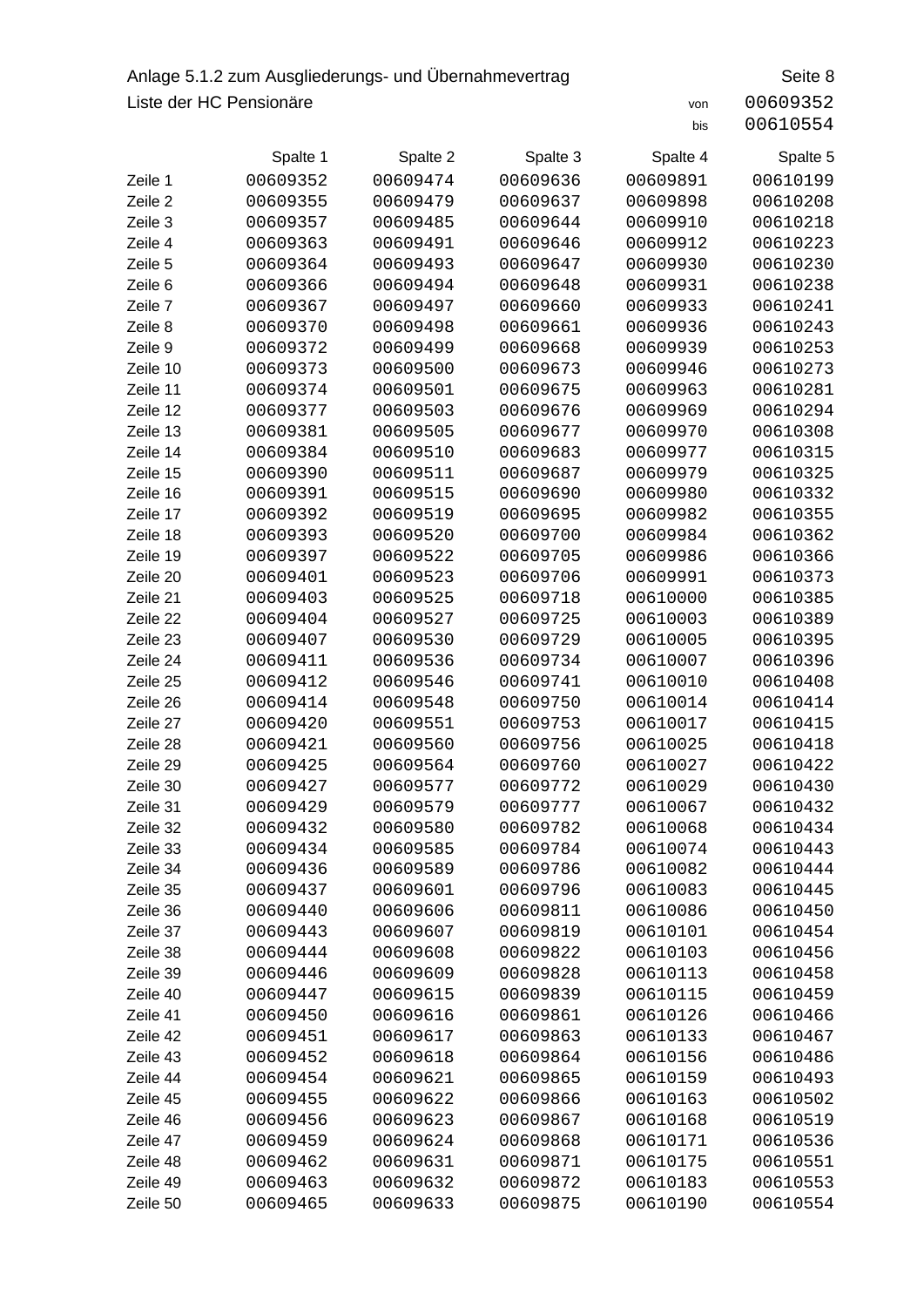## Anlage 5.1.2 zum Ausgliederungs- und Übernahmevertrag Seite 9 Liste der HC Pensionäre von 200610556

|          | Spalte 1 | Spalte 2 | Spalte 3 | Spalte 4 | Spalte 5 |
|----------|----------|----------|----------|----------|----------|
| Zeile 1  | 00610556 | 00611023 | 00611272 | 00611886 | 00612192 |
| Zeile 2  | 00610564 | 00611025 | 00611273 | 00611894 | 00612197 |
| Zeile 3  | 00610567 | 00611028 | 00611277 | 00611895 | 00612201 |
| Zeile 4  | 00610571 | 00611029 | 00611280 | 00611896 | 00612203 |
| Zeile 5  | 00610574 | 00611052 | 00611282 | 00611903 | 00612209 |
| Zeile 6  | 00610604 | 00611054 | 00611288 | 00611912 | 00612211 |
| Zeile 7  | 00610605 | 00611090 | 00611374 | 00611930 | 00612214 |
| Zeile 8  | 00610606 | 00611091 | 00611386 | 00611935 | 00612216 |
| Zeile 9  | 00610608 | 00611101 | 00611390 | 00611936 | 00612218 |
| Zeile 10 | 00610624 | 00611110 | 00611396 | 00611943 | 00612221 |
| Zeile 11 | 00610625 | 00611114 | 00611398 | 00611947 | 00612237 |
| Zeile 12 | 00610628 | 00611125 | 00611403 | 00611963 | 00612238 |
| Zeile 13 | 00610633 | 00611131 | 00611407 | 00611967 | 00612241 |
| Zeile 14 | 00610644 | 00611139 | 00611411 | 00611969 | 00612242 |
| Zeile 15 | 00610660 | 00611141 | 00611428 | 00611970 | 00612243 |
| Zeile 16 | 00610684 | 00611147 | 00611429 | 00611976 | 00612244 |
| Zeile 17 | 00610685 | 00611149 | 00611434 | 00611991 | 00612245 |
| Zeile 18 | 00610695 | 00611150 | 00611435 | 00611993 | 00612246 |
| Zeile 19 | 00610696 | 00611151 | 00611440 | 00611994 | 00612252 |
| Zeile 20 | 00610703 | 00611154 | 00611445 | 00611998 | 00612255 |
| Zeile 21 | 00610715 | 00611159 | 00611456 | 00611999 | 00612260 |
| Zeile 22 | 00610725 | 00611161 | 00611470 | 00612002 | 00612264 |
| Zeile 23 | 00610726 | 00611171 | 00611472 | 00612011 | 00612265 |
| Zeile 24 | 00610732 | 00611178 | 00611475 | 00612014 | 00612269 |
| Zeile 25 | 00610742 | 00611180 | 00611478 | 00612031 | 00612271 |
| Zeile 26 | 00610753 | 00611193 | 00611481 | 00612049 | 00612285 |
| Zeile 27 | 00610757 | 00611207 | 00611492 | 00612051 | 00612290 |
| Zeile 28 | 00610763 | 00611211 | 00611503 | 00612054 | 00612292 |
| Zeile 29 | 00610816 | 00611212 | 00611511 | 00612075 | 00612293 |
| Zeile 30 | 00610817 | 00611213 | 00611524 | 00612078 | 00612297 |
| Zeile 31 | 00610820 | 00611218 | 00611528 | 00612083 | 00612298 |
| Zeile 32 | 00610868 | 00611220 | 00611556 | 00612089 | 00612300 |
| Zeile 33 | 00610880 | 00611227 | 00611579 | 00612091 | 00612303 |
| Zeile 34 | 00610882 | 00611228 | 00611620 | 00612106 | 00612305 |
| Zeile 35 | 00610895 | 00611236 | 00611649 | 00612111 | 00612307 |
| Zeile 36 | 00610917 | 00611237 | 00611660 | 00612113 | 00612309 |
| Zeile 37 | 00610929 | 00611239 | 00611662 | 00612118 | 00612310 |
| Zeile 38 | 00610945 | 00611240 | 00611663 | 00612120 | 00612317 |
| Zeile 39 | 00610946 | 00611241 | 00611677 | 00612132 | 00612318 |
| Zeile 40 | 00610961 | 00611242 | 00611697 | 00612135 | 00612320 |
| Zeile 41 | 00610963 | 00611245 | 00611699 | 00612140 | 00612322 |
| Zeile 42 | 00610970 | 00611247 | 00611714 | 00612143 | 00612325 |
| Zeile 43 | 00610978 | 00611248 | 00611726 | 00612150 | 00612333 |
| Zeile 44 | 00610991 | 00611253 | 00611784 | 00612152 | 00612335 |
| Zeile 45 | 00611002 | 00611257 | 00611807 | 00612155 | 00612336 |
| Zeile 46 | 00611007 | 00611259 | 00611837 | 00612176 | 00612338 |
| Zeile 47 | 00611016 | 00611260 | 00611853 | 00612185 | 00612340 |
| Zeile 48 | 00611020 | 00611262 | 00611855 | 00612186 | 00612341 |
| Zeile 49 | 00611021 | 00611268 | 00611869 | 00612190 | 00612350 |
| Zeile 50 | 00611022 | 00611269 | 00611885 | 00612191 | 00612353 |
|          |          |          |          |          |          |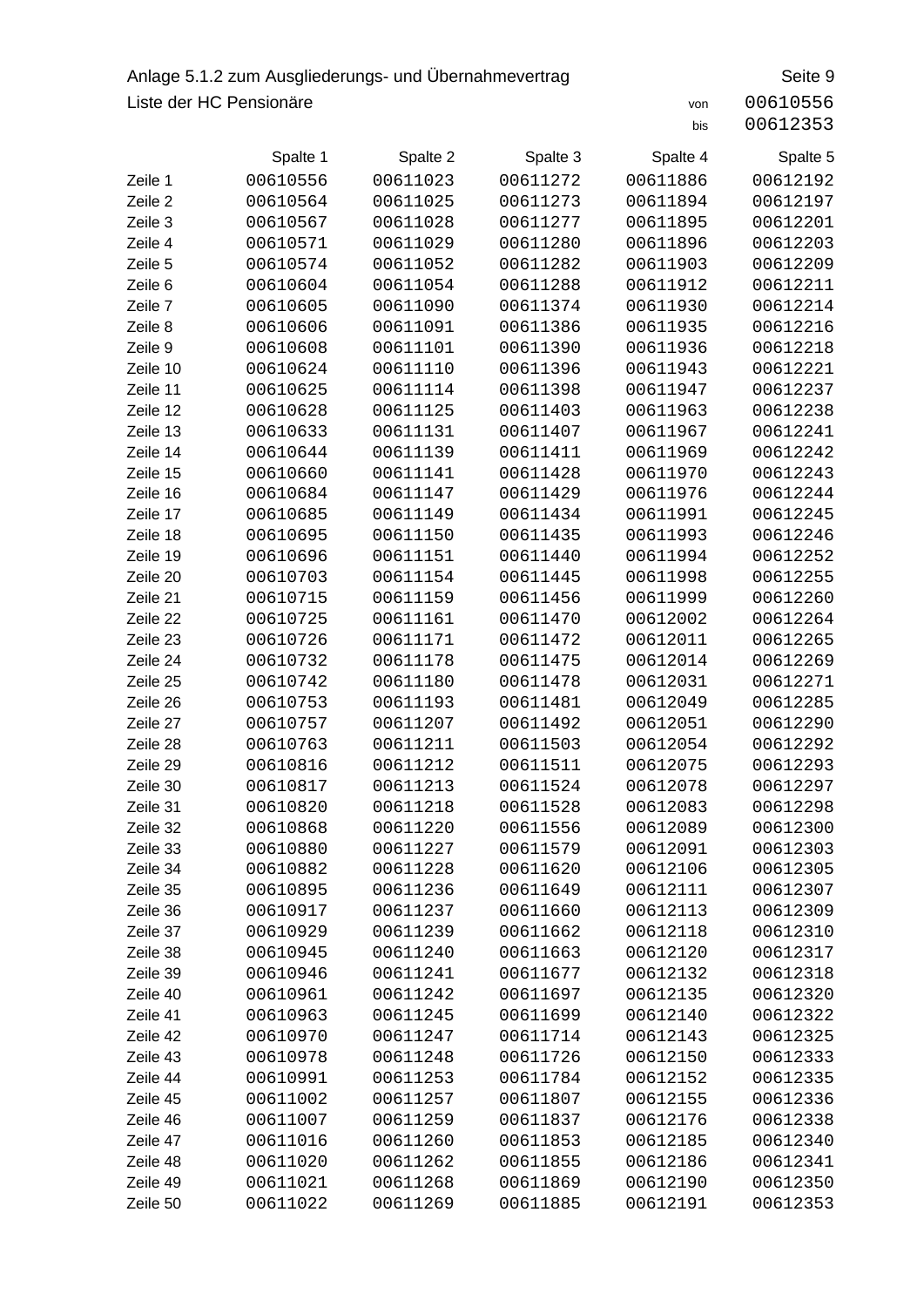## Anlage 5.1.2 zum Ausgliederungs- und Übernahmevertrag Seite 10 Liste der HC Pensionäre von 200612354

|          | Spalte 1 | Spalte 2 | Spalte 3 | Spalte 4 | Spalte 5 |
|----------|----------|----------|----------|----------|----------|
| Zeile 1  | 00612354 | 00612468 | 00612728 | 00613849 | 00614157 |
| Zeile 2  | 00612355 | 00612473 | 00612743 | 00613851 | 00614159 |
| Zeile 3  | 00612356 | 00612476 | 00612745 | 00613857 | 00614160 |
| Zeile 4  | 00612357 | 00612477 | 00612747 | 00613866 | 00614161 |
| Zeile 5  | 00612358 | 00612478 | 00612754 | 00613867 | 00614168 |
| Zeile 6  | 00612360 | 00612488 | 00612787 | 00613878 | 00614169 |
| Zeile 7  | 00612374 | 00612493 | 00612790 | 00613881 | 00614171 |
| Zeile 8  | 00612379 | 00612495 | 00612797 | 00613885 | 00614175 |
| Zeile 9  | 00612381 | 00612500 | 00612809 | 00613887 | 00614200 |
| Zeile 10 | 00612382 | 00612507 | 00612822 | 00613888 | 00614205 |
| Zeile 11 | 00612386 | 00612508 | 00612825 | 00613890 | 00614206 |
| Zeile 12 | 00612387 | 00612509 | 00612829 | 00613891 | 00614221 |
| Zeile 13 | 00612389 | 00612513 | 00612841 | 00613893 | 00614226 |
| Zeile 14 | 00612390 | 00612520 | 00612842 | 00613896 | 00614236 |
| Zeile 15 | 00612391 | 00612546 | 00612845 | 00613899 | 00614237 |
| Zeile 16 | 00612392 | 00612549 | 00612880 | 00613904 | 00614238 |
| Zeile 17 | 00612394 | 00612551 | 00612971 | 00613909 | 00614241 |
| Zeile 18 | 00612395 | 00612552 | 00612972 | 00613910 | 00614245 |
| Zeile 19 | 00612396 | 00612553 | 00613011 | 00613911 | 00614246 |
| Zeile 20 | 00612397 | 00612555 | 00613016 | 00613924 | 00614247 |
| Zeile 21 | 00612400 | 00612560 | 00613201 | 00613928 | 00614249 |
| Zeile 22 | 00612402 | 00612566 | 00613227 | 00613932 | 00614250 |
| Zeile 23 | 00612403 | 00612567 | 00613229 | 00613935 | 00614251 |
| Zeile 24 | 00612404 | 00612568 | 00613264 | 00613936 | 00614252 |
| Zeile 25 | 00612405 | 00612570 | 00613333 | 00613937 | 00614253 |
| Zeile 26 | 00612407 | 00612571 | 00613366 | 00613943 | 00614254 |
| Zeile 27 | 00612408 | 00612573 | 00613791 | 00613944 | 00614255 |
| Zeile 28 | 00612411 | 00612575 | 00613793 | 00613948 | 00614265 |
| Zeile 29 | 00612415 | 00612578 | 00613794 | 00613969 | 00614266 |
| Zeile 30 | 00612417 | 00612581 | 00613796 | 00613978 | 00614277 |
| Zeile 31 | 00612422 | 00612584 | 00613802 | 00613986 | 00614279 |
| Zeile 32 | 00612423 | 00612590 | 00613805 | 00613994 | 00614280 |
| Zeile 33 | 00612424 | 00612595 | 00613808 | 00613997 | 00614283 |
| Zeile 34 | 00612427 | 00612597 | 00613811 | 00613999 | 00614284 |
| Zeile 35 | 00612430 | 00612598 | 00613812 | 00614006 | 00614286 |
| Zeile 36 | 00612431 | 00612603 | 00613813 | 00614008 | 00614290 |
| Zeile 37 | 00612433 | 00612606 | 00613815 | 00614010 | 00614295 |
| Zeile 38 | 00612434 | 00612610 | 00613816 | 00614017 | 00614304 |
| Zeile 39 | 00612435 | 00612612 | 00613819 | 00614022 | 00614310 |
| Zeile 40 | 00612436 | 00612614 | 00613822 | 00614075 | 00614312 |
| Zeile 41 | 00612441 | 00612648 | 00613823 | 00614089 | 00614313 |
| Zeile 42 | 00612448 | 00612656 | 00613824 | 00614107 | 00614314 |
| Zeile 43 | 00612451 | 00612671 | 00613825 | 00614113 | 00614315 |
| Zeile 44 | 00612453 | 00612675 | 00613826 | 00614117 | 00614316 |
| Zeile 45 | 00612455 | 00612681 | 00613829 | 00614138 | 00614321 |
| Zeile 46 | 00612458 | 00612683 | 00613831 | 00614141 | 00614325 |
| Zeile 47 | 00612462 | 00612703 | 00613832 | 00614151 | 00614330 |
| Zeile 48 | 00612464 | 00612712 | 00613837 | 00614152 | 00614331 |
| Zeile 49 | 00612465 | 00612715 | 00613840 | 00614153 | 00614332 |
| Zeile 50 | 00612466 | 00612716 | 00613844 | 00614155 | 00614333 |
|          |          |          |          |          |          |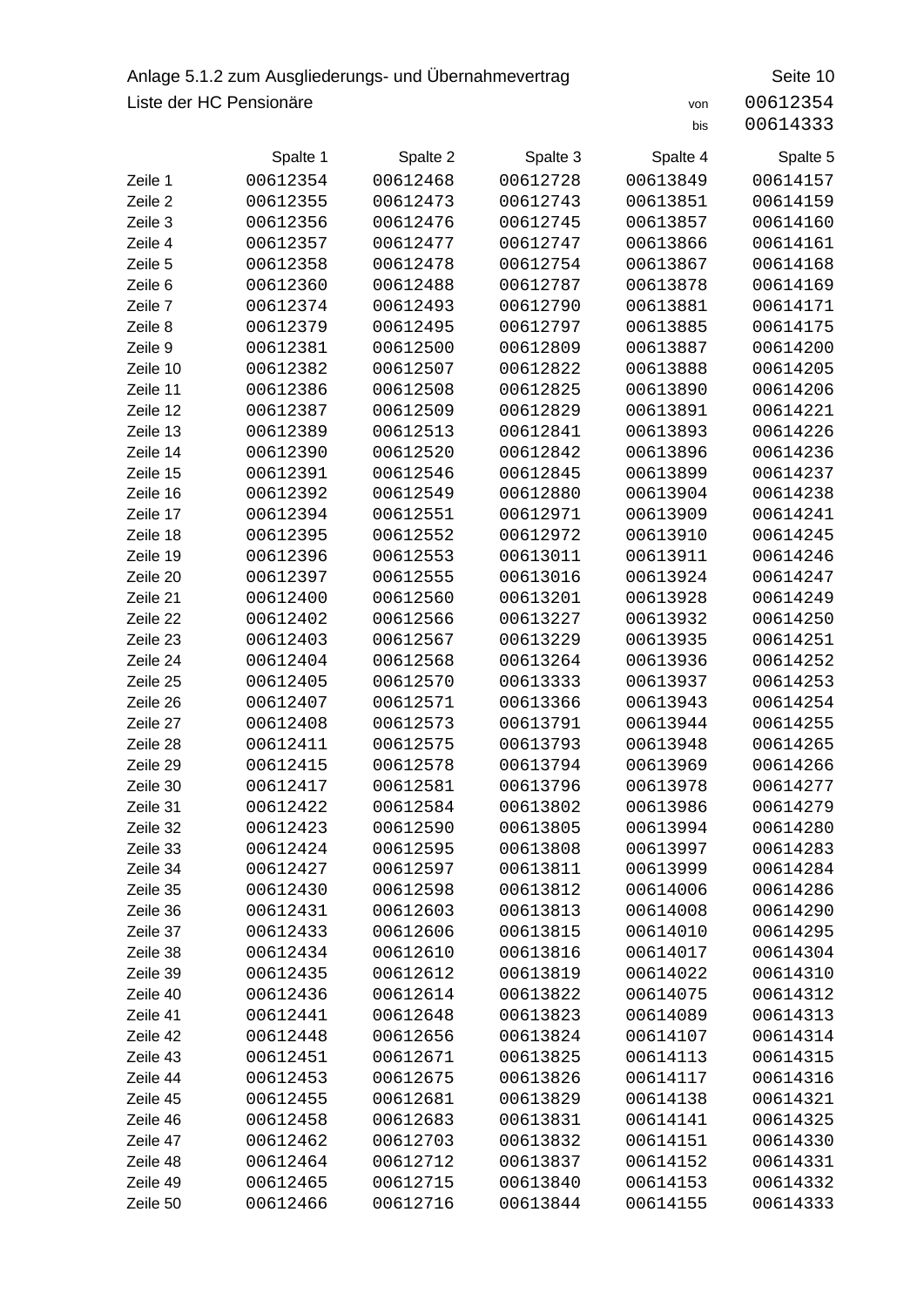## Anlage 5.1.2 zum Ausgliederungs- und Übernahmevertrag Seite 11 Liste der HC Pensionäre von 200614339

|          | Spalte 1 | Spalte 2 | Spalte 3 | Spalte 4 | Spalte 5 |
|----------|----------|----------|----------|----------|----------|
| Zeile 1  | 00614339 | 00614637 | 00615562 | 00730421 | 00750302 |
| Zeile 2  | 00614346 | 00614638 | 00615575 | 00730426 | 00750304 |
| Zeile 3  | 00614356 | 00614644 | 00615644 | 00730429 | 00750306 |
| Zeile 4  | 00614367 | 00614646 | 00615660 | 00730430 | 00750310 |
| Zeile 5  | 00614373 | 00614647 | 00638249 | 00730432 | 00750311 |
| Zeile 6  | 00614408 | 00614648 | 00643297 | 00730440 | 00750312 |
| Zeile 7  | 00614413 | 00614650 | 00643328 | 00730447 | 00750313 |
| Zeile 8  | 00614459 | 00614652 | 00647523 | 00730451 | 00750316 |
| Zeile 9  | 00614471 | 00614664 | 00647663 | 00730452 | 00750318 |
| Zeile 10 | 00614473 | 00614668 | 00647691 | 00730472 | 00750322 |
| Zeile 11 | 00614492 | 00614671 | 00647695 | 00730473 | 00750334 |
| Zeile 12 | 00614504 | 00614675 | 00647707 | 00730475 | 00750342 |
| Zeile 13 | 00614518 | 00614685 | 00647738 | 00730478 | 00750344 |
| Zeile 14 | 00614521 | 00614689 | 00647741 | 00730479 | 00750345 |
| Zeile 15 | 00614522 | 00614698 | 00647746 | 00730494 | 00750351 |
| Zeile 16 | 00614529 | 00614700 | 00648254 | 00730504 | 00750357 |
| Zeile 17 | 00614531 | 00614705 | 00648261 | 00730522 | 00750360 |
| Zeile 18 | 00614533 | 00614708 | 00648449 | 00730523 | 00750369 |
| Zeile 19 | 00614535 | 00614713 | 00648481 | 00730526 | 00750382 |
| Zeile 20 | 00614545 | 00614734 | 00648524 | 00730532 | 00750559 |
| Zeile 21 | 00614548 | 00614740 | 00648542 | 00730536 | 00750619 |
| Zeile 22 | 00614549 | 00614818 | 00648563 | 00730540 | 00750621 |
| Zeile 23 | 00614557 | 00614843 | 00648683 | 00730544 | 00750625 |
| Zeile 24 | 00614561 | 00614862 | 00648838 | 00730550 | 00750628 |
| Zeile 25 | 00614562 | 00614867 | 00648846 | 00730560 | 00750631 |
| Zeile 26 | 00614564 | 00614870 | 00648973 | 00730564 | 00750635 |
| Zeile 27 | 00614569 | 00614923 | 00649001 | 00730568 | 00750638 |
| Zeile 28 | 00614570 | 00614979 | 00649150 | 00730569 | 00750651 |
| Zeile 29 | 00614571 | 00614988 | 00649289 | 00744047 | 00750657 |
| Zeile 30 | 00614574 | 00614998 | 00649420 | 00749413 | 00750662 |
| Zeile 31 | 00614575 | 00615024 | 00649421 | 00749471 | 00750670 |
| Zeile 32 | 00614581 | 00615025 | 00649422 | 00749519 | 00750671 |
| Zeile 33 | 00614582 | 00615026 | 00649423 | 00749647 | 00750679 |
| Zeile 34 | 00614584 | 00615031 | 00649511 | 00749712 | 00750682 |
| Zeile 35 | 00614585 | 00615045 | 00649566 | 00749714 | 00750690 |
| Zeile 36 | 00614586 | 00615131 | 00652087 | 00749815 | 00750691 |
| Zeile 37 | 00614587 | 00615143 | 00660568 | 00749826 | 00750695 |
| Zeile 38 | 00614588 | 00615146 | 00661817 | 00749861 | 00750697 |
| Zeile 39 | 00614594 | 00615239 | 00671029 | 00749888 | 00750700 |
| Zeile 40 | 00614603 | 00615273 | 00672325 | 00749955 | 00750706 |
| Zeile 41 | 00614604 | 00615368 | 00672448 | 00750009 | 00750707 |
| Zeile 42 | 00614605 | 00615387 | 00673650 | 00750248 | 00750710 |
| Zeile 43 | 00614606 | 00615415 | 00688584 | 00750255 | 00750711 |
| Zeile 44 | 00614607 | 00615534 | 00689019 | 00750256 | 00750715 |
| Zeile 45 | 00614612 | 00615542 | 00690903 | 00750260 | 00750717 |
| Zeile 46 | 00614615 | 00615551 | 00728207 | 00750262 | 00750719 |
| Zeile 47 | 00614626 | 00615554 | 00730406 | 00750265 | 00750721 |
| Zeile 48 | 00614628 | 00615558 | 00730407 | 00750268 | 00750722 |
| Zeile 49 | 00614629 | 00615559 | 00730410 | 00750271 | 00750723 |
| Zeile 50 | 00614634 | 00615561 | 00730418 | 00750275 | 00750904 |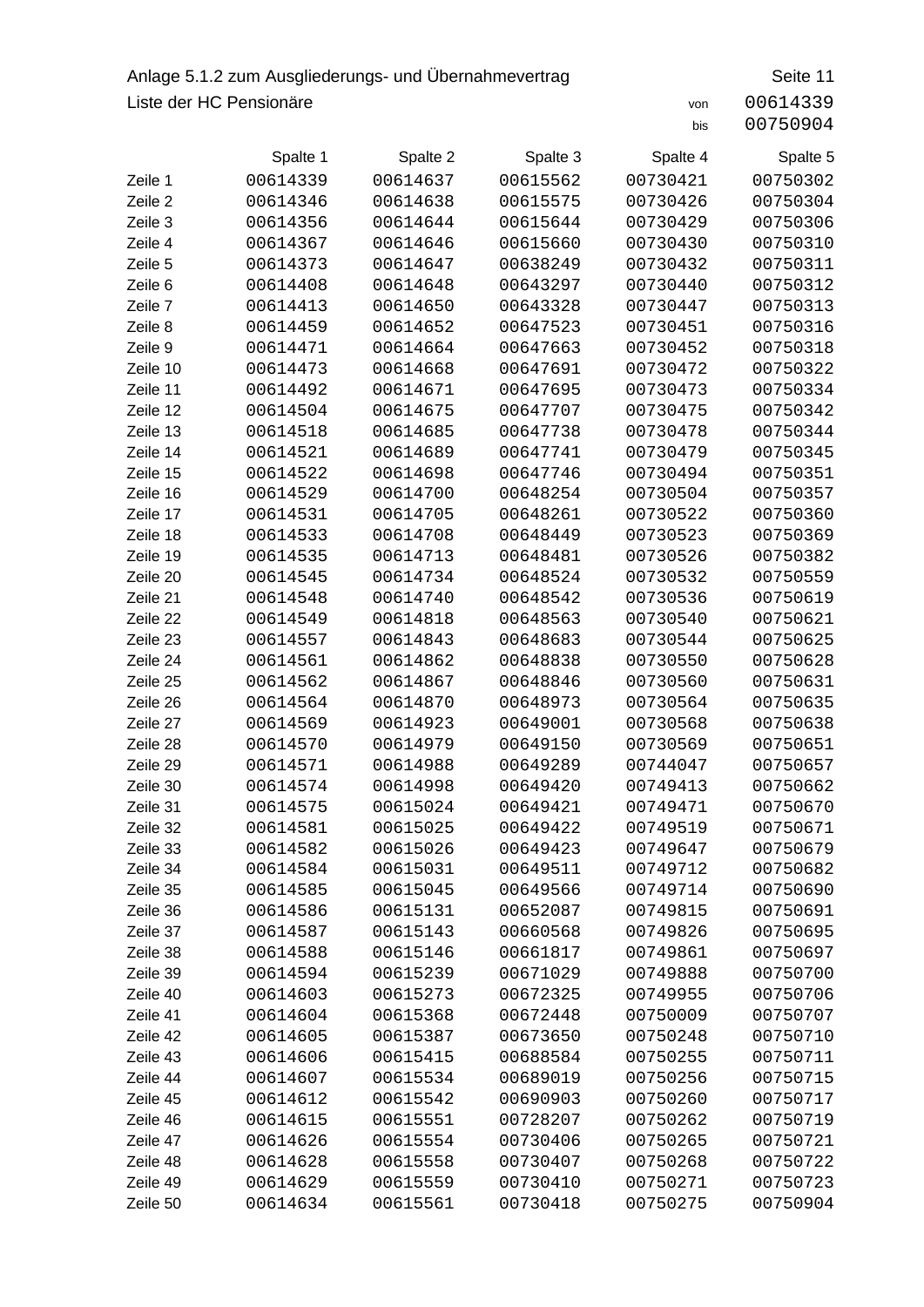## Anlage 5.1.2 zum Ausgliederungs- und Übernahmevertrag Seite 12 Liste der HC Pensionäre von 200751163

|          | Spalte 1 | Spalte 2 | Spalte 3 | Spalte 4 | Spalte 5 |
|----------|----------|----------|----------|----------|----------|
| Zeile 1  | 00751163 | 00758327 | 00764325 | 00769996 | 00788081 |
| Zeile 2  | 00751601 | 00758328 | 00764407 | 00770158 | 00788084 |
| Zeile 3  | 00751971 | 00758330 | 00764523 | 00770168 | 00788108 |
| Zeile 4  | 00751979 | 00758334 | 00764597 | 00770169 | 00788110 |
| Zeile 5  | 00752175 | 00758335 | 00764710 | 00770171 | 00788124 |
| Zeile 6  | 00753165 | 00758345 | 00764744 | 00770176 | 00788270 |
| Zeile 7  | 00753729 | 00758350 | 00764802 | 00770180 | 00788317 |
| Zeile 8  | 00753730 | 00758351 | 00764808 | 00770181 | 00788318 |
| Zeile 9  | 00753738 | 00758355 | 00764809 | 00770182 | 00788320 |
| Zeile 10 | 00756414 | 00758356 | 00764816 | 00770186 | 00788328 |
| Zeile 11 | 00756520 | 00758364 | 00764820 | 00770190 | 00788357 |
| Zeile 12 | 00756557 | 00758392 | 00764827 | 00770283 | 00788719 |
| Zeile 13 | 00756570 | 00758774 | 00764829 | 00770806 | 00788723 |
| Zeile 14 | 00756953 | 00758789 | 00764833 | 00771053 | 00788733 |
| Zeile 15 | 00757353 | 00758912 | 00764849 | 00771242 | 00788734 |
| Zeile 16 | 00757444 | 00758991 | 00764876 | 00771354 | 00789407 |
| Zeile 17 | 00757578 | 00759046 | 00764890 | 00771360 | 00789417 |
| Zeile 18 | 00757752 | 00759139 | 00764897 | 00772025 | 00789423 |
| Zeile 19 | 00757769 | 00759277 | 00764902 | 00772229 | 00789427 |
| Zeile 20 | 00757772 | 00759280 | 00764913 | 00772321 | 00789428 |
| Zeile 21 | 00757773 | 00759348 | 00764916 | 00772503 | 00789432 |
| Zeile 22 | 00757774 | 00759393 | 00764928 | 00772956 | 00789450 |
| Zeile 23 | 00757777 | 00759490 | 00764931 | 00772971 | 00789452 |
| Zeile 24 | 00757781 | 00759681 | 00764933 | 00772974 | 00789453 |
| Zeile 25 | 00757782 | 00760599 | 00764939 | 00772980 | 00789456 |
| Zeile 26 | 00757786 | 00760718 | 00764942 | 00772986 | 00789458 |
| Zeile 27 | 00757789 | 00761092 | 00764943 | 00772991 | 00789482 |
| Zeile 28 | 00757792 | 00761171 | 00764944 | 00772993 | 00789484 |
| Zeile 29 | 00757811 | 00761257 | 00764945 | 00772995 | 00789485 |
| Zeile 30 | 00757860 | 00761441 | 00764951 | 00772997 | 00789486 |
| Zeile 31 | 00758021 | 00763334 | 00764954 | 00772998 | 00789491 |
| Zeile 32 | 00758049 | 00763336 | 00764956 | 00773007 | 00789496 |
| Zeile 33 | 00758054 | 00763337 | 00764979 | 00773011 | 00789497 |
| Zeile 34 | 00758100 | 00763339 | 00764996 | 00773020 | 00789536 |
| Zeile 35 | 00758114 | 00763341 | 00765436 | 00773023 | 00789581 |
| Zeile 36 | 00758144 | 00763342 | 00766044 | 00773026 | 00789607 |
| Zeile 37 | 00758251 | 00763420 | 00766218 | 00773073 | 00790153 |
| Zeile 38 | 00758269 | 00763428 | 00766224 | 00773126 | 00790156 |
| Zeile 39 | 00758273 | 00763443 | 00766226 | 00773406 | 00790158 |
| Zeile 40 | 00758283 | 00763540 | 00766231 | 00773421 | 00790172 |
| Zeile 41 | 00758284 | 00763630 | 00766234 | 00773566 | 00790179 |
| Zeile 42 | 00758285 | 00763795 | 00766236 | 00773724 | 00790208 |
| Zeile 43 | 00758293 | 00763883 | 00766237 | 00773779 | 00790598 |
| Zeile 44 | 00758297 | 00763884 | 00766259 | 00773925 | 00791045 |
| Zeile 45 | 00758301 | 00763901 | 00766377 | 00774037 | 00791431 |
| Zeile 46 | 00758302 | 00763940 | 00767305 | 00774132 | 00791750 |
| Zeile 47 | 00758305 | 00763950 | 00769446 | 00774207 | 00795127 |
| Zeile 48 | 00758308 | 00764017 | 00769516 | 00774209 | 00795136 |
| Zeile 49 | 00758320 | 00764192 | 00769518 | 00774614 | 00795140 |
| Zeile 50 | 00758321 | 00764214 | 00769768 | 00788003 | 00795141 |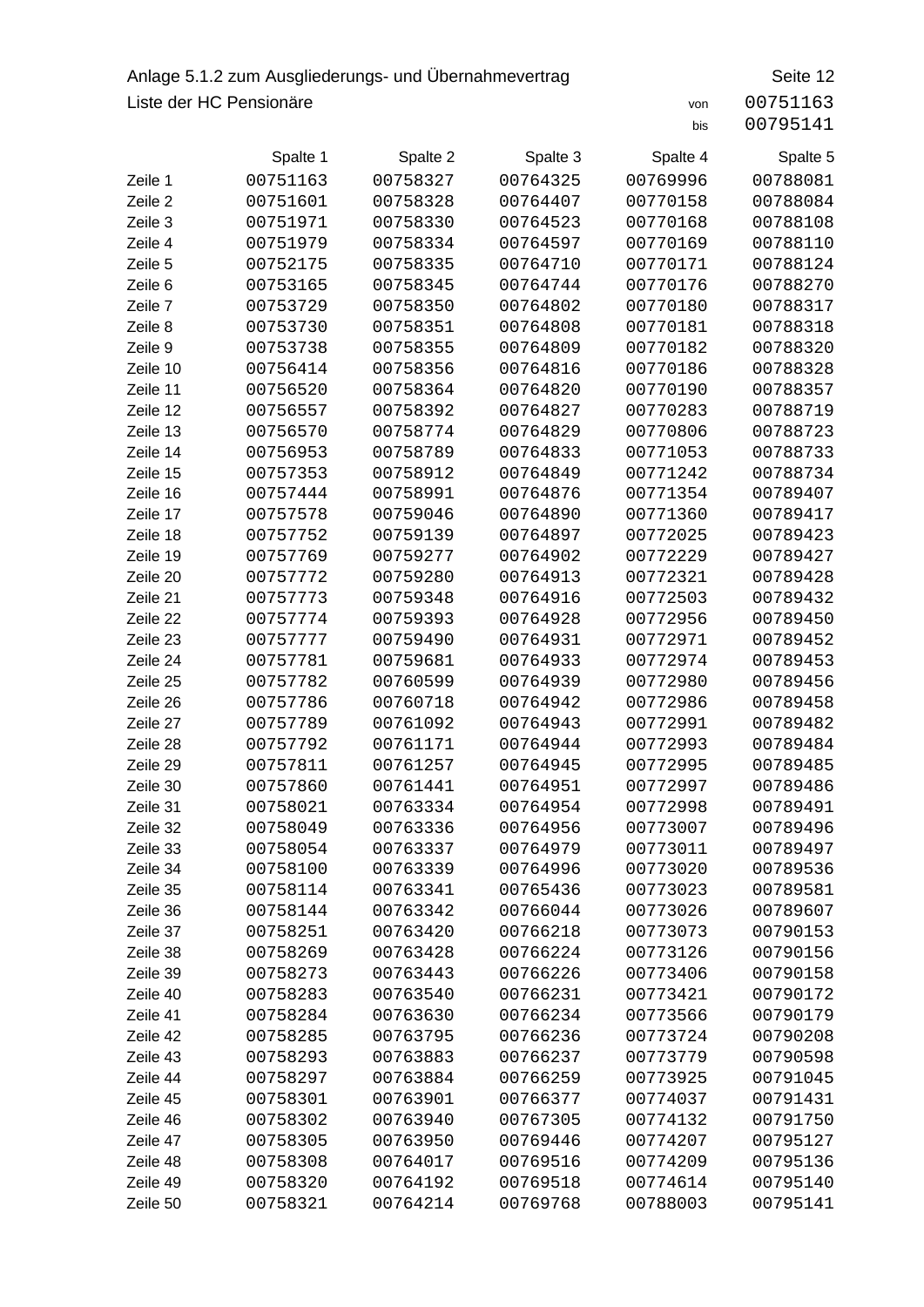## Anlage 5.1.2 zum Ausgliederungs- und Übernahmevertrag Seite 13 Liste der HC Pensionäre von 200795142

|          | Spalte 1 | Spalte 2 | Spalte 3 | Spalte 4 | Spalte 5 |
|----------|----------|----------|----------|----------|----------|
| Zeile 1  | 00795142 | 00820770 | 00822771 | 00824497 | 00828575 |
| Zeile 2  | 00795148 | 00820771 | 00822781 | 00824521 | 00828576 |
| Zeile 3  | 00795154 | 00820772 | 00822853 | 00824590 | 00828587 |
| Zeile 4  | 00795156 | 00820773 | 00822943 | 00824600 | 00828683 |
| Zeile 5  | 00795158 | 00820798 | 00823016 | 00824603 | 00828771 |
| Zeile 6  | 00795159 | 00820799 | 00823117 | 00824634 | 00828809 |
| Zeile 7  | 00795161 | 00820853 | 00823150 | 00824683 | 00828823 |
| Zeile 8  | 00795162 | 00820917 | 00823151 | 00824768 | 00828882 |
| Zeile 9  | 00795165 | 00820996 | 00823157 | 00824823 | 00828927 |
| Zeile 10 | 00795168 | 00821109 | 00823169 | 00824830 | 00828933 |
| Zeile 11 | 00795169 | 00821275 | 00823212 | 00825891 | 00828984 |
| Zeile 12 | 00795170 | 00821279 | 00823275 | 00825931 | 00829042 |
| Zeile 13 | 00795171 | 00821365 | 00823300 | 00825949 | 00829043 |
| Zeile 14 | 00795176 | 00821480 | 00823342 | 00826514 | 00829178 |
| Zeile 15 | 00795180 | 00821579 | 00823388 | 00826581 | 00829302 |
| Zeile 16 | 00795184 | 00821596 | 00823449 | 00826602 | 00829381 |
| Zeile 17 | 00795185 | 00821605 | 00823475 | 00826610 | 00829570 |
| Zeile 18 | 00795186 | 00821613 | 00823542 | 00826613 | 00829574 |
| Zeile 19 | 00795188 | 00821666 | 00823559 | 00826693 | 00829575 |
| Zeile 20 | 00795192 | 00821708 | 00823571 | 00826941 | 00829578 |
| Zeile 21 | 00795193 | 00821727 | 00823572 | 00827018 | 00829579 |
| Zeile 22 | 00795195 | 00821747 | 00823608 | 00827193 | 00829616 |
| Zeile 23 | 00795201 | 00821759 | 00823636 | 00827267 | 00829664 |
| Zeile 24 | 00795203 | 00821777 | 00823642 | 00827337 | 00829810 |
| Zeile 25 | 00795204 | 00821792 | 00823644 | 00827338 | 00829867 |
| Zeile 26 | 00795205 | 00821840 | 00823722 | 00827340 | 00829925 |
| Zeile 27 | 00795206 | 00821863 | 00823761 | 00827342 | 00829930 |
| Zeile 28 | 00795208 | 00821889 | 00823766 | 00827359 | 00829933 |
| Zeile 29 | 00795209 | 00821944 | 00823788 | 00827374 | 00829944 |
| Zeile 30 | 00795210 | 00821988 | 00823789 | 00827393 | 00829953 |
| Zeile 31 | 00795211 | 00821989 | 00823813 | 00827457 | 00830002 |
| Zeile 32 | 00795215 | 00822024 | 00823826 | 00827470 | 00830147 |
| Zeile 33 | 00796941 | 00822027 | 00823922 | 00827527 | 00830148 |
| Zeile 34 | 00820261 | 00822056 | 00823951 | 00827528 | 00830254 |
| Zeile 35 | 00820349 | 00822182 | 00823952 | 00827529 | 00830269 |
| Zeile 36 | 00820406 | 00822272 | 00823971 | 00827620 | 00830322 |
| Zeile 37 | 00820426 | 00822334 | 00824043 | 00827707 | 00830581 |
| Zeile 38 | 00820438 | 00822364 | 00824091 | 00827737 | 00830584 |
| Zeile 39 | 00820448 | 00822414 | 00824104 | 00827876 | 00830666 |
| Zeile 40 | 00820614 | 00822432 | 00824122 | 00827881 | 00830670 |
| Zeile 41 | 00820619 | 00822434 | 00824127 | 00827910 | 00830674 |
| Zeile 42 | 00820621 | 00822482 | 00824163 | 00828170 | 00830686 |
| Zeile 43 | 00820672 | 00822490 | 00824208 | 00828244 | 00830689 |
| Zeile 44 | 00820680 | 00822495 | 00824215 | 00828371 | 00830709 |
| Zeile 45 | 00820725 | 00822505 | 00824221 | 00828379 | 00830725 |
| Zeile 46 | 00820731 | 00822568 | 00824233 | 00828380 | 00830737 |
| Zeile 47 | 00820765 | 00822645 | 00824350 | 00828476 | 00830768 |
| Zeile 48 | 00820766 | 00822659 | 00824430 | 00828531 | 00830776 |
| Zeile 49 | 00820767 | 00822680 | 00824464 | 00828549 | 00830796 |
| Zeile 50 | 00820768 | 00822691 | 00824465 | 00828574 | 00830800 |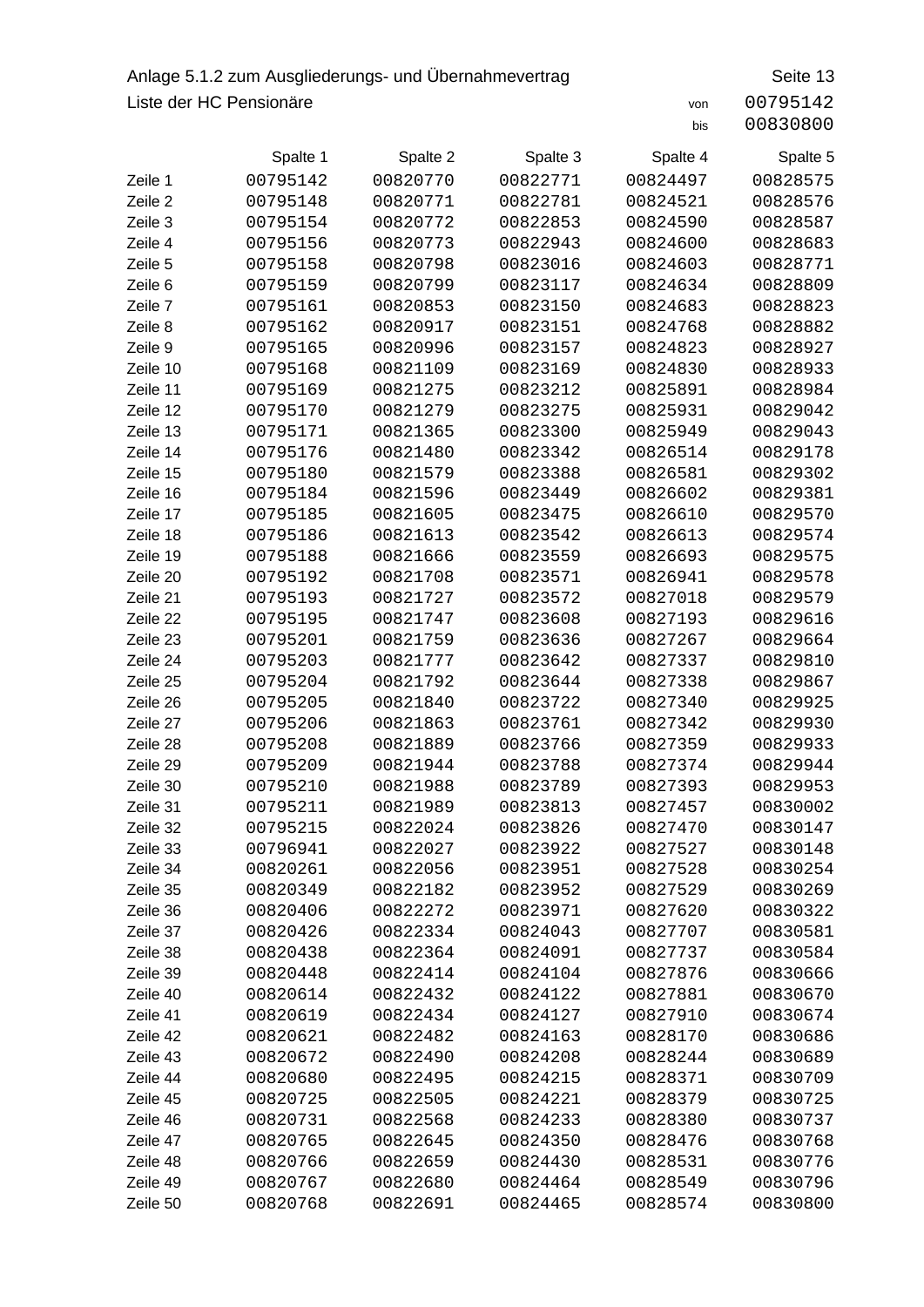## Anlage 5.1.2 zum Ausgliederungs- und Übernahmevertrag Seite 14 Liste der HC Pensionäre von 200830806

|          | Spalte 1 | Spalte 2 | Spalte 3 | Spalte 4 | Spalte 5 |
|----------|----------|----------|----------|----------|----------|
| Zeile 1  | 00830806 | 00831689 | 00832209 | 00833409 | 00833764 |
| Zeile 2  | 00830878 | 00831691 | 00832221 | 00833410 | 00833765 |
| Zeile 3  | 00830912 | 00831692 | 00832226 | 00833411 | 00833766 |
| Zeile 4  | 00830933 | 00831694 | 00832244 | 00833412 | 00833767 |
| Zeile 5  | 00830955 | 00831695 | 00832386 | 00833413 | 00833768 |
| Zeile 6  | 00830965 | 00831696 | 00832393 | 00833414 | 00833769 |
| Zeile 7  | 00830989 | 00831697 | 00832419 | 00833433 | 00833770 |
| Zeile 8  | 00831030 | 00831698 | 00832420 | 00833555 | 00833771 |
| Zeile 9  | 00831033 | 00831699 | 00832421 | 00833556 | 00833772 |
| Zeile 10 | 00831035 | 00831700 | 00832449 | 00833557 | 00833774 |
| Zeile 11 | 00831036 | 00831701 | 00832464 | 00833582 | 00833775 |
| Zeile 12 | 00831138 | 00831702 | 00832469 | 00833675 | 00833776 |
| Zeile 13 | 00831143 | 00831703 | 00832474 | 00833676 | 00833777 |
| Zeile 14 | 00831225 | 00831704 | 00832475 | 00833680 | 00833778 |
| Zeile 15 | 00831235 | 00831705 | 00832476 | 00833682 | 00833779 |
| Zeile 16 | 00831360 | 00831706 | 00832478 | 00833723 | 00833781 |
| Zeile 17 | 00831366 | 00831708 | 00832479 | 00833725 | 00833782 |
| Zeile 18 | 00831368 | 00831745 | 00832480 | 00833726 | 00833784 |
| Zeile 19 | 00831370 | 00831746 | 00832508 | 00833727 | 00833785 |
| Zeile 20 | 00831379 | 00831788 | 00832533 | 00833728 | 00833786 |
| Zeile 21 | 00831380 | 00831805 | 00832554 | 00833729 | 00833787 |
| Zeile 22 | 00831480 | 00831807 | 00832560 | 00833730 | 00833793 |
| Zeile 23 | 00831497 | 00831810 | 00832583 | 00833731 | 00833803 |
| Zeile 24 | 00831512 | 00831817 | 00832602 | 00833732 | 00833833 |
| Zeile 25 | 00831513 | 00831839 | 00832607 | 00833734 | 00833842 |
| Zeile 26 | 00831514 | 00831840 | 00832674 | 00833735 | 00833852 |
| Zeile 27 | 00831579 | 00831914 | 00832678 | 00833736 | 00833853 |
| Zeile 28 | 00831607 | 00831920 | 00832679 | 00833737 | 00833854 |
| Zeile 29 | 00831610 | 00831921 | 00832687 | 00833738 | 00833855 |
| Zeile 30 | 00831611 | 00831922 | 00832691 | 00833739 | 00833857 |
| Zeile 31 | 00831634 | 00831950 | 00832692 | 00833740 | 00833858 |
| Zeile 32 | 00831635 | 00831953 | 00832697 | 00833741 | 00833859 |
| Zeile 33 | 00831636 | 00831955 | 00832704 | 00833742 | 00833860 |
| Zeile 34 | 00831637 | 00831956 | 00832721 | 00833745 | 00833861 |
| Zeile 35 | 00831638 | 00831957 | 00832728 | 00833746 | 00833862 |
| Zeile 36 | 00831639 | 00831958 | 00832743 | 00833747 | 00833877 |
| Zeile 37 | 00831640 | 00831995 | 00832754 | 00833748 | 00833878 |
| Zeile 38 | 00831651 | 00832014 | 00832769 | 00833749 | 00833880 |
| Zeile 39 | 00831661 | 00832031 | 00832770 | 00833751 | 00833935 |
| Zeile 40 | 00831671 | 00832074 | 00833154 | 00833752 | 00833936 |
| Zeile 41 | 00831673 | 00832088 | 00833155 | 00833753 | 00833937 |
| Zeile 42 | 00831674 | 00832109 | 00833156 | 00833754 | 00833940 |
| Zeile 43 | 00831675 | 00832110 | 00833157 | 00833755 | 00833941 |
| Zeile 44 | 00831677 | 00832127 | 00833158 | 00833756 | 00834042 |
| Zeile 45 | 00831678 | 00832131 | 00833209 | 00833757 | 00834044 |
| Zeile 46 | 00831679 | 00832144 | 00833230 | 00833758 | 00834072 |
| Zeile 47 | 00831682 | 00832146 | 00833232 | 00833759 | 00834087 |
| Zeile 48 | 00831683 | 00832147 | 00833233 | 00833760 | 00834108 |
| Zeile 49 | 00831685 | 00832148 | 00833343 | 00833762 | 00834110 |
| Zeile 50 | 00831686 | 00832170 | 00833408 | 00833763 | 00834111 |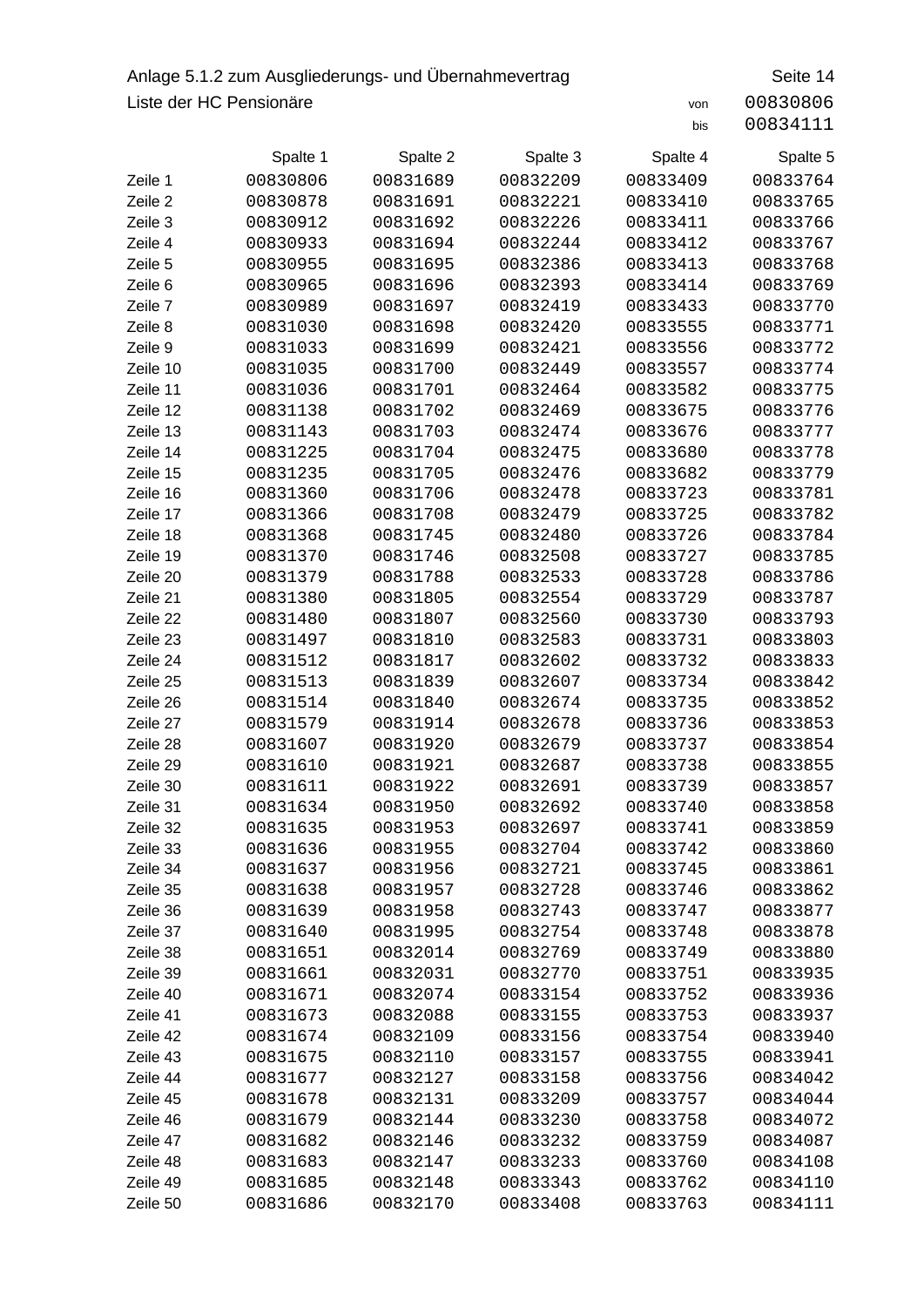## Anlage 5.1.2 zum Ausgliederungs- und Übernahmevertrag Seite 15 Liste der HC Pensionäre von 200834131

|          | Spalte 1 | Spalte 2 | Spalte 3 | Spalte 4 | Spalte 5 |
|----------|----------|----------|----------|----------|----------|
| Zeile 1  | 00834131 | 00834689 | 00834872 | 00835828 | 00838008 |
| Zeile 2  | 00834141 | 00834690 | 00834890 | 00835830 | 00838024 |
| Zeile 3  | 00834142 | 00834693 | 00834891 | 00835884 | 00838041 |
| Zeile 4  | 00834202 | 00834694 | 00834892 | 00835889 | 00838089 |
| Zeile 5  | 00834295 | 00834717 | 00834905 | 00835930 | 00838093 |
| Zeile 6  | 00834297 | 00834744 | 00834907 | 00835933 | 00838114 |
| Zeile 7  | 00834299 | 00834745 | 00834908 | 00836282 | 00838171 |
| Zeile 8  | 00834329 | 00834746 | 00834913 | 00836326 | 00838218 |
| Zeile 9  | 00834339 | 00834753 | 00834914 | 00836400 | 00838249 |
| Zeile 10 | 00834340 | 00834754 | 00834942 | 00836459 | 00838251 |
| Zeile 11 | 00834341 | 00834755 | 00834946 | 00836462 | 00838253 |
| Zeile 12 | 00834368 | 00834756 | 00834947 | 00836467 | 00838262 |
| Zeile 13 | 00834387 | 00834757 | 00834948 | 00836692 | 00838280 |
| Zeile 14 | 00834388 | 00834759 | 00834949 | 00836877 | 00838309 |
| Zeile 15 | 00834389 | 00834764 | 00834950 | 00836879 | 00838341 |
| Zeile 16 | 00834390 | 00834766 | 00834970 | 00836908 | 00838350 |
| Zeile 17 | 00834391 | 00834773 | 00834976 | 00836909 | 00838436 |
| Zeile 18 | 00834412 | 00834774 | 00834977 | 00836958 | 00838668 |
| Zeile 19 | 00834428 | 00834775 | 00834978 | 00836959 | 00838669 |
| Zeile 20 | 00834429 | 00834789 | 00834979 | 00836963 | 00838676 |
| Zeile 21 | 00834430 | 00834790 | 00834980 | 00836988 | 00838719 |
| Zeile 22 | 00834431 | 00834791 | 00835006 | 00837125 | 00838720 |
| Zeile 23 | 00834432 | 00834793 | 00835007 | 00837153 | 00838733 |
| Zeile 24 | 00834433 | 00834794 | 00835030 | 00837279 | 00838734 |
| Zeile 25 | 00834438 | 00834796 | 00835031 | 00837280 | 00838806 |
| Zeile 26 | 00834459 | 00834797 | 00835112 | 00837362 | 00838807 |
| Zeile 27 | 00834465 | 00834799 | 00835114 | 00837363 | 00838843 |
| Zeile 28 | 00834466 | 00834822 | 00835118 | 00837448 | 00838844 |
| Zeile 29 | 00834467 | 00834823 | 00835120 | 00837459 | 00838845 |
| Zeile 30 | 00834529 | 00834836 | 00835144 | 00837479 | 00838876 |
| Zeile 31 | 00834571 | 00834838 | 00835145 | 00837492 | 00838903 |
| Zeile 32 | 00834588 | 00834839 | 00835151 | 00837524 | 00838906 |
| Zeile 33 | 00834602 | 00834840 | 00835153 | 00837525 | 00838928 |
| Zeile 34 | 00834603 | 00834841 | 00835206 | 00837526 | 00838962 |
| Zeile 35 | 00834604 | 00834844 | 00835208 | 00837577 | 00838996 |
| Zeile 36 | 00834605 | 00834845 | 00835209 | 00837578 | 00839044 |
| Zeile 37 | 00834606 | 00834846 | 00835211 | 00837579 | 00839072 |
| Zeile 38 | 00834607 | 00834847 | 00835212 | 00837580 | 00839077 |
| Zeile 39 | 00834608 | 00834848 | 00835213 | 00837581 | 00839082 |
| Zeile 40 | 00834611 | 00834849 | 00835215 | 00837582 | 00839084 |
| Zeile 41 | 00834619 | 00834851 | 00835385 | 00837583 | 00839144 |
| Zeile 42 | 00834651 | 00834852 | 00835395 | 00837605 | 00839161 |
| Zeile 43 | 00834662 | 00834853 | 00835396 | 00837693 | 00839162 |
| Zeile 44 | 00834663 | 00834856 | 00835620 | 00837752 | 00839204 |
| Zeile 45 | 00834668 | 00834857 | 00835713 | 00837753 | 00839214 |
| Zeile 46 | 00834671 | 00834862 | 00835752 | 00837764 | 00839239 |
| Zeile 47 | 00834672 | 00834866 | 00835753 | 00837973 | 00839301 |
| Zeile 48 | 00834673 | 00834868 | 00835754 | 00837974 | 00839304 |
| Zeile 49 | 00834687 | 00834869 | 00835755 | 00837991 | 00839346 |
| Zeile 50 | 00834688 | 00834871 | 00835826 | 00838007 | 00839470 |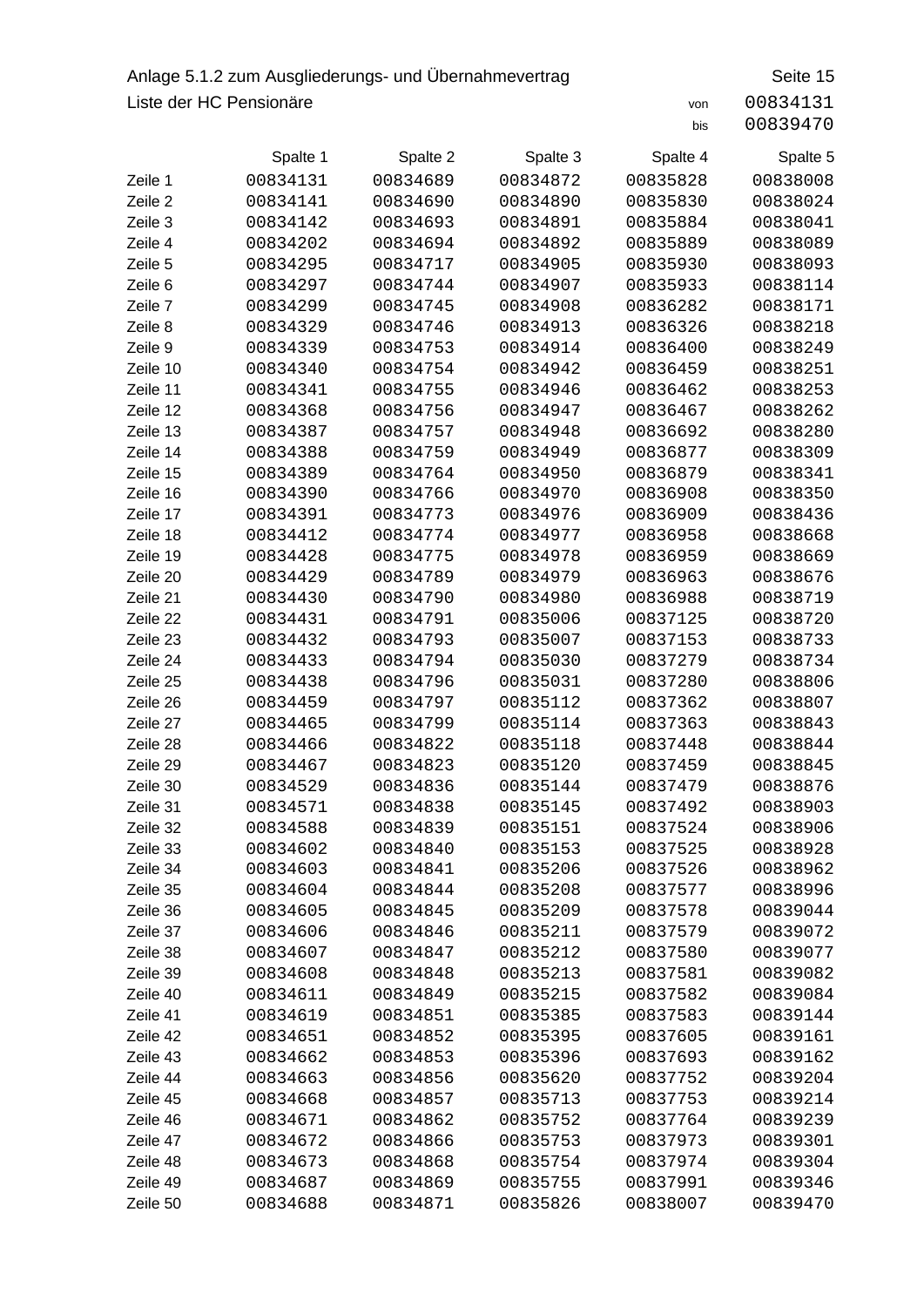## Anlage 5.1.2 zum Ausgliederungs- und Übernahmevertrag Seite 16 Liste der HC Pensionäre von 200839489

|          | Spalte 1 | Spalte 2 | Spalte 3 | Spalte 4 | Spalte 5 |
|----------|----------|----------|----------|----------|----------|
| Zeile 1  | 00839489 | 00840189 | 00840988 | 00841906 | 00844625 |
| Zeile 2  | 00839496 | 00840211 | 00841010 | 00841907 | 00844674 |
| Zeile 3  | 00839502 | 00840212 | 00841011 | 00841911 | 00844712 |
| Zeile 4  | 00839514 | 00840225 | 00841012 | 00841912 | 00844718 |
| Zeile 5  | 00839515 | 00840226 | 00841014 | 00841913 | 00844779 |
| Zeile 6  | 00839516 | 00840227 | 00841018 | 00841914 | 00844797 |
| Zeile 7  | 00839580 | 00840231 | 00841034 | 00841918 | 00844799 |
| Zeile 8  | 00839744 | 00840239 | 00841055 | 00841919 | 00844801 |
| Zeile 9  | 00839819 | 00840240 | 00841056 | 00841920 | 00844807 |
| Zeile 10 | 00839860 | 00840249 | 00841061 | 00841940 | 00844855 |
| Zeile 11 | 00839900 | 00840252 | 00841065 | 00841981 | 00844856 |
| Zeile 12 | 00839901 | 00840254 | 00841088 | 00841987 | 00844880 |
| Zeile 13 | 00839902 | 00840257 | 00841089 | 00842037 | 00844881 |
| Zeile 14 | 00839903 | 00840262 | 00841095 | 00842149 | 00845116 |
| Zeile 15 | 00839908 | 00840267 | 00841109 | 00842197 | 00845156 |
| Zeile 16 | 00839943 | 00840270 | 00841120 | 00842199 | 00845165 |
| Zeile 17 | 00839944 | 00840289 | 00841144 | 00842346 | 00845315 |
| Zeile 18 | 00839948 | 00840360 | 00841258 | 00842347 | 00845381 |
| Zeile 19 | 00839987 | 00840363 | 00841259 | 00842626 | 00845441 |
| Zeile 20 | 00839988 | 00840369 | 00841292 | 00842651 | 00845470 |
| Zeile 21 | 00840010 | 00840389 | 00841294 | 00842846 | 00845606 |
| Zeile 22 | 00840012 | 00840390 | 00841310 | 00842899 | 00845635 |
| Zeile 23 | 00840014 | 00840428 | 00841316 | 00842939 | 00845800 |
| Zeile 24 | 00840025 | 00840453 | 00841354 | 00842971 | 00845901 |
| Zeile 25 | 00840046 | 00840461 | 00841355 | 00842978 | 00845993 |
| Zeile 26 | 00840047 | 00840485 | 00841423 | 00843151 | 00846086 |
| Zeile 27 | 00840051 | 00840507 | 00841438 | 00843152 | 00846099 |
| Zeile 28 | 00840067 | 00840509 | 00841446 | 00843159 | 00846160 |
| Zeile 29 | 00840068 | 00840511 | 00841450 | 00843429 | 00846296 |
| Zeile 30 | 00840069 | 00840512 | 00841453 | 00843519 | 00846317 |
| Zeile 31 | 00840081 | 00840522 | 00841460 | 00843538 | 00846348 |
| Zeile 32 | 00840082 | 00840573 | 00841485 | 00843589 | 00846388 |
| Zeile 33 | 00840083 | 00840605 | 00841491 | 00843614 | 00846459 |
| Zeile 34 | 00840084 | 00840606 | 00841527 | 00843688 | 00846470 |
| Zeile 35 | 00840086 | 00840617 | 00841528 | 00843702 | 00846506 |
| Zeile 36 | 00840087 | 00840619 | 00841560 | 00843738 | 00846544 |
| Zeile 37 | 00840088 | 00840703 | 00841586 | 00843821 | 00846548 |
| Zeile 38 | 00840089 | 00840704 | 00841624 | 00843828 | 00846550 |
| Zeile 39 | 00840090 | 00840746 | 00841664 | 00843856 | 00846607 |
| Zeile 40 | 00840144 | 00840773 | 00841674 | 00844045 | 00846619 |
| Zeile 41 | 00840145 | 00840804 | 00841747 | 00844050 | 00846635 |
| Zeile 42 | 00840165 | 00840879 | 00841756 | 00844051 | 00846760 |
| Zeile 43 | 00840167 | 00840880 | 00841771 | 00844075 | 00846804 |
| Zeile 44 | 00840169 | 00840881 | 00841781 | 00844191 | 00846832 |
| Zeile 45 | 00840182 | 00840882 | 00841783 | 00844271 | 00846835 |
| Zeile 46 | 00840183 | 00840893 | 00841816 | 00844395 | 00846860 |
| Zeile 47 | 00840184 | 00840936 | 00841817 | 00844414 | 00846957 |
| Zeile 48 | 00840185 | 00840953 | 00841860 | 00844435 | 00846990 |
| Zeile 49 | 00840186 | 00840980 | 00841862 | 00844602 | 00847019 |
| Zeile 50 | 00840188 | 00840986 | 00841905 | 00844615 | 00847126 |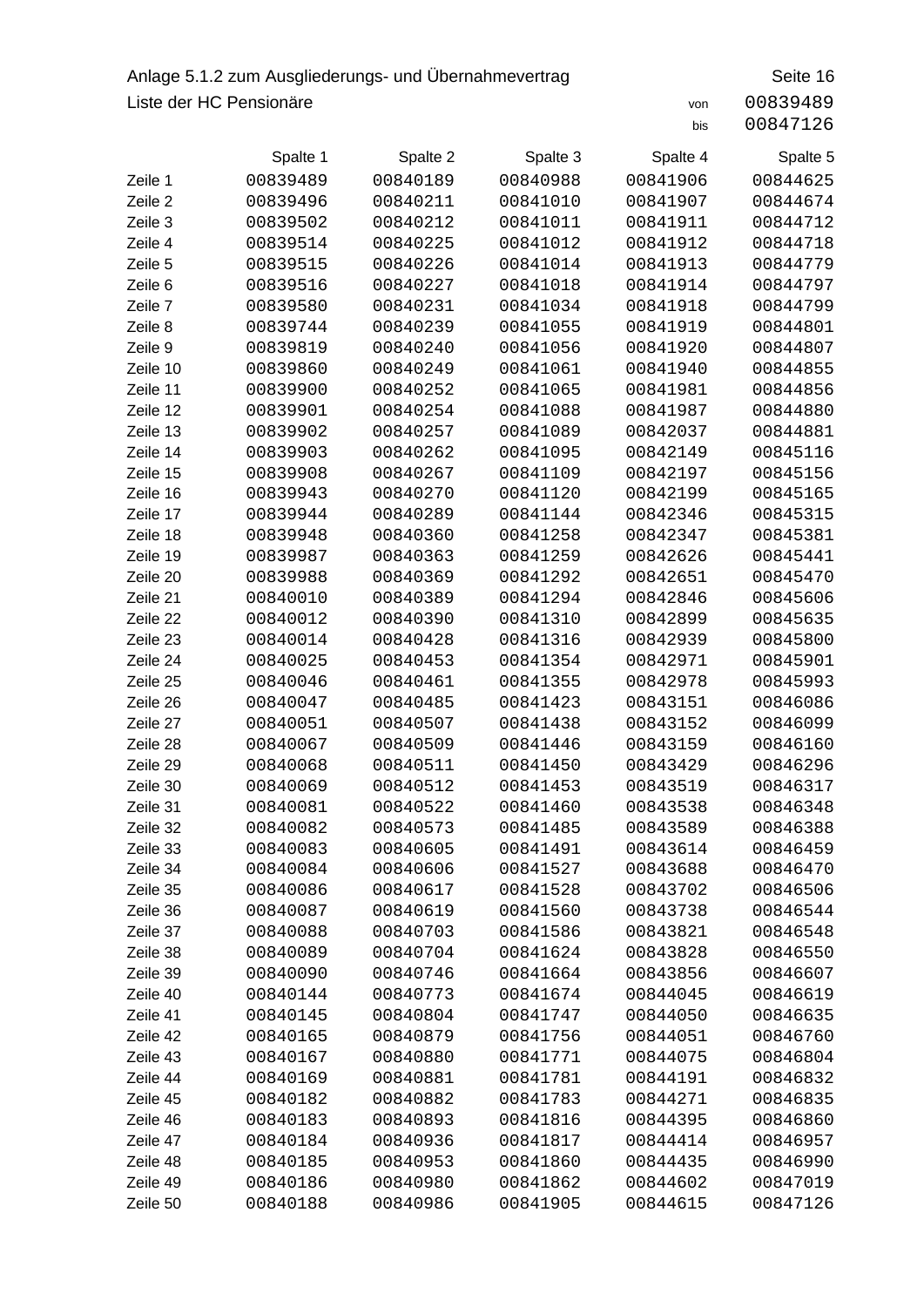## Anlage 5.1.2 zum Ausgliederungs- und Übernahmevertrag Seite 17 Liste der HC Pensionäre von 200847193

|          | Spalte 1 | Spalte 2 | Spalte 3 | Spalte 4 | Spalte 5 |
|----------|----------|----------|----------|----------|----------|
| Zeile 1  | 00847193 | 00849736 | 00982740 | 00993873 | 02002045 |
| Zeile 2  | 00847197 | 00849833 | 00982745 | 00993874 | 02002048 |
| Zeile 3  | 00847229 | 00861290 | 00982746 | 00993876 | 02002207 |
| Zeile 4  | 00847231 | 00862694 | 00982762 | 00993882 | 02002216 |
| Zeile 5  | 00847274 | 00894830 | 00982769 | 00993888 | 02002246 |
| Zeile 6  | 00847374 | 00939766 | 00982772 | 00993890 | 02002275 |
| Zeile 7  | 00847375 | 00944770 | 00982782 | 00994370 | 02002442 |
| Zeile 8  | 00847391 | 00957267 | 00982784 | 00995606 | 02002457 |
| Zeile 9  | 00847403 | 00957278 | 00982790 | 00995888 | 02002469 |
| Zeile 10 | 00847537 | 00957340 | 00982797 | 00997346 | 02002534 |
| Zeile 11 | 00847611 | 00970469 | 00982801 | 02000026 | 02002551 |
| Zeile 12 | 00847613 | 00970470 | 00982805 | 02000054 | 02002552 |
| Zeile 13 | 00847778 | 00970475 | 00982808 | 02000072 | 02002562 |
| Zeile 14 | 00847855 | 00971849 | 00982817 | 02000121 | 02002575 |
| Zeile 15 | 00847939 | 00971850 | 00982822 | 02000127 | 02002583 |
| Zeile 16 | 00848129 | 00971853 | 00982823 | 02000255 | 02002597 |
| Zeile 17 | 00848244 | 00971854 | 00983710 | 02000420 | 02002749 |
| Zeile 18 | 00848462 | 00971858 | 00984310 | 02000422 | 02002868 |
| Zeile 19 | 00848479 | 00971859 | 00986334 | 02000434 | 02002886 |
| Zeile 20 | 00848483 | 00971867 | 00986594 | 02000476 | 02002887 |
| Zeile 21 | 00848557 | 00971871 | 00988306 | 02000495 | 02002888 |
| Zeile 22 | 00848587 | 00971879 | 00988307 | 02000497 | 02002889 |
| Zeile 23 | 00848694 | 00971885 | 00988316 | 02000517 | 02002911 |
| Zeile 24 | 00848738 | 00971888 | 00988323 | 02000532 | 02002993 |
| Zeile 25 | 00848790 | 00971889 | 00988325 | 02000581 | 02003044 |
| Zeile 26 | 00848798 | 00971895 | 00988326 | 02000810 | 02003066 |
| Zeile 27 | 00848819 | 00971906 | 00988330 | 02000854 | 02003082 |
| Zeile 28 | 00848832 | 00971910 | 00988336 | 02000856 | 02003083 |
| Zeile 29 | 00848908 | 00971911 | 00988337 | 02000930 | 02003093 |
| Zeile 30 | 00848914 | 00971918 | 00988341 | 02000954 | 02003117 |
| Zeile 31 | 00848938 | 00972878 | 00988342 | 02000955 | 02003126 |
| Zeile 32 | 00849052 | 00973101 | 00988352 | 02000962 | 02003154 |
| Zeile 33 | 00849055 | 00975810 | 00988357 | 02001027 | 02003159 |
| Zeile 34 | 00849067 | 00977324 | 00988371 | 02001055 | 02003163 |
| Zeile 35 | 00849157 | 00977325 | 00989366 | 02001102 | 02003166 |
| Zeile 36 | 00849164 | 00977330 | 00989453 | 02001180 | 02003275 |
| Zeile 37 | 00849233 | 00977340 | 00991391 | 02001223 | 02003383 |
| Zeile 38 | 00849262 | 00977343 | 00993830 | 02001295 | 02003427 |
| Zeile 39 | 00849290 | 00977347 | 00993835 | 02001375 | 02003448 |
| Zeile 40 | 00849339 | 00977348 | 00993836 | 02001411 | 02003494 |
| Zeile 41 | 00849381 | 00977349 | 00993837 | 02001525 | 02003495 |
| Zeile 42 | 00849429 | 00977351 | 00993840 | 02001589 | 02003569 |
| Zeile 43 | 00849474 | 00977352 | 00993842 | 02001621 | 02003627 |
| Zeile 44 | 00849475 | 00977357 | 00993843 | 02001637 | 02003628 |
| Zeile 45 | 00849485 | 00977358 | 00993848 | 02001638 | 02003633 |
| Zeile 46 | 00849559 | 00977359 | 00993850 | 02001648 | 02003692 |
| Zeile 47 | 00849583 | 00977371 | 00993852 | 02001764 | 02003719 |
| Zeile 48 | 00849589 | 00978573 | 00993859 | 02001822 | 02003869 |
| Zeile 49 | 00849607 | 00979782 | 00993866 | 02001841 | 02003926 |
| Zeile 50 | 00849659 | 00980336 | 00993872 | 02001884 | 02003990 |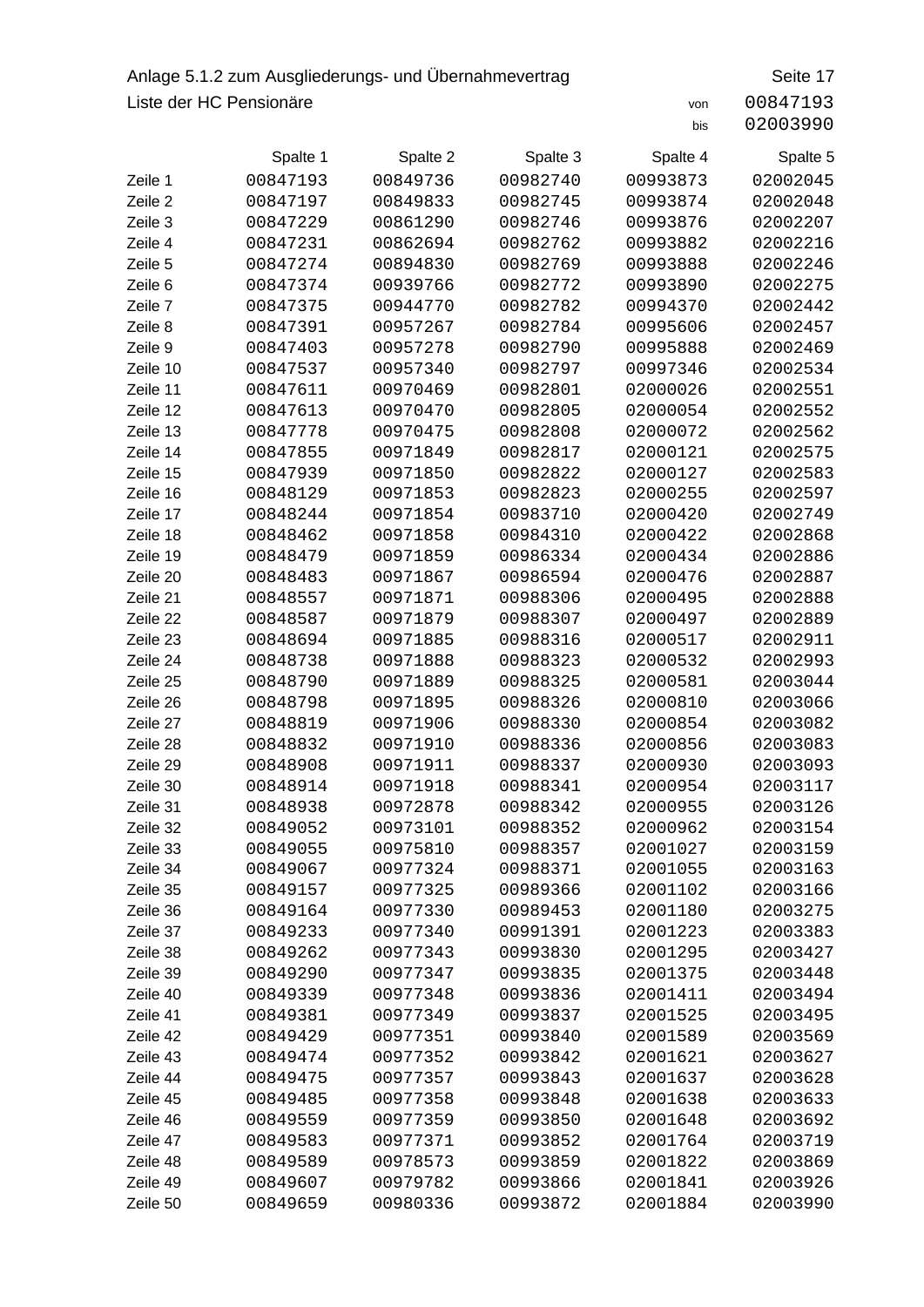## Anlage 5.1.2 zum Ausgliederungs- und Übernahmevertrag Seite 18 Liste der HC Pensionäre von 20004107

|                      | Spalte 1             | Spalte 2             | Spalte 3             | Spalte 4             | Spalte 5             |
|----------------------|----------------------|----------------------|----------------------|----------------------|----------------------|
| Zeile 1              | 02004107             | 02006006             | 02100271             | 02102329             | 02300028             |
| Zeile 2              | 02004130             | 02006011             | 02100285             | 02102409             | 02300031             |
| Zeile 3              | 02004165             | 02006041             | 02100337             | 02102415             | 02300117             |
| Zeile 4              | 02004167             | 02006131             | 02100378             | 02102418             | 02300183             |
| Zeile 5              | 02004209             | 02006260             | 02100416             | 02102534             | 02300192             |
| Zeile 6              | 02004228             | 02006269             | 02100435             | 02102596             | 02300196             |
| Zeile 7              | 02004309             | 02006335             | 02100441             | 02102611             | 02300210             |
| Zeile 8              | 02004316             | 02006345             | 02100568             | 02102671             | 02300216             |
| Zeile 9              | 02004335             | 02006346             | 02100655             | 02102672             | 02300225             |
| Zeile 10             | 02004484             | 02006394             | 02100675             | 02102709             | 02300266             |
| Zeile 11             | 02004488             | 02006460             | 02100765             | 02102720             | 02300267             |
| Zeile 12             | 02004564             | 02006835             | 02100771             | 02102725             | 02300283             |
| Zeile 13             | 02004596             | 02006850             | 02100863             | 02102761             | 02300329             |
| Zeile 14             | 02004607             | 02006859             | 02100892             | 02102787             | 02300386             |
| Zeile 15             | 02004643             | 02006884             | 02100911             | 02102789             | 02300387             |
| Zeile 16             | 02004650             | 02006907             | 02100974             | 02102846             | 02300420             |
| Zeile 17             | 02004683             | 02006923             | 02100992             | 02102870             | 02300452             |
| Zeile 18             | 02004691             | 02006970             | 02101015             | 02102962             | 02300510             |
| Zeile 19             | 02004712             | 02007024             | 02101053             | 02103005             | 02300539             |
| Zeile 20             | 02004826             | 02007082             | 02101087             | 02103031             | 02304387             |
| Zeile 21             | 02004858             | 02007152             | 02101189             | 02103066             | 02304459             |
| Zeile 22             | 02004945             | 02007275             | 02101212             | 02103102             | 02304884             |
| Zeile 23             | 02004960             | 02007397             | 02101237             | 02103171             | 02304936             |
| Zeile 24             | 02004964             | 02007405             | 02101305             | 02103230             | 02305046             |
| Zeile 25             | 02005030             | 02007478             | 02101349             | 02103255             | 02305183             |
| Zeile 26             | 02005123             | 02007482             | 02101472             | 02103296             | 02305226             |
| Zeile 27             | 02005144             | 02007513             | 02101561             | 02103347             | 02305329             |
| Zeile 28             | 02005158             | 02007599             | 02101616             | 02103350             | 02305392             |
| Zeile 29             | 02005204             | 02007633             | 02101623             | 02103424             | 02305397             |
| Zeile 30             | 02005235             | 02007662             | 02101634             | 02103471             | 02305399             |
| Zeile 31             | 02005248             | 02007721             | 02101668             | 02103595             | 02305496             |
| Zeile 32             | 02005274             | 02007786             | 02101689             | 02103628             | 02305505             |
| Zeile 33             | 02005277             | 02007787             | 02101702             | 02103643             | 02305532             |
| Zeile 34             | 02005368             | 02007810             | 02101735             | 02103664             | 02305574             |
| Zeile 35             | 02005560             | 02007814             | 02101737             | 02103842             | 02305679             |
| Zeile 36             | 02005563             | 02007817             | 02101748             | 02103855             | 02305680             |
| Zeile 37             | 02005579             | 02007847             | 02101768             | 02103898             | 02305714             |
| Zeile 38             | 02005606             | 02007915             | 02101771             | 02104010             | 02305776             |
| Zeile 39             | 02005612<br>02005633 | 02007956             | 02101807             | 02104017<br>02104095 | 02305875             |
| Zeile 40<br>Zeile 41 | 02005691             | 02007969<br>02007973 | 02101885             | 02104129             | 02305880<br>02305921 |
| Zeile 42             | 02005826             | 02008091             | 02101935<br>02101951 | 02104144             | 02305949             |
| Zeile 43             | 02005850             | 02008148             | 02101960             | 02104166             | 02305958             |
| Zeile 44             | 02005907             | 02008174             | 02102031             | 02104167             | 02305959             |
| Zeile 45             | 02005909             | 02008268             | 02102156             | 02104299             | 02305990             |
| Zeile 46             | 02005935             | 02008291             | 02102172             | 02104416             | 02306035             |
| Zeile 47             | 02005937             | 02100080             | 02102210             | 02104463             | 02306036             |
| Zeile 48             | 02005938             | 02100088             | 02102218             | 02104467             | 02306038             |
| Zeile 49             | 02005939             | 02100161             | 02102300             | 02104488             | 02306039             |
| Zeile 50             | 02005994             | 02100209             | 02102309             | 02104507             | 02306043             |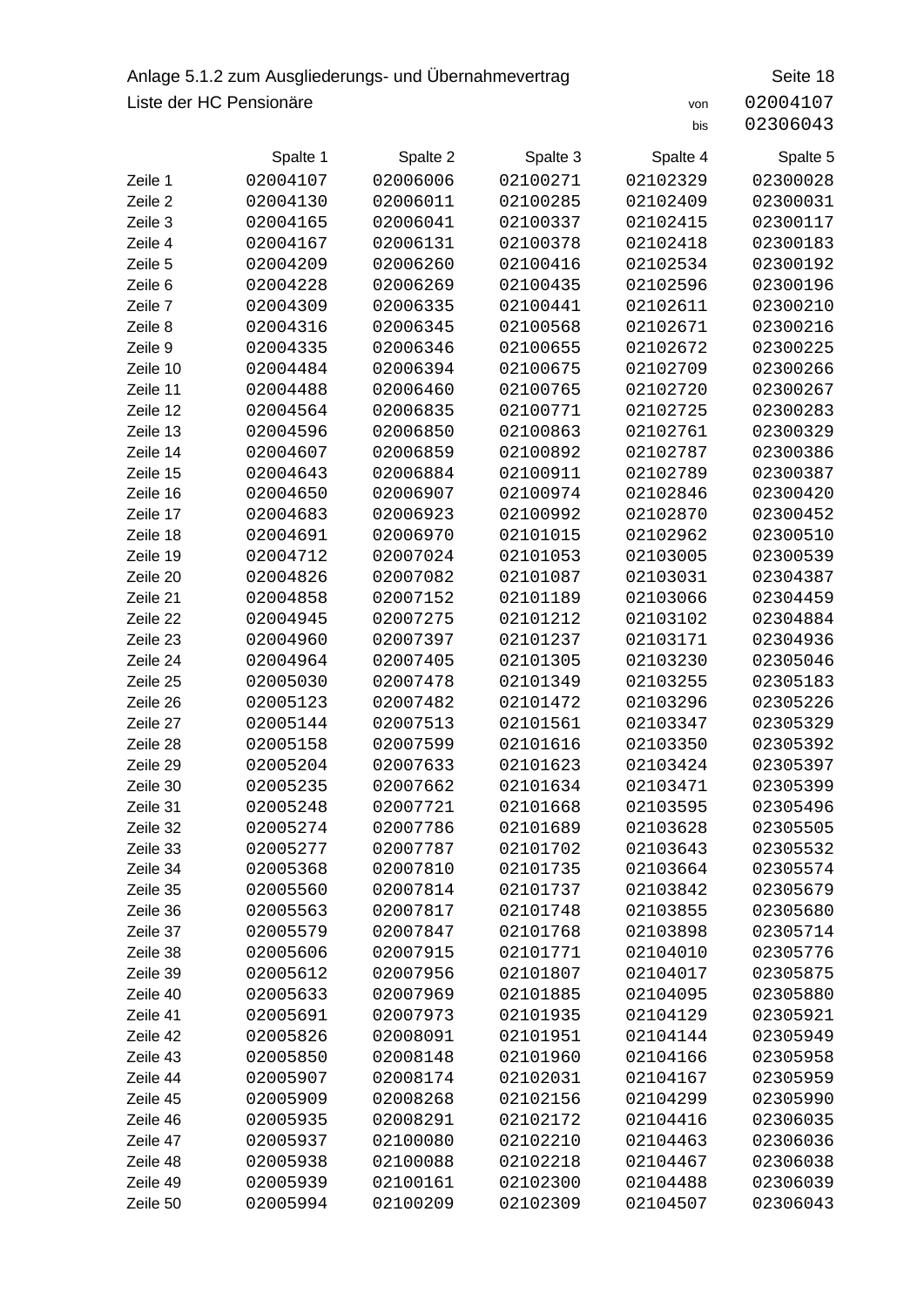## Anlage 5.1.2 zum Ausgliederungs- und Übernahmevertrag Seite 19 Liste der HC Pensionäre von 2306069

|          | Spalte 1 | Spalte 2 | Spalte 3 | Spalte 4 | Spalte 5 |
|----------|----------|----------|----------|----------|----------|
| Zeile 1  | 02306069 | 02308095 | 02309781 | 02310954 | 02313372 |
| Zeile 2  | 02306074 | 02308120 | 02309786 | 02311045 | 02313639 |
| Zeile 3  | 02306125 | 02308134 | 02309910 | 02311061 | 02313772 |
| Zeile 4  | 02306127 | 02308150 | 02309930 | 02311184 | 02313773 |
| Zeile 5  | 02306134 | 02308153 | 02309931 | 02311322 | 02313865 |
| Zeile 6  | 02306144 | 02308169 | 02309947 | 02311722 | 02313902 |
| Zeile 7  | 02306196 | 02308263 | 02309972 | 02311770 | 02314005 |
| Zeile 8  | 02306214 | 02308265 | 02309974 | 02311981 | 02314009 |
| Zeile 9  | 02306251 | 02308269 | 02310008 | 02311993 | 02314010 |
| Zeile 10 | 02306268 | 02308281 | 02310058 | 02311997 | 02314022 |
| Zeile 11 | 02306297 | 02308282 | 02310093 | 02312084 | 02314023 |
| Zeile 12 | 02306426 | 02308284 | 02310144 | 02312107 | 02314070 |
| Zeile 13 | 02306443 | 02308297 | 02310147 | 02312110 | 02314109 |
| Zeile 14 | 02306461 | 02308298 | 02310150 | 02312141 | 02314127 |
| Zeile 15 | 02306469 | 02308383 | 02310223 | 02312158 | 02314152 |
| Zeile 16 | 02306504 | 02308413 | 02310230 | 02312159 | 02314170 |
| Zeile 17 | 02306509 | 02308420 | 02310251 | 02312166 | 02314195 |
| Zeile 18 | 02306533 | 02308424 | 02310258 | 02312170 | 02314196 |
| Zeile 19 | 02306561 | 02308432 | 02310259 | 02312172 | 02314199 |
| Zeile 20 | 02306600 | 02308470 | 02310262 | 02312197 | 02314205 |
| Zeile 21 | 02306651 | 02308516 | 02310264 | 02312354 | 02314207 |
| Zeile 22 | 02306664 | 02308528 | 02310265 | 02312368 | 02314209 |
| Zeile 23 | 02306701 | 02308606 | 02310294 | 02312392 | 02314213 |
| Zeile 24 | 02306735 | 02308615 | 02310297 | 02312401 | 02314291 |
| Zeile 25 | 02306749 | 02308679 | 02310298 | 02312404 | 02314364 |
| Zeile 26 | 02306769 | 02308689 | 02310328 | 02312409 | 02314382 |
| Zeile 27 | 02306786 | 02308694 | 02310385 | 02312413 | 02314398 |
| Zeile 28 | 02306812 | 02308708 | 02310390 | 02312414 | 02314423 |
| Zeile 29 | 02306842 | 02308723 | 02310396 | 02312431 | 02314430 |
| Zeile 30 | 02306875 | 02308737 | 02310397 | 02312433 | 02314435 |
| Zeile 31 | 02306876 | 02308756 | 02310412 | 02312478 | 02314439 |
| Zeile 32 | 02307053 | 02308763 | 02310413 | 02312534 | 02314462 |
| Zeile 33 | 02307130 | 02308787 | 02310428 | 02312639 | 02314496 |
| Zeile 34 | 02307173 | 02308829 | 02310471 | 02312642 | 02314554 |
| Zeile 35 | 02307374 | 02308920 | 02310506 | 02312644 | 02314567 |
| Zeile 36 | 02307559 | 02308932 | 02310547 | 02312660 | 02314666 |
| Zeile 37 | 02307569 | 02308956 | 02310570 | 02312693 | 02314733 |
| Zeile 38 | 02307582 | 02308996 | 02310603 | 02312699 | 02314786 |
| Zeile 39 | 02307831 | 02309002 | 02310604 | 02312706 | 02314843 |
| Zeile 40 | 02307900 | 02309008 | 02310616 | 02312744 | 02314852 |
| Zeile 41 | 02307904 | 02309011 | 02310662 | 02312831 | 02314863 |
| Zeile 42 | 02307906 | 02309015 | 02310664 | 02312841 | 02314876 |
| Zeile 43 | 02307913 | 02309066 | 02310711 | 02312961 | 02314896 |
| Zeile 44 | 02307922 | 02309077 | 02310714 | 02312992 | 02314930 |
| Zeile 45 | 02307925 | 02309361 | 02310717 | 02313030 | 02314950 |
| Zeile 46 | 02307929 | 02309431 | 02310719 | 02313079 | 02315000 |
| Zeile 47 | 02307946 | 02309499 | 02310770 | 02313080 | 02315058 |
| Zeile 48 | 02307950 | 02309571 | 02310793 | 02313178 | 02315084 |
| Zeile 49 | 02308013 | 02309668 | 02310907 | 02313183 | 02315085 |
| Zeile 50 | 02308080 | 02309692 | 02310953 | 02313194 | 02315203 |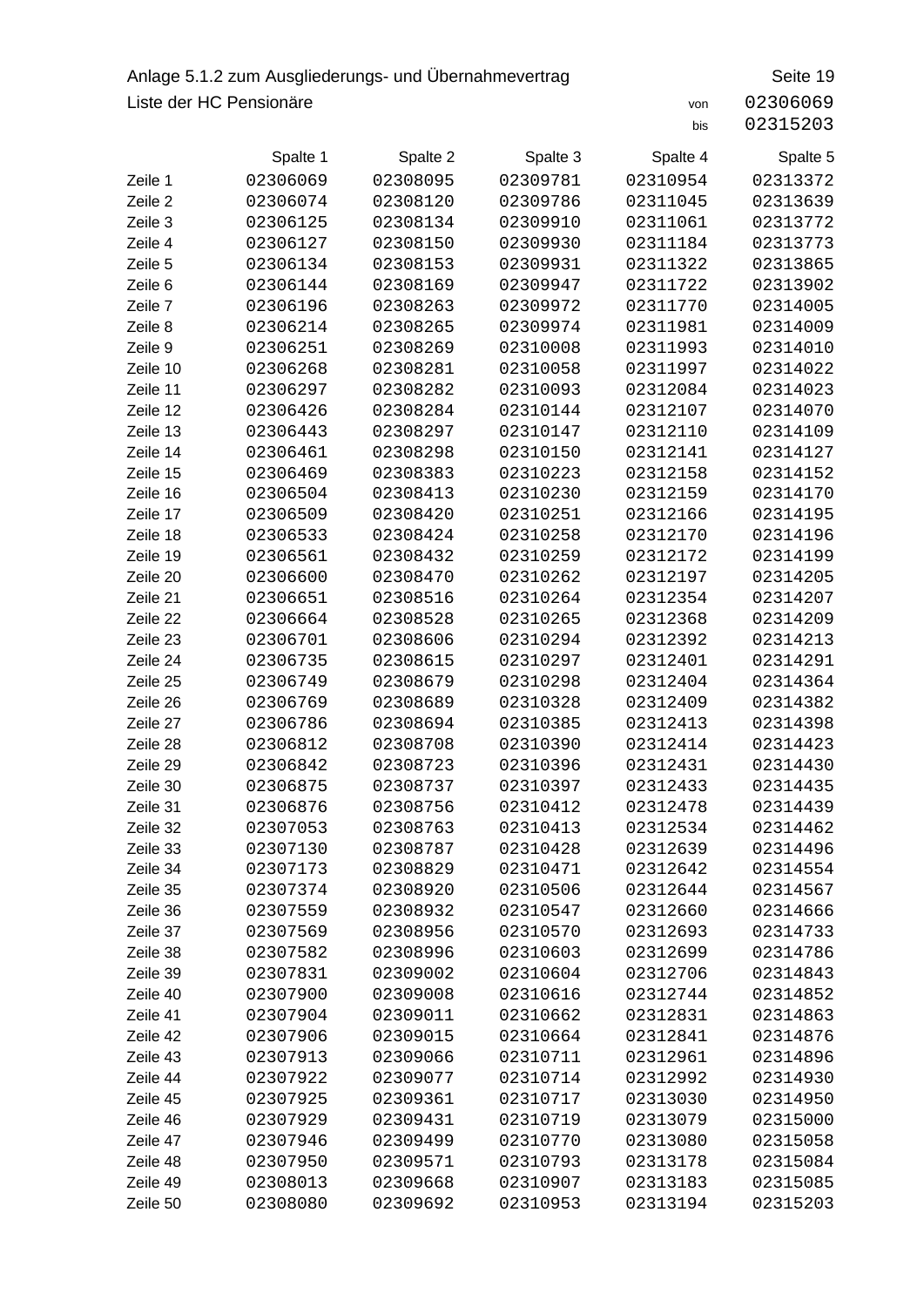## Anlage 5.1.2 zum Ausgliederungs- und Übernahmevertrag Seite 20 Liste der HC Pensionäre von 2315418

|          | Spalte 1 | Spalte 2 | Spalte 3 | Spalte 4 | Spalte 5 |
|----------|----------|----------|----------|----------|----------|
| Zeile 1  | 02315418 | 02317099 | 02318893 | 02320753 | 02322450 |
| Zeile 2  | 02315646 | 02317102 | 02318912 | 02320755 | 02322453 |
| Zeile 3  | 02315735 | 02317276 | 02318992 | 02320761 | 02322454 |
| Zeile 4  | 02315765 | 02317371 | 02319074 | 02320807 | 02322563 |
| Zeile 5  | 02315804 | 02317679 | 02319075 | 02320859 | 02322579 |
| Zeile 6  | 02315808 | 02317765 | 02319113 | 02320860 | 02322593 |
| Zeile 7  | 02315908 | 02317783 | 02319116 | 02320864 | 02322595 |
| Zeile 8  | 02315947 | 02317785 | 02319127 | 02320870 | 02322608 |
| Zeile 9  | 02316051 | 02317922 | 02319136 | 02320927 | 02322686 |
| Zeile 10 | 02316052 | 02317956 | 02319141 | 02320934 | 02322687 |
| Zeile 11 | 02316066 | 02318186 | 02319145 | 02320985 | 02322688 |
| Zeile 12 | 02316067 | 02318190 | 02319147 | 02321120 | 02322695 |
| Zeile 13 | 02316072 | 02318207 | 02319188 | 02321173 | 02322709 |
| Zeile 14 | 02316135 | 02318218 | 02319201 | 02321456 | 02322717 |
| Zeile 15 | 02316153 | 02318228 | 02319214 | 02321483 | 02322775 |
| Zeile 16 | 02316157 | 02318239 | 02319221 | 02321507 | 02322804 |
| Zeile 17 | 02316213 | 02318268 | 02319422 | 02321550 | 02322816 |
| Zeile 18 | 02316221 | 02318286 | 02319477 | 02321552 | 02322908 |
| Zeile 19 | 02316297 | 02318293 | 02319539 | 02321578 | 02323052 |
| Zeile 20 | 02316318 | 02318323 | 02319596 | 02321648 | 02323066 |
| Zeile 21 | 02316321 | 02318334 | 02319646 | 02321652 | 02323135 |
| Zeile 22 | 02316324 | 02318352 | 02319673 | 02321654 | 02323177 |
| Zeile 23 | 02316346 | 02318425 | 02319685 | 02321728 | 02323190 |
| Zeile 24 | 02316352 | 02318426 | 02319781 | 02321787 | 02323198 |
| Zeile 25 | 02316366 | 02318457 | 02319794 | 02321864 | 02323214 |
| Zeile 26 | 02316460 | 02318485 | 02319941 | 02321865 | 02323215 |
| Zeile 27 | 02316461 | 02318501 | 02319947 | 02321868 | 02323225 |
| Zeile 28 | 02316464 | 02318507 | 02319955 | 02321883 | 02323243 |
| Zeile 29 | 02316567 | 02318508 | 02319956 | 02321912 | 02323260 |
| Zeile 30 | 02316616 | 02318518 | 02319961 | 02321916 | 02323293 |
| Zeile 31 | 02316633 | 02318520 | 02320000 | 02321949 | 02323347 |
| Zeile 32 | 02316656 | 02318528 | 02320352 | 02321950 | 02323353 |
| Zeile 33 | 02316674 | 02318543 | 02320372 | 02321958 | 02323540 |
| Zeile 34 | 02316699 | 02318545 | 02320381 | 02322009 | 02323541 |
| Zeile 35 | 02316713 | 02318552 | 02320383 | 02322019 | 02323651 |
| Zeile 36 | 02316781 | 02318570 | 02320385 | 02322051 | 02323660 |
| Zeile 37 | 02316799 | 02318622 | 02320413 | 02322246 | 02323831 |
| Zeile 38 | 02316813 | 02318636 | 02320427 | 02322247 | 02323857 |
| Zeile 39 | 02316819 | 02318660 | 02320438 | 02322248 | 02324119 |
| Zeile 40 | 02316834 | 02318661 | 02320473 | 02322256 | 02324154 |
| Zeile 41 | 02316861 | 02318664 | 02320474 | 02322262 | 02324162 |
| Zeile 42 | 02316872 | 02318665 | 02320519 | 02322274 | 02324354 |
| Zeile 43 | 02316896 | 02318769 | 02320583 | 02322312 | 02324410 |
| Zeile 44 | 02316906 | 02318776 | 02320604 | 02322324 | 02324478 |
| Zeile 45 | 02316912 | 02318785 | 02320607 | 02322336 | 02324484 |
| Zeile 46 | 02317016 | 02318792 | 02320677 | 02322351 | 02324511 |
| Zeile 47 | 02317019 | 02318827 | 02320692 | 02322389 | 02324524 |
| Zeile 48 | 02317025 | 02318884 | 02320707 | 02322410 | 02324536 |
| Zeile 49 | 02317075 | 02318888 | 02320719 | 02322418 | 02324564 |
| Zeile 50 | 02317097 | 02318890 | 02320732 | 02322449 | 02324578 |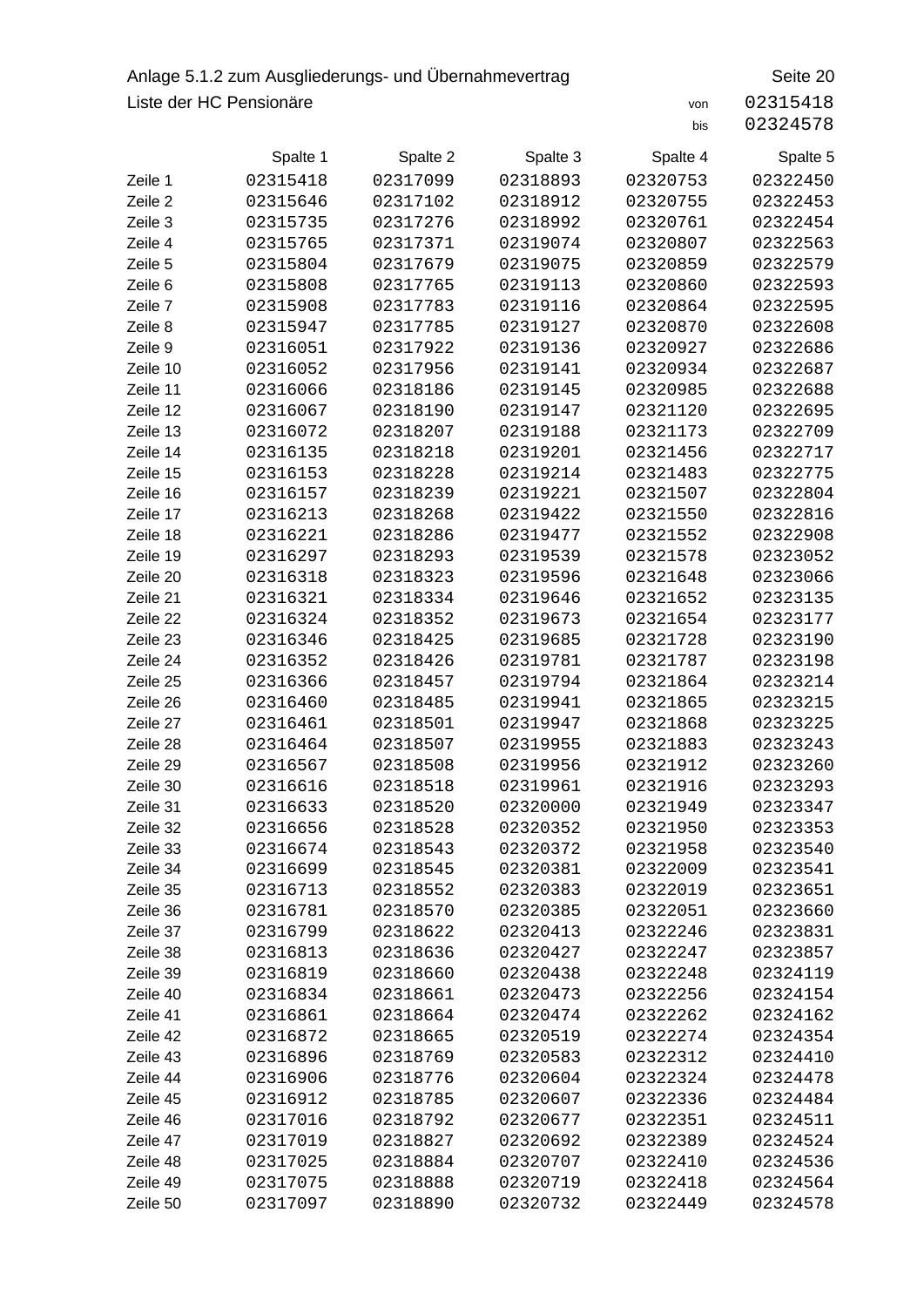## Anlage 5.1.2 zum Ausgliederungs- und Übernahmevertrag Seite 21 Liste der HC Pensionäre von 2324586

|          | Spalte 1 | Spalte 2 | Spalte 3 | Spalte 4 | Spalte 5 |
|----------|----------|----------|----------|----------|----------|
| Zeile 1  | 02324586 | 02401473 | 02403621 | 02405730 | 02407522 |
| Zeile 2  | 02324605 | 02401523 | 02403812 | 02405821 | 02407530 |
| Zeile 3  | 02324644 | 02401584 | 02403834 | 02405878 | 02407546 |
| Zeile 4  | 02324672 | 02401592 | 02403882 | 02405938 | 02407565 |
| Zeile 5  | 02324678 | 02401596 | 02403955 | 02405954 | 02407602 |
| Zeile 6  | 02324702 | 02401597 | 02404040 | 02405988 | 02407653 |
| Zeile 7  | 02324777 | 02401602 | 02404133 | 02406049 | 02407871 |
| Zeile 8  | 02324828 | 02401647 | 02404144 | 02406050 | 02408037 |
| Zeile 9  | 02324842 | 02401660 | 02404193 | 02406053 | 02408050 |
| Zeile 10 | 02324926 | 02401661 | 02404263 | 02406055 | 02408072 |
| Zeile 11 | 02324942 | 02401688 | 02404291 | 02406069 | 02408079 |
| Zeile 12 | 02324970 | 02401706 | 02404304 | 02406074 | 02408195 |
| Zeile 13 | 02325000 | 02401708 | 02404323 | 02406091 | 02408322 |
| Zeile 14 | 02325017 | 02401752 | 02404330 | 02406112 | 02408340 |
| Zeile 15 | 02325041 | 02401775 | 02404333 | 02406152 | 02408382 |
| Zeile 16 | 02325087 | 02401842 | 02404355 | 02406216 | 02408384 |
| Zeile 17 | 02325112 | 02401887 | 02404394 | 02406586 | 02408388 |
| Zeile 18 | 02325146 | 02401954 | 02404396 | 02406633 | 02408430 |
| Zeile 19 | 02325147 | 02401957 | 02404443 | 02406649 | 02408477 |
| Zeile 20 | 02325148 | 02401978 | 02404484 | 02406650 | 02408497 |
| Zeile 21 | 02325224 | 02402104 | 02404498 | 02406697 | 02408556 |
| Zeile 22 | 02325261 | 02402152 | 02404540 | 02406918 | 02408572 |
| Zeile 23 | 02325274 | 02402175 | 02404546 | 02406923 | 02408611 |
| Zeile 24 | 02325344 | 02402194 | 02404549 | 02406960 | 02408745 |
| Zeile 25 | 02325373 | 02402215 | 02404554 | 02406971 | 02408766 |
| Zeile 26 | 02325377 | 02402222 | 02404582 | 02406974 | 02408800 |
| Zeile 27 | 02400010 | 02402233 | 02404607 | 02406978 | 02408898 |
| Zeile 28 | 02400016 | 02402253 | 02404623 | 02406998 | 02408961 |
| Zeile 29 | 02400032 | 02402466 | 02404624 | 02407000 | 02409005 |
| Zeile 30 | 02400034 | 02402505 | 02404625 | 02407003 | 02409009 |
| Zeile 31 | 02400037 | 02402509 | 02404642 | 02407030 | 02409013 |
| Zeile 32 | 02400038 | 02402548 | 02404726 | 02407051 | 02409021 |
| Zeile 33 | 02400047 | 02402555 | 02404747 | 02407066 | 02409042 |
| Zeile 34 | 02400077 | 02402937 | 02404758 | 02407103 | 02409330 |
| Zeile 35 | 02400091 | 02402953 | 02404808 | 02407104 | 02409407 |
| Zeile 36 | 02400157 | 02402977 | 02404827 | 02407128 | 02409434 |
| Zeile 37 | 02400178 | 02403088 | 02404870 | 02407129 | 02409450 |
| Zeile 38 | 02400189 | 02403127 | 02404877 | 02407132 | 02409468 |
| Zeile 39 | 02400233 | 02403170 | 02405298 | 02407163 | 02409478 |
| Zeile 40 | 02400301 | 02403186 | 02405341 | 02407284 | 02409626 |
| Zeile 41 | 02400353 | 02403203 | 02405418 | 02407289 | 02409765 |
| Zeile 42 | 02400356 | 02403211 | 02405442 | 02407294 | 02409826 |
| Zeile 43 | 02400548 | 02403294 | 02405515 | 02407295 | 02409839 |
| Zeile 44 | 02400562 | 02403357 | 02405610 | 02407322 | 02409840 |
| Zeile 45 | 02400764 | 02403367 | 02405616 | 02407342 | 02409901 |
| Zeile 46 | 02400793 | 02403384 | 02405637 | 02407346 | 02409911 |
| Zeile 47 | 02400838 | 02403391 | 02405660 | 02407412 | 02409957 |
| Zeile 48 | 02400944 | 02403469 | 02405664 | 02407454 | 02410022 |
| Zeile 49 | 02400969 | 02403481 | 02405678 | 02407477 | 02410035 |
| Zeile 50 | 02401453 | 02403579 | 02405694 | 02407505 | 02410059 |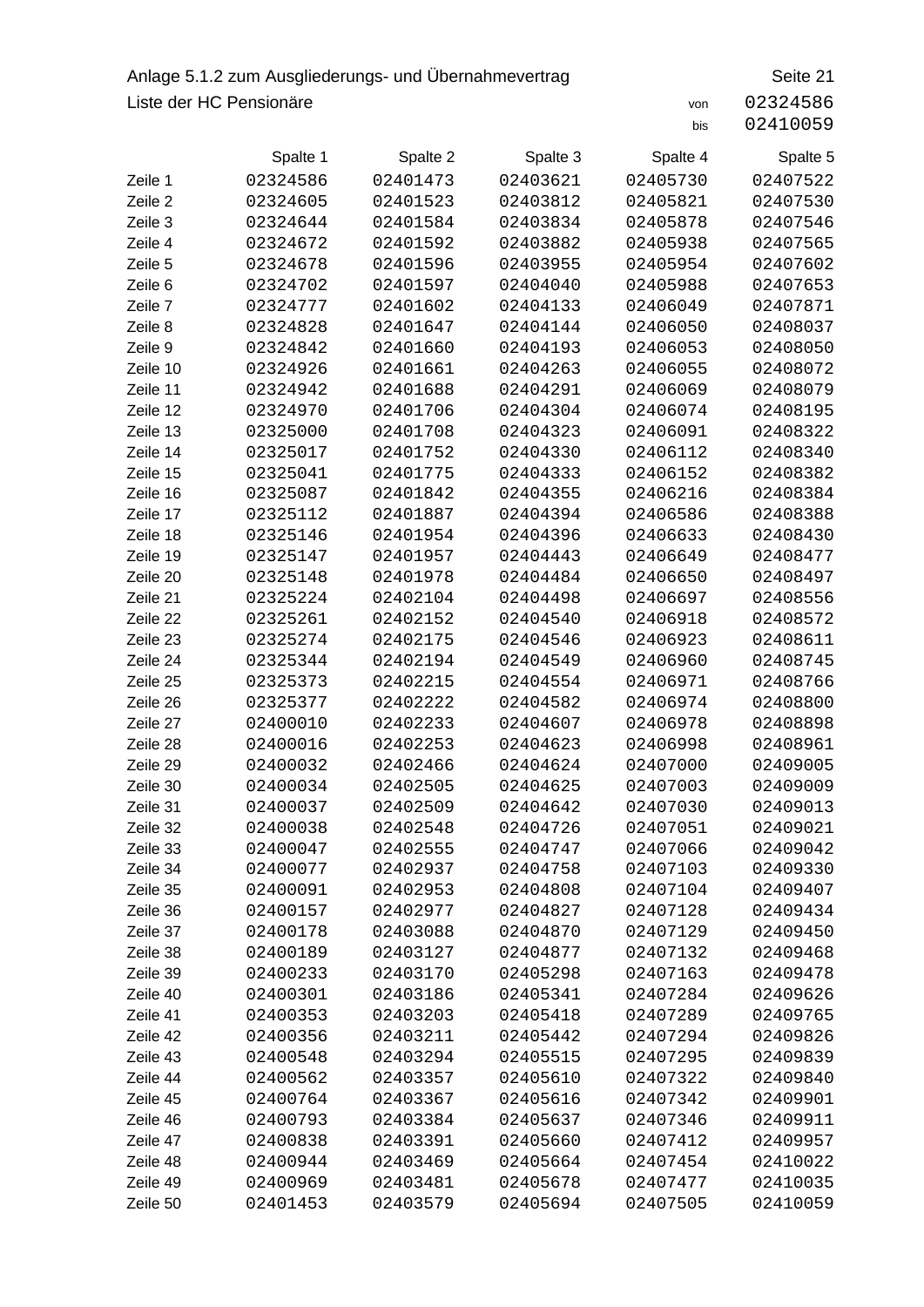## Anlage 5.1.2 zum Ausgliederungs- und Übernahmevertrag Seite 22 Liste der HC Pensionäre von 2410067

|          | Spalte 1 | Spalte 2 | Spalte 3 | Spalte 4 | Spalte 5 |
|----------|----------|----------|----------|----------|----------|
| Zeile 1  | 02410067 | 02412465 | 02414640 | 02417029 | 02419753 |
| Zeile 2  | 02410074 | 02412523 | 02414648 | 02417136 | 02419797 |
| Zeile 3  | 02410123 | 02412594 | 02414649 | 02417389 | 02419811 |
| Zeile 4  | 02410132 | 02412755 | 02414653 | 02417390 | 02419834 |
| Zeile 5  | 02410187 | 02412768 | 02414654 | 02417505 | 02419906 |
| Zeile 6  | 02410207 | 02412801 | 02414706 | 02417572 | 02419935 |
| Zeile 7  | 02410218 | 02412810 | 02414785 | 02417577 | 02419936 |
| Zeile 8  | 02410394 | 02412821 | 02414816 | 02417612 | 02419960 |
| Zeile 9  | 02410440 | 02412839 | 02414817 | 02417912 | 02420004 |
| Zeile 10 | 02410452 | 02412845 | 02414888 | 02417915 | 02420005 |
| Zeile 11 | 02410469 | 02412854 | 02414925 | 02417921 | 02420056 |
| Zeile 12 | 02410830 | 02412855 | 02414994 | 02418318 | 02420079 |
| Zeile 13 | 02411024 | 02412969 | 02415080 | 02418326 | 02420086 |
| Zeile 14 | 02411025 | 02412973 | 02415216 | 02418333 | 02420087 |
| Zeile 15 | 02411115 | 02413055 | 02415327 | 02418344 | 02420194 |
| Zeile 16 | 02411125 | 02413065 | 02415378 | 02418520 | 02420603 |
| Zeile 17 | 02411148 | 02413075 | 02415446 | 02418524 | 02420757 |
| Zeile 18 | 02411162 | 02413241 | 02415508 | 02418527 | 02420760 |
| Zeile 19 | 02411215 | 02413372 | 02415552 | 02418528 | 02420828 |
| Zeile 20 | 02411228 | 02413404 | 02415562 | 02418548 | 02420830 |
| Zeile 21 | 02411239 | 02413499 | 02415593 | 02418551 | 02420931 |
| Zeile 22 | 02411243 | 02413501 | 02415652 | 02418560 | 02421001 |
| Zeile 23 | 02411247 | 02413510 | 02415994 | 02418604 | 02421023 |
| Zeile 24 | 02411258 | 02413572 | 02416041 | 02418644 | 02421072 |
| Zeile 25 | 02411291 | 02413633 | 02416126 | 02418828 | 02421077 |
| Zeile 26 | 02411340 | 02413926 | 02416157 | 02418850 | 02421102 |
| Zeile 27 | 02411371 | 02414092 | 02416180 | 02419006 | 02421125 |
| Zeile 28 | 02411379 | 02414170 | 02416250 | 02419021 | 02421128 |
| Zeile 29 | 02411407 | 02414258 | 02416340 | 02419047 | 02421204 |
| Zeile 30 | 02411412 | 02414283 | 02416352 | 02419128 | 02421292 |
| Zeile 31 | 02411428 | 02414306 | 02416387 | 02419208 | 02421296 |
| Zeile 32 | 02411468 | 02414323 | 02416530 | 02419313 | 02421356 |
| Zeile 33 | 02411546 | 02414326 | 02416571 | 02419315 | 02421363 |
| Zeile 34 | 02411561 | 02414338 | 02416694 | 02419318 | 02421370 |
| Zeile 35 | 02411602 | 02414386 | 02416696 | 02419332 | 02421380 |
| Zeile 36 | 02411628 | 02414400 | 02416726 | 02419350 | 02421386 |
| Zeile 37 | 02411654 | 02414446 | 02416742 | 02419352 | 02421415 |
| Zeile 38 | 02411680 | 02414527 | 02416762 | 02419363 | 02421428 |
| Zeile 39 | 02411735 | 02414541 | 02416789 | 02419364 | 02421431 |
| Zeile 40 | 02411761 | 02414542 | 02416856 | 02419395 | 02421463 |
| Zeile 41 | 02411825 | 02414547 | 02416894 | 02419405 | 02421492 |
| Zeile 42 | 02411836 | 02414555 | 02416899 | 02419414 | 02421529 |
| Zeile 43 | 02412062 | 02414556 | 02416914 | 02419562 | 02421605 |
| Zeile 44 | 02412134 | 02414566 | 02416925 | 02419564 | 02421607 |
| Zeile 45 | 02412153 | 02414567 | 02416931 | 02419598 | 02421645 |
| Zeile 46 | 02412215 | 02414572 | 02416943 | 02419634 | 02421699 |
| Zeile 47 | 02412267 | 02414573 | 02416944 | 02419643 | 02421723 |
| Zeile 48 | 02412274 | 02414591 | 02416968 | 02419653 | 02421764 |
| Zeile 49 | 02412430 | 02414618 | 02416977 | 02419655 | 02421913 |
| Zeile 50 | 02412464 | 02414623 | 02416988 | 02419742 | 02421965 |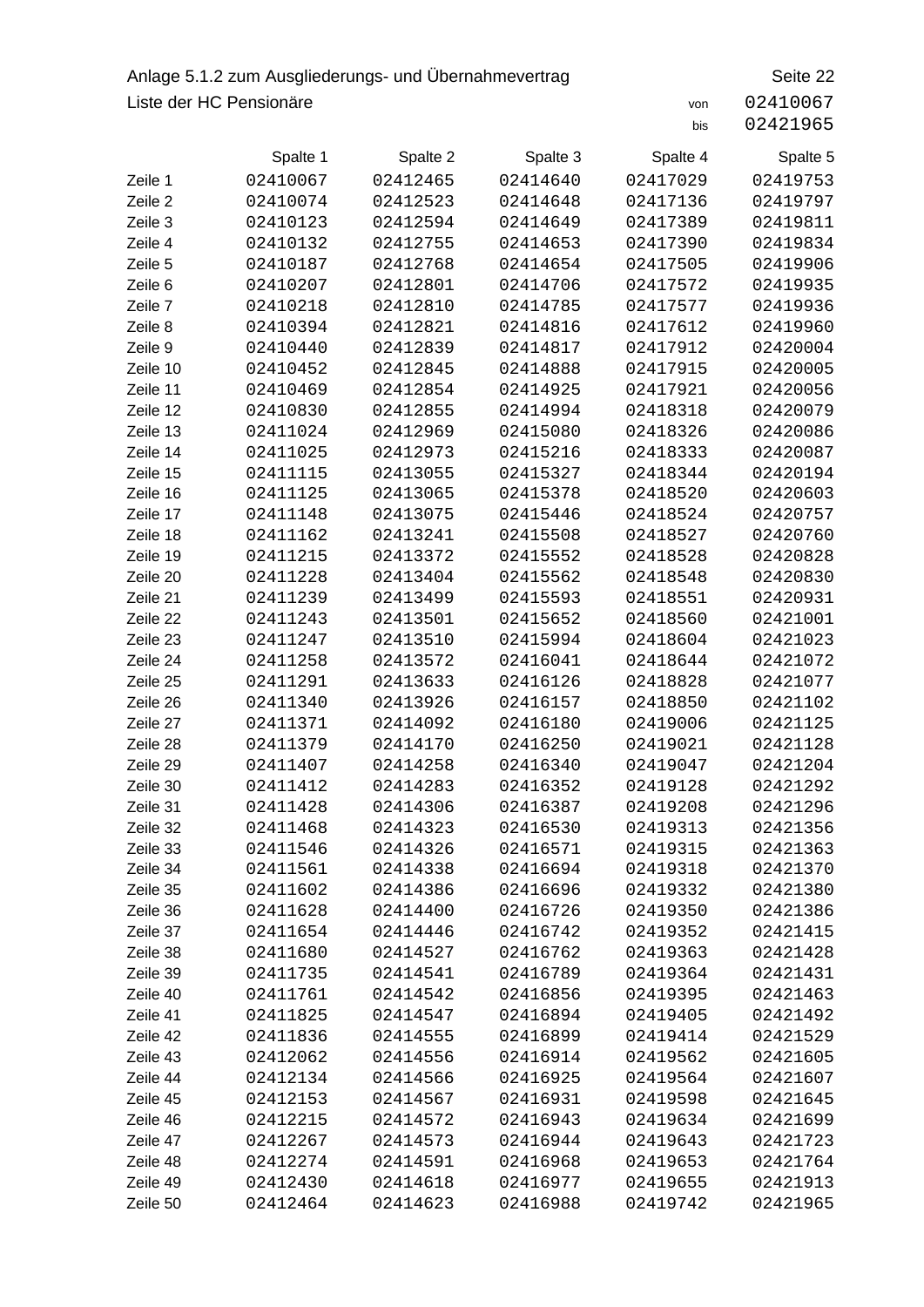## Anlage 5.1.2 zum Ausgliederungs- und Übernahmevertrag Seite 23 Liste der HC Pensionäre von 2422028

|          | Spalte 1 | Spalte 2 | Spalte 3 | Spalte 4 | Spalte 5 |
|----------|----------|----------|----------|----------|----------|
| Zeile 1  | 02422028 | 02424223 | 02425640 | 02427264 | 02500142 |
| Zeile 2  | 02422071 | 02424254 | 02425676 | 02427269 | 02500157 |
| Zeile 3  | 02422663 | 02424261 | 02425685 | 02427277 | 02500163 |
| Zeile 4  | 02422698 | 02424283 | 02425737 | 02427279 | 02500220 |
| Zeile 5  | 02422708 | 02424294 | 02425746 | 02427282 | 02500240 |
| Zeile 6  | 02422713 | 02424307 | 02425772 | 02427306 | 02500241 |
| Zeile 7  | 02422725 | 02424340 | 02425776 | 02427351 | 02500243 |
| Zeile 8  | 02422726 | 02424343 | 02425782 | 02427373 | 02500245 |
| Zeile 9  | 02422727 | 02424353 | 02425790 | 02427374 | 02500264 |
| Zeile 10 | 02422792 | 02424356 | 02425802 | 02427390 | 02500265 |
| Zeile 11 | 02422806 | 02424367 | 02425805 | 02427453 | 02500280 |
| Zeile 12 | 02422930 | 02424399 | 02425819 | 02427473 | 02500323 |
| Zeile 13 | 02422963 | 02424405 | 02425887 | 02427485 | 02500346 |
| Zeile 14 | 02422975 | 02424417 | 02425928 | 02427492 | 02500362 |
| Zeile 15 | 02422977 | 02424473 | 02425959 | 02427529 | 02500391 |
| Zeile 16 | 02422979 | 02424476 | 02425961 | 02427565 | 02500410 |
| Zeile 17 | 02423001 | 02424512 | 02426005 | 02427587 | 02500671 |
| Zeile 18 | 02423055 | 02424520 | 02426009 | 02427642 | 02500684 |
| Zeile 19 | 02423112 | 02424551 | 02426016 | 02427650 | 02500687 |
| Zeile 20 | 02423139 | 02424554 | 02426019 | 02427657 | 02500713 |
| Zeile 21 | 02423144 | 02424561 | 02426049 | 02427662 | 02500753 |
| Zeile 22 | 02423187 | 02424698 | 02426077 | 02427671 | 02500755 |
| Zeile 23 | 02423188 | 02424762 | 02426126 | 02427678 | 02500757 |
| Zeile 24 | 02423190 | 02424798 | 02426156 | 02427708 | 02500775 |
| Zeile 25 | 02423230 | 02424903 | 02426169 | 02427713 | 02500844 |
| Zeile 26 | 02423277 | 02424969 | 02426176 | 02427773 | 02500866 |
| Zeile 27 | 02423308 | 02425012 | 02426187 | 02427829 | 02500890 |
| Zeile 28 | 02423366 | 02425036 | 02426191 | 02427916 | 02500975 |
| Zeile 29 | 02423581 | 02425099 | 02426251 | 02427924 | 02500981 |
| Zeile 30 | 02423634 | 02425112 | 02426374 | 02427983 | 02501026 |
| Zeile 31 | 02423694 | 02425122 | 02426403 | 02428057 | 02501169 |
| Zeile 32 | 02423714 | 02425128 | 02426444 | 02428068 | 02501194 |
| Zeile 33 | 02423717 | 02425187 | 02426450 | 02428225 | 02501372 |
| Zeile 34 | 02423749 | 02425216 | 02426497 | 02428262 | 02501532 |
| Zeile 35 | 02423755 | 02425252 | 02426505 | 02428393 | 02501574 |
| Zeile 36 | 02423781 | 02425363 | 02426556 | 02428409 | 02501607 |
| Zeile 37 | 02423823 | 02425365 | 02426776 | 02428662 | 02501634 |
| Zeile 38 | 02423842 | 02425366 | 02426816 | 02428759 | 02501643 |
| Zeile 39 | 02423860 | 02425374 | 02426899 | 02428850 | 02501823 |
| Zeile 40 | 02423904 | 02425375 | 02426908 | 02428925 | 02501864 |
| Zeile 41 | 02424005 | 02425378 | 02426961 | 02428936 | 02501882 |
| Zeile 42 | 02424014 | 02425392 | 02426974 | 02428985 | 02501883 |
| Zeile 43 | 02424028 | 02425393 | 02426977 | 02429002 | 02501965 |
| Zeile 44 | 02424072 | 02425456 | 02426987 | 02429004 | 02501997 |
| Zeile 45 | 02424104 | 02425505 | 02427018 | 02429024 | 02502000 |
| Zeile 46 | 02424125 | 02425521 | 02427047 | 02500022 | 02502020 |
| Zeile 47 | 02424149 | 02425556 | 02427100 | 02500031 | 02502043 |
| Zeile 48 | 02424150 | 02425575 | 02427102 | 02500033 | 02502051 |
| Zeile 49 | 02424173 | 02425602 | 02427123 | 02500034 | 02502056 |
| Zeile 50 | 02424205 | 02425639 | 02427246 | 02500035 | 02502057 |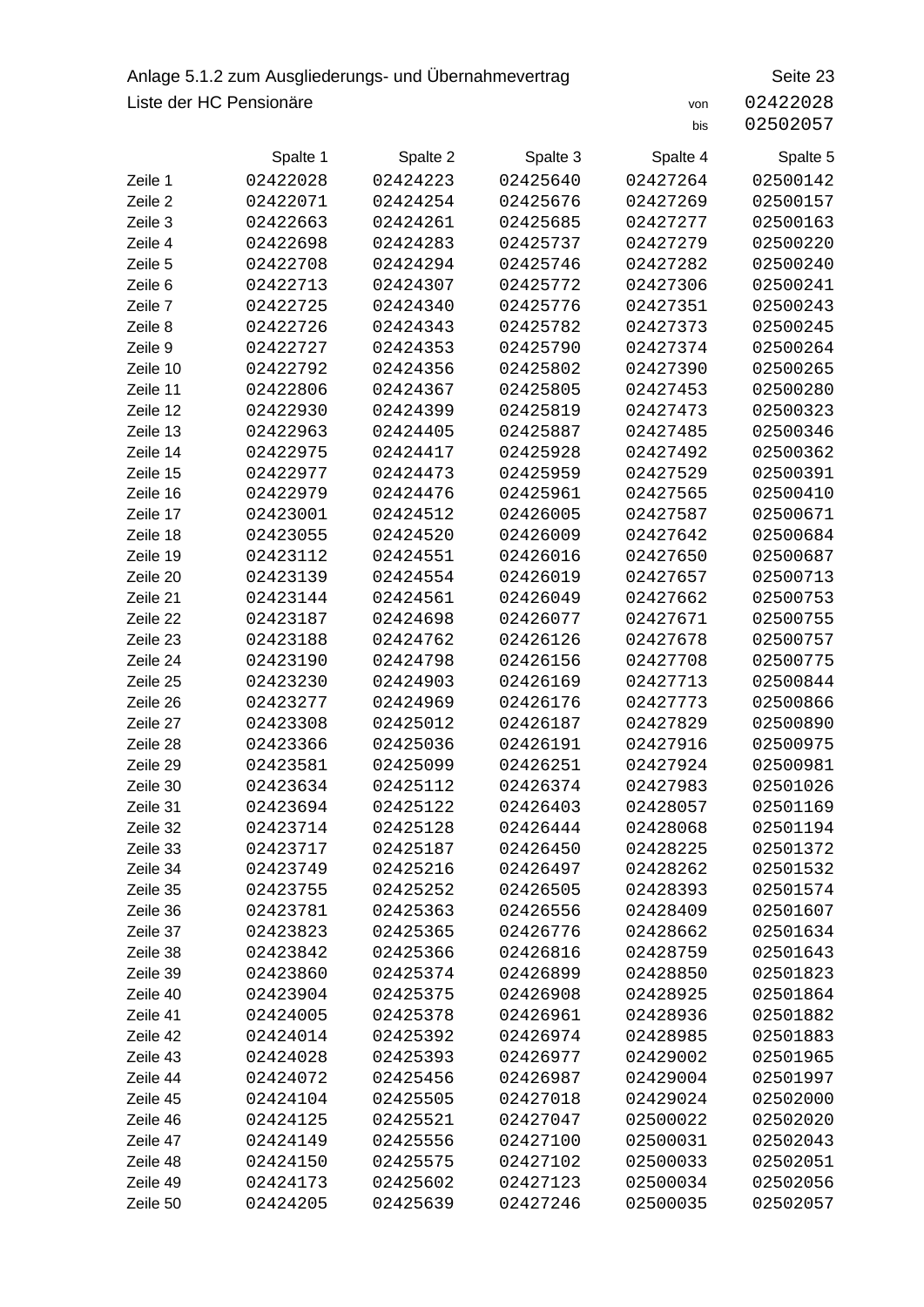## Anlage 5.1.2 zum Ausgliederungs- und Übernahmevertrag Seite 24 Liste der HC Pensionäre von 2502058

|          | Spalte 1 | Spalte 2 | Spalte 3 | Spalte 4 | Spalte 5 |
|----------|----------|----------|----------|----------|----------|
| Zeile 1  | 02502058 | 02504077 | 02505934 | 02507340 | 02509043 |
| Zeile 2  | 02502062 | 02504133 | 02505942 | 02507767 | 02509067 |
| Zeile 3  | 02502082 | 02504155 | 02505945 | 02507774 | 02509071 |
| Zeile 4  | 02502148 | 02504185 | 02505961 | 02507782 | 02509129 |
| Zeile 5  | 02502158 | 02504241 | 02505962 | 02507798 | 02509169 |
| Zeile 6  | 02502180 | 02504263 | 02505965 | 02507894 | 02509194 |
| Zeile 7  | 02502181 | 02504276 | 02506092 | 02507904 | 02509211 |
| Zeile 8  | 02502269 | 02504325 | 02506093 | 02507918 | 02509374 |
| Zeile 9  | 02502272 | 02504327 | 02506097 | 02507932 | 02509451 |
| Zeile 10 | 02502292 | 02504343 | 02506100 | 02508037 | 02509616 |
| Zeile 11 | 02502312 | 02504381 | 02506106 | 02508039 | 02509670 |
| Zeile 12 | 02502384 | 02504387 | 02506113 | 02508060 | 02509671 |
| Zeile 13 | 02502393 | 02504424 | 02506146 | 02508100 | 02509672 |
| Zeile 14 | 02502399 | 02504446 | 02506150 | 02508132 | 02509920 |
| Zeile 15 | 02502410 | 02504465 | 02506166 | 02508164 | 02509948 |
| Zeile 16 | 02502442 | 02504472 | 02506167 | 02508166 | 02510156 |
| Zeile 17 | 02502507 | 02504489 | 02506170 | 02508188 | 02510252 |
| Zeile 18 | 02502561 | 02504491 | 02506175 | 02508190 | 02510263 |
| Zeile 19 | 02502666 | 02504494 | 02506242 | 02508208 | 02510299 |
| Zeile 20 | 02502716 | 02504501 | 02506270 | 02508228 | 02510301 |
| Zeile 21 | 02502728 | 02504589 | 02506276 | 02508241 | 02510338 |
| Zeile 22 | 02502738 | 02504622 | 02506278 | 02508295 | 02510389 |
| Zeile 23 | 02502748 | 02504623 | 02506322 | 02508308 | 02510475 |
| Zeile 24 | 02502849 | 02504673 | 02506366 | 02508309 | 02510504 |
| Zeile 25 | 02502856 | 02504677 | 02506434 | 02508443 | 02510577 |
| Zeile 26 | 02502862 | 02504717 | 02506523 | 02508457 | 02510600 |
| Zeile 27 | 02502897 | 02504738 | 02506541 | 02508487 | 02511249 |
| Zeile 28 | 02502901 | 02504783 | 02506545 | 02508493 | 02511272 |
| Zeile 29 | 02502952 | 02504785 | 02506565 | 02508511 | 02511280 |
| Zeile 30 | 02502964 | 02504786 | 02506602 | 02508518 | 02511428 |
| Zeile 31 | 02502965 | 02504827 | 02506627 | 02508525 | 02511523 |
| Zeile 32 | 02503014 | 02504885 | 02506629 | 02508539 | 02511645 |
| Zeile 33 | 02503046 | 02504932 | 02506693 | 02508541 | 02511650 |
| Zeile 34 | 02503093 | 02504936 | 02506773 | 02508544 | 02511681 |
| Zeile 35 | 02503099 | 02504939 | 02506775 | 02508593 | 02511760 |
| Zeile 36 | 02503251 | 02504955 | 02506819 | 02508599 | 02511789 |
| Zeile 37 | 02503316 | 02504973 | 02506821 | 02508677 | 02511829 |
| Zeile 38 | 02503330 | 02505111 | 02506828 | 02508688 | 02511836 |
| Zeile 39 | 02503625 | 02505137 | 02506880 | 02508695 | 02511856 |
| Zeile 40 | 02503649 | 02505143 | 02506881 | 02508740 | 02511859 |
| Zeile 41 | 02503688 | 02505168 | 02506912 | 02508744 | 02511867 |
| Zeile 42 | 02503707 | 02505218 | 02506937 | 02508815 | 02511872 |
| Zeile 43 | 02503749 | 02505300 | 02507027 | 02508825 | 02511877 |
| Zeile 44 | 02503857 | 02505335 | 02507056 | 02508869 | 02511965 |
| Zeile 45 | 02503890 | 02505422 | 02507060 | 02508950 | 02511984 |
| Zeile 46 | 02503920 | 02505688 | 02507091 | 02508981 | 02511989 |
| Zeile 47 | 02503989 | 02505723 | 02507098 | 02508998 | 02512069 |
| Zeile 48 | 02503992 | 02505738 | 02507207 | 02509003 | 02512095 |
| Zeile 49 | 02504052 | 02505825 | 02507316 | 02509004 | 02512105 |
| Zeile 50 | 02504053 | 02505933 | 02507332 | 02509011 | 02512145 |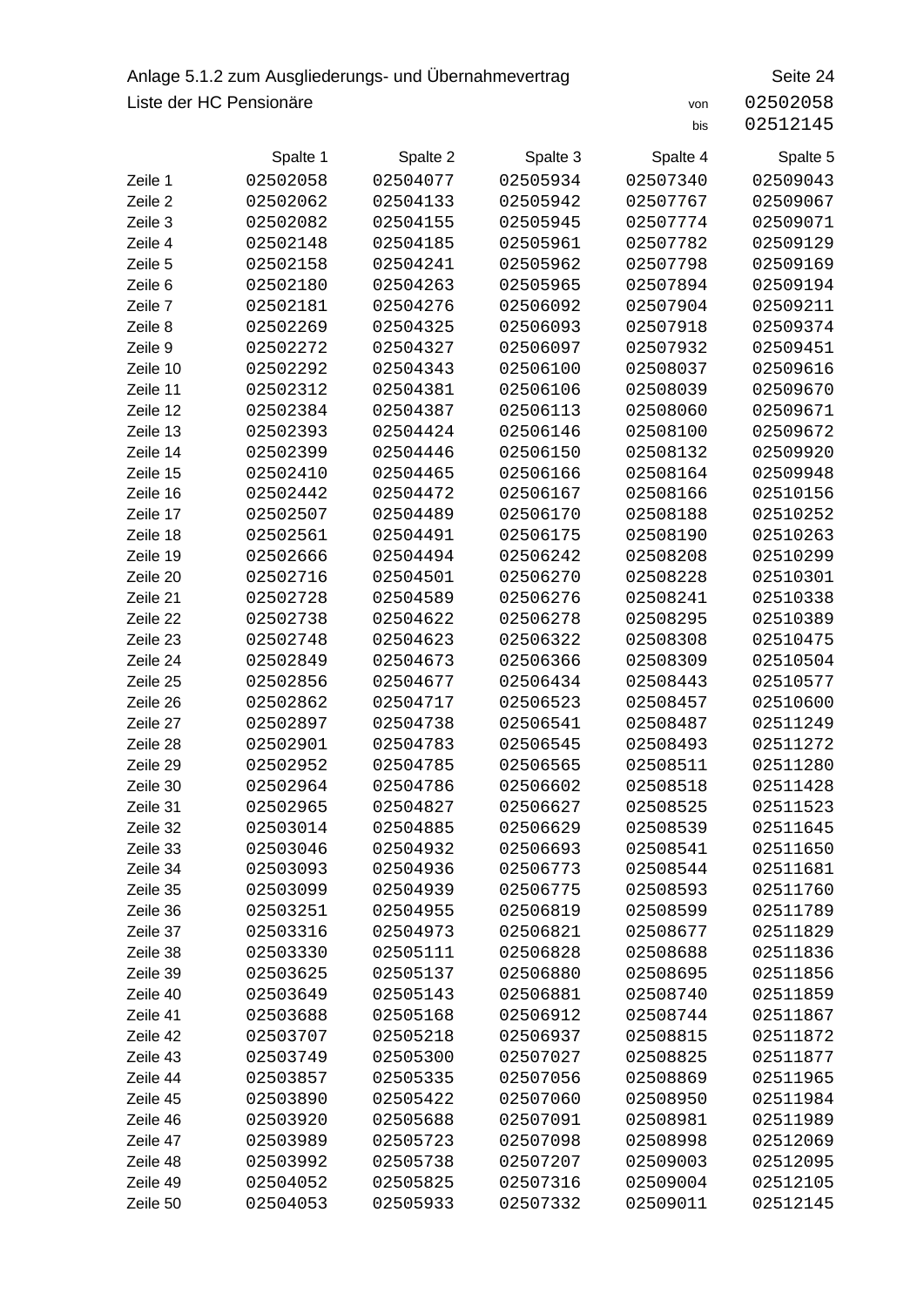### Anlage 5.1.2 zum Ausgliederungs- und Übernahmevertrag Seite 25 Liste der HC Pensionäre von 251217575 von 1251217575 von 1251217575 von 1251217575 von 12512175757575757575757

| 02512175 |  |  |
|----------|--|--|
| 02600385 |  |  |

|          | Spalte 1 | Spalte 2 | Spalte 3 | Spalte 4 | Spalte 5 |
|----------|----------|----------|----------|----------|----------|
| Zeile 1  | 02512175 | 02515176 | 02517350 | 02520281 | 02522428 |
| Zeile 2  | 02512177 | 02515182 | 02517388 | 02520282 | 02522431 |
| Zeile 3  | 02512188 | 02515198 | 02517392 | 02520435 | 02522722 |
| Zeile 4  | 02512271 | 02515209 | 02517514 | 02520441 | 02522737 |
| Zeile 5  | 02512503 | 02515254 | 02517579 | 02520471 | 02522884 |
| Zeile 6  | 02512531 | 02515373 | 02517603 | 02520533 | 02522971 |
| Zeile 7  | 02512638 | 02515526 | 02517661 | 02520559 | 02522976 |
| Zeile 8  | 02512679 | 02515561 | 02517703 | 02520573 | 02523013 |
| Zeile 9  | 02512723 | 02515626 | 02517707 | 02520590 | 02523054 |
| Zeile 10 | 02512758 | 02515639 | 02517724 | 02520630 | 02523060 |
| Zeile 11 | 02512763 | 02515687 | 02517770 | 02520631 | 02523065 |
| Zeile 12 | 02512786 | 02515738 | 02517813 | 02520648 | 02523098 |
| Zeile 13 | 02512822 | 02515817 | 02517842 | 02520704 | 02523253 |
| Zeile 14 | 02512826 | 02515929 | 02517910 | 02520712 | 02523304 |
| Zeile 15 | 02512856 | 02515939 | 02517924 | 02520717 | 02523323 |
| Zeile 16 | 02512887 | 02515970 | 02517942 | 02520753 | 02523427 |
| Zeile 17 | 02512952 | 02516007 | 02518033 | 02520836 | 02523437 |
| Zeile 18 | 02512978 | 02516020 | 02518049 | 02521045 | 02523448 |
| Zeile 19 | 02512989 | 02516091 | 02518098 | 02521047 | 02523598 |
| Zeile 20 | 02512996 | 02516130 | 02518338 | 02521160 | 02523787 |
| Zeile 21 | 02513012 | 02516134 | 02518400 | 02521191 | 02523926 |
| Zeile 22 | 02513017 | 02516142 | 02518455 | 02521254 | 02523930 |
| Zeile 23 | 02513062 | 02516165 | 02518469 | 02521259 | 02524146 |
| Zeile 24 | 02513133 | 02516170 | 02518522 | 02521315 | 02524259 |
| Zeile 25 | 02513435 | 02516179 | 02518540 | 02521324 | 02524279 |
| Zeile 26 | 02513492 | 02516194 | 02518653 | 02521330 | 02524282 |
| Zeile 27 | 02513502 | 02516232 | 02518681 | 02521432 | 02524303 |
| Zeile 28 | 02513560 | 02516329 | 02518705 | 02521433 | 02524318 |
| Zeile 29 | 02513699 | 02516340 | 02518780 | 02521437 | 02524420 |
| Zeile 30 | 02513750 | 02516347 | 02518828 | 02521441 | 02524442 |
| Zeile 31 | 02514438 | 02516558 | 02518829 | 02521460 | 02524469 |
| Zeile 32 | 02514459 | 02516684 | 02518867 | 02521496 | 02524500 |
| Zeile 33 | 02514481 | 02516745 | 02518876 | 02521513 | 02524533 |
| Zeile 34 | 02514487 | 02516748 | 02518892 | 02521534 | 02524587 |
| Zeile 35 | 02514491 | 02516755 | 02518937 | 02521551 | 02524653 |
| Zeile 36 | 02514494 | 02516757 | 02519296 | 02521552 | 02524708 |
| Zeile 37 | 02514510 | 02516840 | 02519392 | 02521568 | 02600028 |
| Zeile 38 | 02514554 | 02516841 | 02519426 | 02521582 | 02600031 |
| Zeile 39 | 02514571 | 02516850 | 02519451 | 02521593 | 02600055 |
| Zeile 40 | 02514579 | 02516940 | 02519549 | 02521776 | 02600075 |
| Zeile 41 | 02514715 | 02517005 | 02519569 | 02522080 | 02600091 |
| Zeile 42 | 02514796 | 02517022 | 02519661 | 02522088 | 02600132 |
| Zeile 43 | 02514809 | 02517072 | 02519693 | 02522090 | 02600233 |
| Zeile 44 | 02514857 | 02517097 | 02519694 | 02522093 | 02600321 |
| Zeile 45 | 02514884 | 02517103 | 02519814 | 02522137 | 02600322 |
| Zeile 46 | 02514887 | 02517113 | 02519847 | 02522188 | 02600355 |
| Zeile 47 | 02514907 | 02517132 | 02519992 | 02522202 | 02600364 |
| Zeile 48 | 02515011 | 02517185 | 02520006 | 02522368 | 02600366 |
| Zeile 49 | 02515017 | 02517249 | 02520218 | 02522390 | 02600373 |
| Zeile 50 | 02515076 | 02517341 | 02520238 | 02522396 | 02600385 |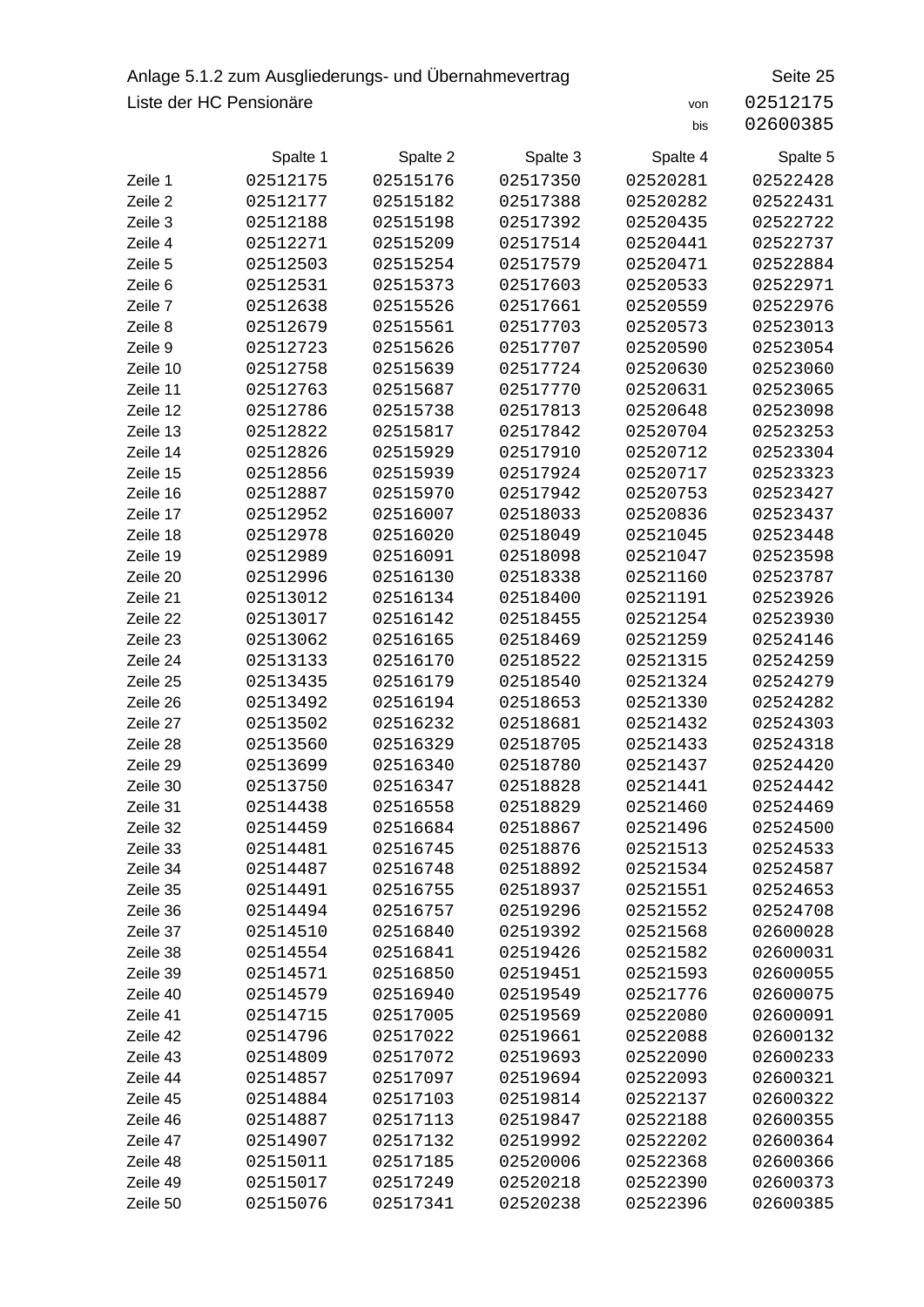## Anlage 5.1.2 zum Ausgliederungs- und Übernahmevertrag Seite 26 Liste der HC Pensionäre von 2600411

|          | Spalte 1 | Spalte 2 | Spalte 3 | Spalte 4 | Spalte 5 |
|----------|----------|----------|----------|----------|----------|
| Zeile 1  | 02600411 | 02601920 | 02603286 | 02603997 | 02606105 |
| Zeile 2  | 02600487 | 02601927 | 02603296 | 02604012 | 02606110 |
| Zeile 3  | 02600500 | 02601932 | 02603307 | 02604013 | 02606132 |
| Zeile 4  | 02600568 | 02601959 | 02603311 | 02604029 | 02606141 |
| Zeile 5  | 02600569 | 02601992 | 02603324 | 02604036 | 02606148 |
| Zeile 6  | 02600674 | 02601997 | 02603328 | 02604063 | 02606169 |
| Zeile 7  | 02600680 | 02602019 | 02603332 | 02604071 | 02606170 |
| Zeile 8  | 02600686 | 02602037 | 02603418 | 02604092 | 02606212 |
| Zeile 9  | 02600758 | 02602041 | 02603419 | 02604097 | 02606213 |
| Zeile 10 | 02600790 | 02602056 | 02603436 | 02604126 | 02606231 |
| Zeile 11 | 02600798 | 02602057 | 02603445 | 02604155 | 02606303 |
| Zeile 12 | 02600823 | 02602064 | 02603454 | 02604156 | 02606328 |
| Zeile 13 | 02600828 | 02602067 | 02603460 | 02604167 | 02606336 |
| Zeile 14 | 02600834 | 02602096 | 02603477 | 02604172 | 02606341 |
| Zeile 15 | 02600835 | 02602139 | 02603484 | 02604204 | 02606379 |
| Zeile 16 | 02600860 | 02602229 | 02603487 | 02604212 | 02606382 |
| Zeile 17 | 02600868 | 02602533 | 02603493 | 02604226 | 02606422 |
| Zeile 18 | 02601039 | 02602563 | 02603494 | 02604257 | 02606423 |
| Zeile 19 | 02601262 | 02602570 | 02603502 | 02604326 | 02606424 |
| Zeile 20 | 02601263 | 02602581 | 02603521 | 02604336 | 02606425 |
| Zeile 21 | 02601267 | 02602582 | 02603527 | 02604362 | 02606427 |
| Zeile 22 | 02601268 | 02602586 | 02603553 | 02604408 | 02606428 |
| Zeile 23 | 02601269 | 02602590 | 02603564 | 02604484 | 02606487 |
| Zeile 24 | 02601270 | 02602592 | 02603620 | 02604494 | 02606514 |
| Zeile 25 | 02601271 | 02602593 | 02603648 | 02604511 | 02606519 |
| Zeile 26 | 02601273 | 02602594 | 02603651 | 02604515 | 02606527 |
| Zeile 27 | 02601277 | 02602595 | 02603654 | 02604527 | 02606580 |
| Zeile 28 | 02601278 | 02602596 | 02603655 | 02604534 | 02606867 |
| Zeile 29 | 02601281 | 02602600 | 02603663 | 02604543 | 02606868 |
| Zeile 30 | 02601282 | 02602622 | 02603667 | 02604560 | 02606881 |
| Zeile 31 | 02601283 | 02602629 | 02603669 | 02604566 | 02606884 |
| Zeile 32 | 02601284 | 02602634 | 02603675 | 02605395 | 02606890 |
| Zeile 33 | 02601312 | 02602644 | 02603686 | 02605399 | 02607185 |
| Zeile 34 | 02601363 | 02602645 | 02603688 | 02605402 | 02607221 |
| Zeile 35 | 02601380 | 02602647 | 02603689 | 02605403 | 02607231 |
| Zeile 36 | 02601407 | 02602650 | 02603692 | 02605412 | 02607243 |
| Zeile 37 | 02601417 | 02602993 | 02603693 | 02605413 | 02607250 |
| Zeile 38 | 02601531 | 02603002 | 02603725 | 02605426 | 02607267 |
| Zeile 39 | 02601740 | 02603028 | 02603734 | 02605429 | 02607268 |
| Zeile 40 | 02601771 | 02603038 | 02603754 | 02605446 | 02607270 |
| Zeile 41 | 02601776 | 02603098 | 02603764 | 02605518 | 02607292 |
| Zeile 42 | 02601778 | 02603135 | 02603771 | 02605519 | 02607293 |
| Zeile 43 | 02601784 | 02603143 | 02603774 | 02605542 | 02607294 |
| Zeile 44 | 02601785 | 02603147 | 02603796 | 02605684 | 02607295 |
| Zeile 45 | 02601814 | 02603196 | 02603832 | 02605971 | 02607301 |
| Zeile 46 | 02601829 | 02603232 | 02603837 | 02606005 | 02607302 |
| Zeile 47 | 02601840 | 02603251 | 02603855 | 02606013 | 02607361 |
| Zeile 48 | 02601843 | 02603256 | 02603860 | 02606024 | 02607380 |
| Zeile 49 | 02601879 | 02603260 | 02603955 | 02606025 | 02607384 |
| Zeile 50 | 02601901 | 02603261 | 02603978 | 02606066 | 02607420 |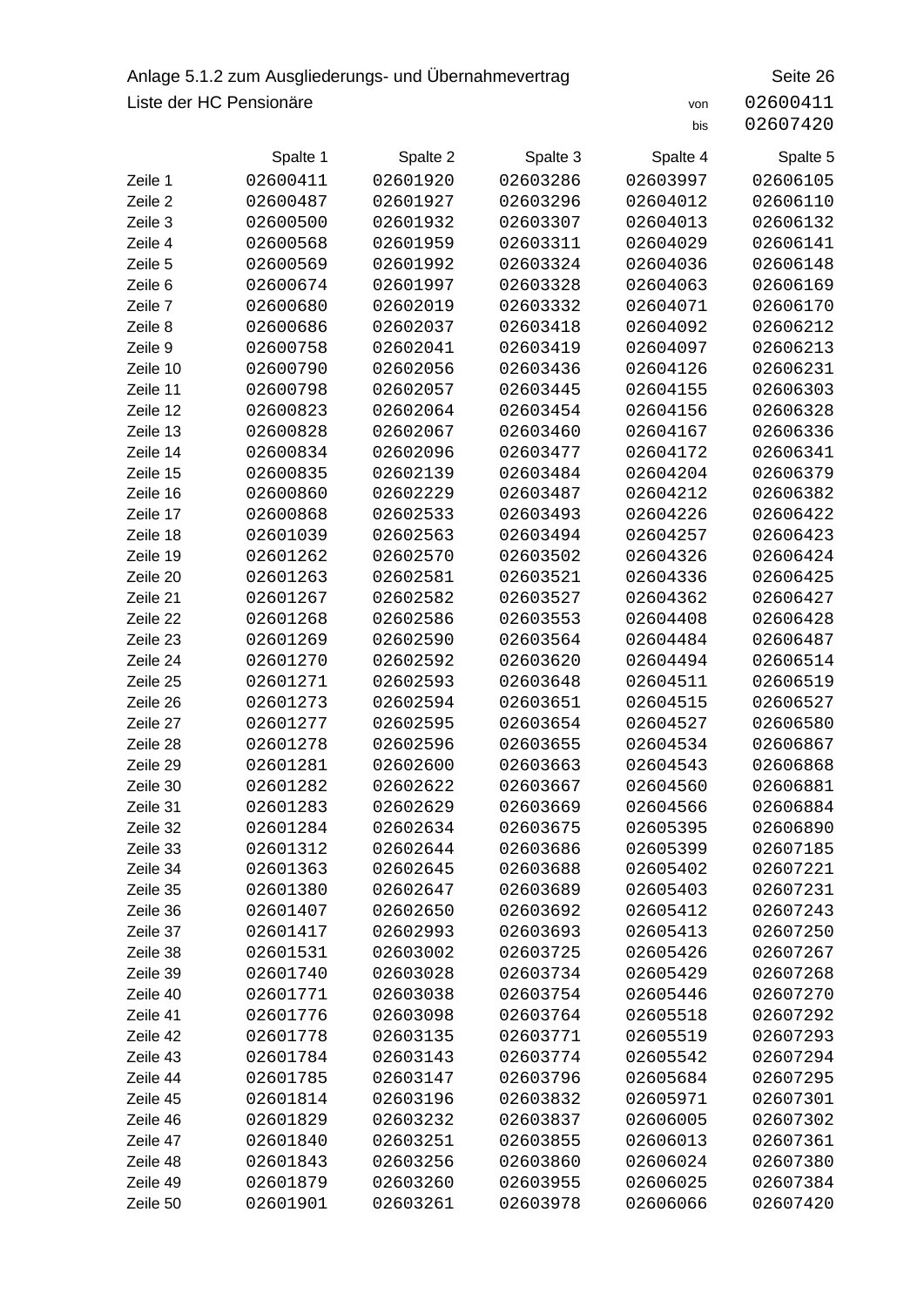## Anlage 5.1.2 zum Ausgliederungs- und Übernahmevertrag Seite 27 Liste der HC Pensionäre von 2607423

|          | Spalte 1 | Spalte 2 | Spalte 3 | Spalte 4 | Spalte 5 |
|----------|----------|----------|----------|----------|----------|
| Zeile 1  | 02607423 | 02608290 | 02610235 | 02611409 | 02612524 |
| Zeile 2  | 02607440 | 02608298 | 02610244 | 02611493 | 02612533 |
| Zeile 3  | 02607445 | 02608303 | 02610252 | 02611812 | 02612537 |
| Zeile 4  | 02607469 | 02608348 | 02610275 | 02611824 | 02612538 |
| Zeile 5  | 02607500 | 02608350 | 02610277 | 02611870 | 02612545 |
| Zeile 6  | 02607517 | 02608355 | 02610279 | 02611877 | 02612589 |
| Zeile 7  | 02607524 | 02608359 | 02610282 | 02611940 | 02612596 |
| Zeile 8  | 02607525 | 02608361 | 02610285 | 02611975 | 02612649 |
| Zeile 9  | 02607529 | 02608367 | 02610302 | 02612009 | 02612672 |
| Zeile 10 | 02607532 | 02608443 | 02610331 | 02612040 | 02612693 |
| Zeile 11 | 02607548 | 02608469 | 02610357 | 02612048 | 02612815 |
| Zeile 12 | 02607551 | 02608540 | 02610365 | 02612052 | 02612819 |
| Zeile 13 | 02607578 | 02608665 | 02610443 | 02612090 | 02613616 |
| Zeile 14 | 02607592 | 02608693 | 02610548 | 02612100 | 02613618 |
| Zeile 15 | 02607596 | 02609248 | 02610570 | 02612126 | 02613624 |
| Zeile 16 | 02607597 | 02609459 | 02610592 | 02612137 | 02613625 |
| Zeile 17 | 02607621 | 02609461 | 02610632 | 02612138 | 02613632 |
| Zeile 18 | 02607630 | 02609462 | 02610964 | 02612153 | 02613665 |
| Zeile 19 | 02607689 | 02609463 | 02611001 | 02612154 | 02613670 |
| Zeile 20 | 02607701 | 02609465 | 02611002 | 02612165 | 02613696 |
| Zeile 21 | 02607756 | 02609468 | 02611003 | 02612178 | 02613734 |
| Zeile 22 | 02607757 | 02609471 | 02611004 | 02612181 | 02613740 |
| Zeile 23 | 02607761 | 02609472 | 02611009 | 02612201 | 02613788 |
| Zeile 24 | 02607778 | 02609477 | 02611018 | 02612230 | 02613829 |
| Zeile 25 | 02607789 | 02609485 | 02611022 | 02612266 | 02613863 |
| Zeile 26 | 02607804 | 02609486 | 02611040 | 02612269 | 02613947 |
| Zeile 27 | 02607807 | 02609489 | 02611041 | 02612272 | 02614018 |
| Zeile 28 | 02607825 | 02609491 | 02611043 | 02612273 | 02614030 |
| Zeile 29 | 02607860 | 02609495 | 02611049 | 02612278 | 02614032 |
| Zeile 30 | 02607863 | 02609496 | 02611069 | 02612293 | 02614054 |
| Zeile 31 | 02607871 | 02609500 | 02611101 | 02612330 | 02614075 |
| Zeile 32 | 02607891 | 02609518 | 02611112 | 02612341 | 02614094 |
| Zeile 33 | 02607897 | 02609545 | 02611114 | 02612344 | 02614103 |
| Zeile 34 | 02607905 | 02609554 | 02611162 | 02612371 | 02614111 |
| Zeile 35 | 02607917 | 02610030 | 02611167 | 02612379 | 02614114 |
| Zeile 36 | 02607946 | 02610032 | 02611169 | 02612380 | 02614118 |
| Zeile 37 | 02607963 | 02610041 | 02611212 | 02612393 | 02614119 |
| Zeile 38 | 02607973 | 02610053 | 02611253 | 02612419 | 02614140 |
| Zeile 39 | 02607974 | 02610059 | 02611254 | 02612424 | 02614148 |
| Zeile 40 | 02608034 | 02610133 | 02611261 | 02612445 | 02614187 |
| Zeile 41 | 02608038 | 02610134 | 02611275 | 02612453 | 02614188 |
| Zeile 42 | 02608042 | 02610164 | 02611295 | 02612457 | 02614200 |
| Zeile 43 | 02608048 | 02610165 | 02611312 | 02612460 | 02614202 |
| Zeile 44 | 02608054 | 02610196 | 02611323 | 02612484 | 02614207 |
| Zeile 45 | 02608109 | 02610202 | 02611324 | 02612508 | 02614214 |
| Zeile 46 | 02608175 | 02610208 | 02611331 | 02612509 | 02614220 |
| Zeile 47 | 02608192 | 02610213 | 02611348 | 02612511 | 02614227 |
| Zeile 48 | 02608199 | 02610214 | 02611376 | 02612512 | 02614257 |
| Zeile 49 | 02608239 | 02610223 | 02611377 | 02612517 | 02614259 |
| Zeile 50 | 02608267 | 02610227 | 02611402 | 02612523 | 02614280 |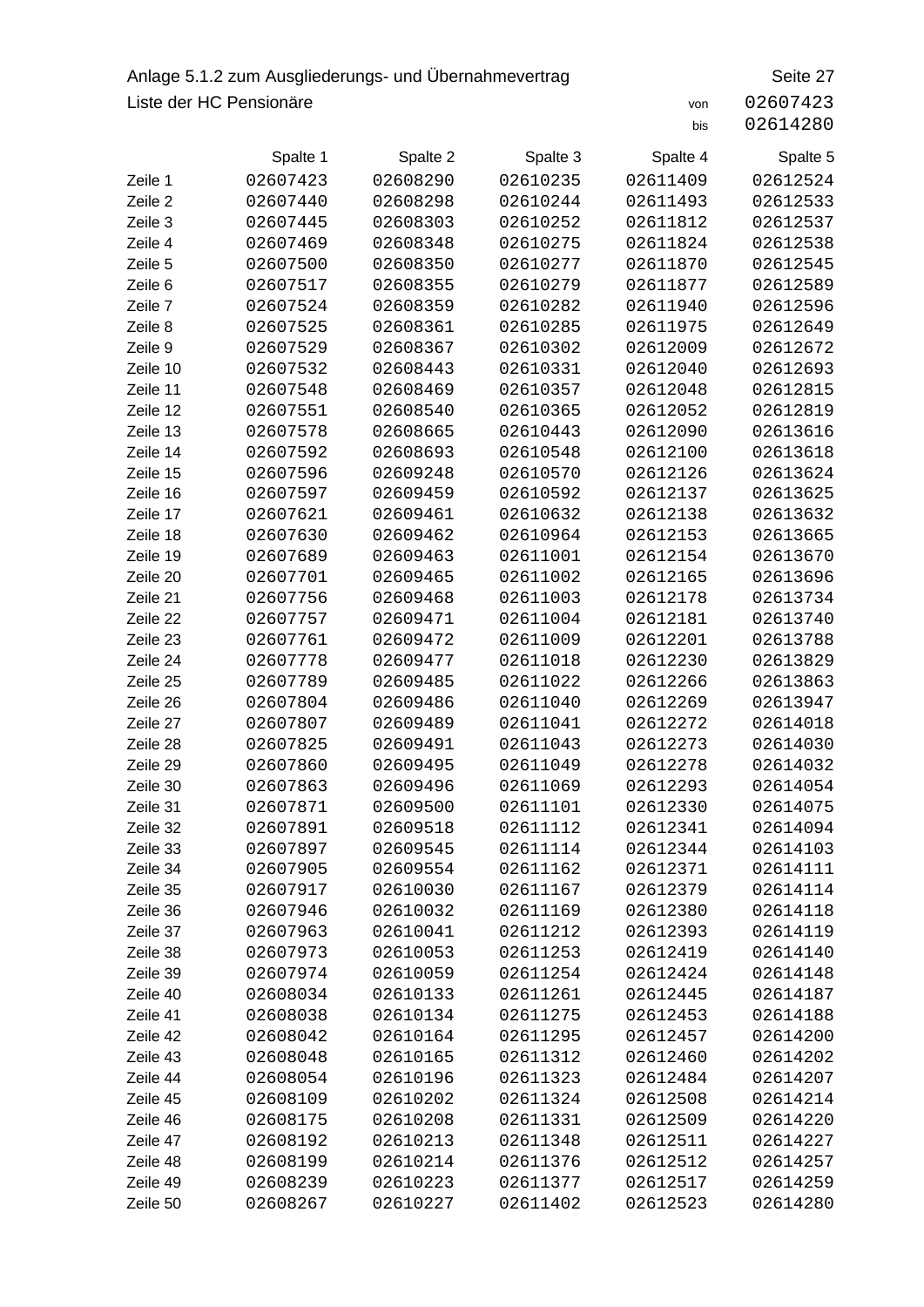## Anlage 5.1.2 zum Ausgliederungs- und Übernahmevertrag Seite 28 Liste der HC Pensionäre von 2614295

|                      | Spalte 1             | Spalte 2             | Spalte 3             | Spalte 4             | Spalte 5             |
|----------------------|----------------------|----------------------|----------------------|----------------------|----------------------|
| Zeile 1              | 02614295             | 02615547             | 02616640             | 02618910             | 02619799             |
| Zeile 2              | 02614299             | 02615558             | 02616711             | 02618912             | 02619801             |
| Zeile 3              | 02614302             | 02615559             | 02616753             | 02618917             | 02619805             |
| Zeile 4              | 02614309             | 02615869             | 02616755             | 02618918             | 02619811             |
| Zeile 5              | 02614310             | 02615870             | 02616859             | 02618965             | 02619812             |
| Zeile 6              | 02614311             | 02615874             | 02616872             | 02618966             | 02619828             |
| Zeile 7              | 02614386             | 02615875             | 02616874             | 02618976             | 02619838             |
| Zeile 8              | 02614425             | 02615896             | 02616925             | 02618983             | 02619853             |
| Zeile 9              | 02614432             | 02615898             | 02617713             | 02619009             | 02619872             |
| Zeile 10             | 02614616             | 02615933             | 02617718             | 02619023             | 02619880             |
| Zeile 11             | 02614638             | 02615939             | 02617726             | 02619027             | 02620246             |
| Zeile 12             | 02614668             | 02615946             | 02617728             | 02619030             | 02620352             |
| Zeile 13             | 02614678             | 02615959             | 02617733             | 02619037             | 02620358             |
| Zeile 14             | 02614722             | 02615977             | 02617769             | 02619052             | 02620393             |
| Zeile 15             | 02614723             | 02615980             | 02617774             | 02619074             | 02620418             |
| Zeile 16             | 02614732             | 02615999             | 02618219             | 02619081             | 02620454             |
| Zeile 17             | 02614743             | 02616001             | 02618255             | 02619097             | 02620461             |
| Zeile 18             | 02614758             | 02616004             | 02618277             | 02619111             | 02620500             |
| Zeile 19             | 02614762             | 02616005             | 02618278             | 02619124             | 02620507             |
| Zeile 20             | 02614784             | 02616019             | 02618303             | 02619132             | 02620621             |
| Zeile 21             | 02614834             | 02616024             | 02618321             | 02619142             | 02620650             |
| Zeile 22             | 02614845             | 02616078             | 02618338             | 02619143             | 02620660             |
| Zeile 23             | 02614857             | 02616092             | 02618343             | 02619154             | 02620679             |
| Zeile 24             | 02614870             | 02616127             | 02618346             | 02619159             | 02620691             |
| Zeile 25             | 02614871             | 02616128             | 02618347             | 02619163             | 02620704             |
| Zeile 26             | 02614897             | 02616151             | 02618348             | 02619171             | 02620720             |
| Zeile 27             | 02614899             | 02616174             | 02618374             | 02619172             | 02620726             |
| Zeile 28             | 02614903             | 02616281             | 02618382             | 02619204             | 02620738             |
| Zeile 29             | 02614935             | 02616335             | 02618427             | 02619216             | 02620739             |
| Zeile 30             | 02614939             | 02616382             | 02618476             | 02619232             | 02620741             |
| Zeile 31             | 02614961             | 02616385             | 02618495             | 02619233             | 02620751             |
| Zeile 32             | 02614981             | 02616399             | 02618497             | 02619260             | 02620767             |
| Zeile 33             | 02614994             | 02616420             | 02618570             | 02619272             | 02620768             |
| Zeile 34             | 02615023             | 02616442             | 02618581             | 02619273             | 02620776             |
| Zeile 35             | 02615035             | 02616479             | 02618582             | 02619277             | 02620780             |
| Zeile 36             | 02615037             | 02616481             | 02618595             | 02619280             | 02620816<br>02620836 |
| Zeile 37<br>Zeile 38 | 02615046             | 02616492             | 02618608             | 02619293             |                      |
|                      | 02615068             | 02616513             | 02618611             | 02619333             | 02620855             |
| Zeile 39<br>Zeile 40 | 02615088<br>02615139 | 02616522<br>02616523 | 02618629             | 02619334<br>02619345 | 02620857<br>02620912 |
| Zeile 41             | 02615140             | 02616525             | 02618634<br>02618638 | 02619373             | 02620915             |
| Zeile 42             | 02615141             | 02616539             | 02618646             | 02619374             | 02620923             |
| Zeile 43             | 02615458             | 02616547             | 02618682             | 02619396             | 02621020             |
| Zeile 44             | 02615473             | 02616566             | 02618768             | 02619441             | 02621382             |
| Zeile 45             | 02615503             | 02616594             | 02618813             | 02619469             | 05002416             |
| Zeile 46             | 02615524             | 02616597             | 02618841             | 02619738             | 05003166             |
| Zeile 47             | 02615528             | 02616599             | 02618842             | 02619755             | 05004586             |
| Zeile 48             | 02615529             | 02616604             | 02618858             | 02619766             | 05009936             |
| Zeile 49             | 02615530             | 02616612             | 02618903             | 02619777             | 05011993             |
| Zeile 50             | 02615542             | 02616621             | 02618904             | 02619780             | 05012425             |
|                      |                      |                      |                      |                      |                      |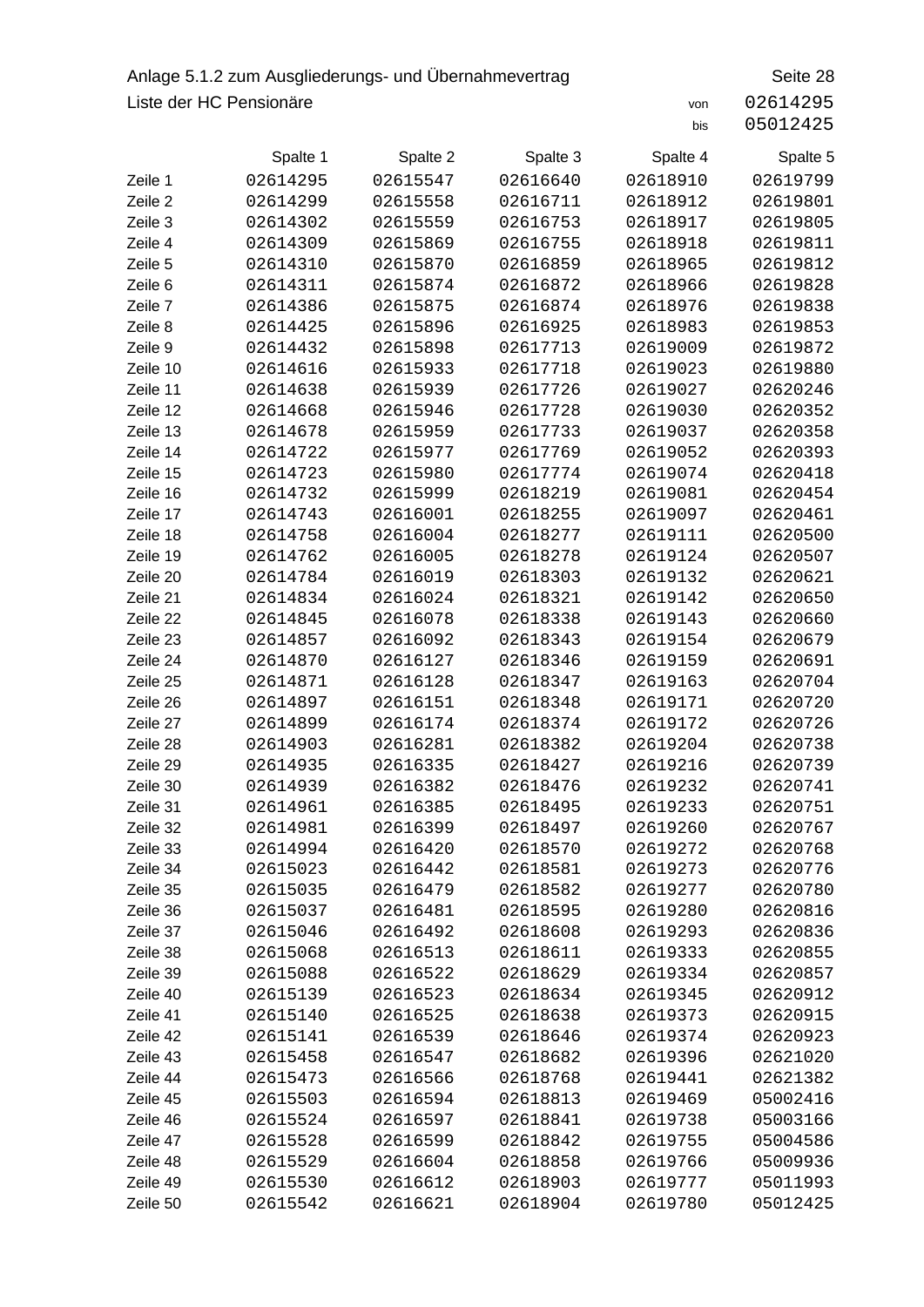## Anlage 5.1.2 zum Ausgliederungs- und Übernahmevertrag Seite 29 Liste der HC Pensionäre von 25012446

|          | Spalte 1 | Spalte 2 | Spalte 3 | Spalte 4 | Spalte 5 |
|----------|----------|----------|----------|----------|----------|
| Zeile 1  | 05012446 | 89053484 | 89058183 | 89062023 | 89064475 |
| Zeile 2  | 05014250 | 89053514 | 89058289 | 89062036 | 89064488 |
| Zeile 3  | 05014381 | 89053576 | 89058290 | 89062037 | 89064794 |
| Zeile 4  | 05014814 | 89053717 | 89058291 | 89062100 | 89064807 |
| Zeile 5  | 05018698 | 89053836 | 89058294 | 89062101 | 89064900 |
| Zeile 6  | 05020550 | 89053859 | 89058337 | 89062112 | 89065064 |
| Zeile 7  | 05023105 | 89053878 | 89058488 | 89062126 | 89065086 |
| Zeile 8  | 05024036 | 89053973 | 89058523 | 89062235 | 89065110 |
| Zeile 9  | 05025077 | 89054008 | 89058532 | 89062302 | 89065185 |
| Zeile 10 | 05026277 | 89054083 | 89058919 | 89062357 | 89065266 |
| Zeile 11 | 05027027 | 89054151 | 89059385 | 89062431 | 89065285 |
| Zeile 12 | 05027368 | 89054266 | 89059462 | 89062532 | 89065316 |
| Zeile 13 | 05029871 | 89054399 | 89059510 | 89062587 | 89065339 |
| Zeile 14 | 05029972 | 89054561 | 89059513 | 89062589 | 89065517 |
| Zeile 15 | 05033344 | 89054736 | 89059556 | 89062754 | 89065573 |
| Zeile 16 | 05033840 | 89054805 | 89059558 | 89062843 | 89065580 |
| Zeile 17 | 05034136 | 89054909 | 89059615 | 89062909 | 89065606 |
| Zeile 18 | 05036809 | 89054917 | 89059646 | 89062968 | 89065609 |
| Zeile 19 | 05037291 | 89055005 | 89059723 | 89062970 | 89065667 |
| Zeile 20 | 05039320 | 89055055 | 89059735 | 89063012 | 89065672 |
| Zeile 21 | 05041016 | 89055060 | 89059759 | 89063075 | 89065688 |
| Zeile 22 | 05046194 | 89055373 | 89059810 | 89063118 | 89065693 |
| Zeile 23 | 05047142 | 89055502 | 89059837 | 89063146 | 89065704 |
| Zeile 24 | 05051968 | 89055716 | 89059856 | 89063150 | 89065719 |
| Zeile 25 | 05052261 | 89055792 | 89059899 | 89063166 | 89065751 |
| Zeile 26 | 05056263 | 89055938 | 89059901 | 89063262 | 89065778 |
| Zeile 27 | 05058166 | 89056284 | 89059942 | 89063277 | 89065804 |
| Zeile 28 | 05060925 | 89056355 | 89060053 | 89063327 | 89065808 |
| Zeile 29 | 05063091 | 89056385 | 89060078 | 89063342 | 89065873 |
| Zeile 30 | 05064459 | 89056771 | 89060142 | 89063343 | 89065925 |
| Zeile 31 | 05069040 | 89056774 | 89060313 | 89063408 | 89066065 |
| Zeile 32 | 89010310 | 89056847 | 89060332 | 89063422 | 89066082 |
| Zeile 33 | 89023156 | 89056880 | 89060450 | 89063457 | 89066096 |
| Zeile 34 | 89034510 | 89056971 | 89060563 | 89063595 | 89066262 |
| Zeile 35 | 89041570 | 89057042 | 89060702 | 89063676 | 89066264 |
| Zeile 36 | 89042846 | 89057239 | 89061213 | 89063764 | 89066325 |
| Zeile 37 | 89048999 | 89057284 | 89061231 | 89063765 | 89066345 |
| Zeile 38 | 89052832 | 89057417 | 89061279 | 89063961 | 89066468 |
| Zeile 39 | 89052837 | 89057461 | 89061354 | 89064011 | 89066499 |
| Zeile 40 | 89052881 | 89057522 | 89061488 | 89064012 | 89066527 |
| Zeile 41 | 89052970 | 89057574 | 89061540 | 89064013 | 89066538 |
| Zeile 42 | 89053066 | 89057723 | 89061588 | 89064049 | 89066659 |
| Zeile 43 | 89053161 | 89057724 | 89061612 | 89064063 | 89066693 |
| Zeile 44 | 89053165 | 89057777 | 89061635 | 89064112 | 89066694 |
| Zeile 45 | 89053214 | 89057790 | 89061654 | 89064207 | 89066758 |
| Zeile 46 | 89053269 | 89057836 | 89061851 | 89064258 | 89066784 |
| Zeile 47 | 89053380 | 89057910 | 89061858 | 89064342 | 89066800 |
| Zeile 48 | 89053382 | 89057915 | 89061903 | 89064367 | 89066812 |
| Zeile 49 | 89053400 | 89057979 | 89061964 | 89064405 | 89066830 |
| Zeile 50 | 89053439 | 89058181 | 89062009 | 89064417 | 89067046 |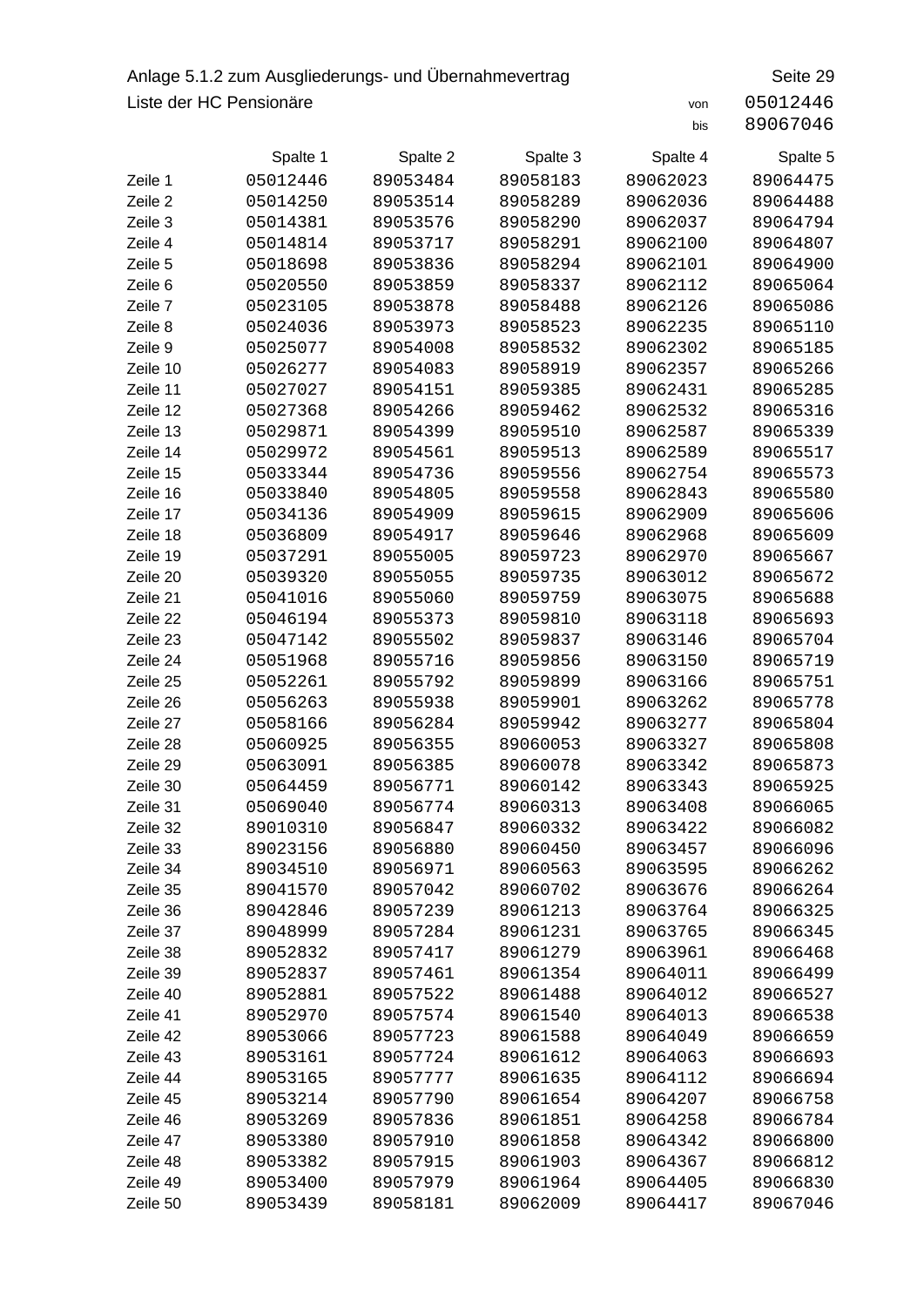## Anlage 5.1.2 zum Ausgliederungs- und Übernahmevertrag Seite 30 Liste der HC Pensionäre von 89067050

|          | Spalte 1 | Spalte 2 | Spalte 3 | Spalte 4 | Spalte 5 |
|----------|----------|----------|----------|----------|----------|
| Zeile 1  | 89067050 | 89069291 | 89071749 | 89073888 | 89076504 |
| Zeile 2  | 89067094 | 89069304 | 89071759 | 89073926 | 89076539 |
| Zeile 3  | 89067234 | 89069340 | 89071794 | 89073933 | 89076598 |
| Zeile 4  | 89067236 | 89069444 | 89071804 | 89073968 | 89076627 |
| Zeile 5  | 89067254 | 89069474 | 89071810 | 89073981 | 89076633 |
| Zeile 6  | 89067335 | 89069492 | 89071817 | 89074330 | 89076716 |
| Zeile 7  | 89067370 | 89069588 | 89071819 | 89074343 | 89076750 |
| Zeile 8  | 89067371 | 89069589 | 89071820 | 89074409 | 89076821 |
| Zeile 9  | 89067372 | 89069637 | 89071821 | 89074412 | 89076837 |
| Zeile 10 | 89067388 | 89069657 | 89071924 | 89074429 | 89076862 |
| Zeile 11 | 89067399 | 89069797 | 89071940 | 89074571 | 89076896 |
| Zeile 12 | 89067425 | 89069811 | 89072140 | 89074686 | 89077037 |
| Zeile 13 | 89067508 | 89069860 | 89072194 | 89074695 | 89077110 |
| Zeile 14 | 89067537 | 89069873 | 89072291 | 89074745 | 89077125 |
| Zeile 15 | 89067545 | 89069897 | 89072527 | 89074749 | 89077195 |
| Zeile 16 | 89067590 | 89069904 | 89072529 | 89074770 | 89077217 |
| Zeile 17 | 89067644 | 89069905 | 89072538 | 89074814 | 89077240 |
| Zeile 18 | 89067707 | 89069906 | 89072785 | 89074880 | 89077294 |
| Zeile 19 | 89067727 | 89069929 | 89072799 | 89075209 | 89077364 |
| Zeile 20 | 89067885 | 89070106 | 89072808 | 89075267 | 89077366 |
| Zeile 21 | 89067893 | 89070290 | 89072809 | 89075291 | 89077377 |
| Zeile 22 | 89067925 | 89070370 | 89072817 | 89075298 | 89077462 |
| Zeile 23 | 89067984 | 89070406 | 89072930 | 89075327 | 89077465 |
| Zeile 24 | 89068050 | 89070471 | 89072948 | 89075334 | 89077505 |
| Zeile 25 | 89068139 | 89070518 | 89073092 | 89075346 | 89077589 |
| Zeile 26 | 89068160 | 89070545 | 89073094 | 89075442 | 89077658 |
| Zeile 27 | 89068206 | 89070699 | 89073109 | 89075481 | 89077672 |
| Zeile 28 | 89068295 | 89070823 | 89073138 | 89075483 | 89077882 |
| Zeile 29 | 89068318 | 89070862 | 89073235 | 89075530 | 89077910 |
| Zeile 30 | 89068332 | 89070929 | 89073268 | 89075553 | 89077927 |
| Zeile 31 | 89068360 | 89070933 | 89073303 | 89075609 | 89078001 |
| Zeile 32 | 89068380 | 89070935 | 89073319 | 89075650 | 89078026 |
| Zeile 33 | 89068503 | 89070984 | 89073330 | 89075651 | 89078034 |
| Zeile 34 | 89068572 | 89071063 | 89073398 | 89075747 | 89078050 |
| Zeile 35 | 89068573 | 89071114 | 89073446 | 89075748 | 89078055 |
| Zeile 36 | 89068643 | 89071134 | 89073447 | 89075818 | 89078079 |
| Zeile 37 | 89068663 | 89071138 | 89073486 | 89075832 | 89078099 |
| Zeile 38 | 89068687 | 89071180 | 89073505 | 89075840 | 89078158 |
| Zeile 39 | 89068740 | 89071181 | 89073524 | 89075903 | 89078159 |
| Zeile 40 | 89068762 | 89071185 | 89073526 | 89075935 | 89078260 |
| Zeile 41 | 89068845 | 89071246 | 89073530 | 89076003 | 89078323 |
| Zeile 42 | 89068933 | 89071250 | 89073555 | 89076057 | 89078357 |
| Zeile 43 | 89068996 | 89071264 | 89073576 | 89076082 | 89078400 |
| Zeile 44 | 89069096 | 89071416 | 89073588 | 89076249 | 89078432 |
| Zeile 45 | 89069155 | 89071438 | 89073691 | 89076263 | 89078465 |
| Zeile 46 | 89069176 | 89071560 | 89073765 | 89076274 | 89078487 |
| Zeile 47 | 89069238 | 89071573 | 89073770 | 89076366 | 89078541 |
| Zeile 48 | 89069239 | 89071575 | 89073814 | 89076368 | 89078640 |
| Zeile 49 | 89069240 | 89071616 | 89073826 | 89076371 | 89078659 |
| Zeile 50 | 89069248 | 89071707 | 89073831 | 89076463 | 89078662 |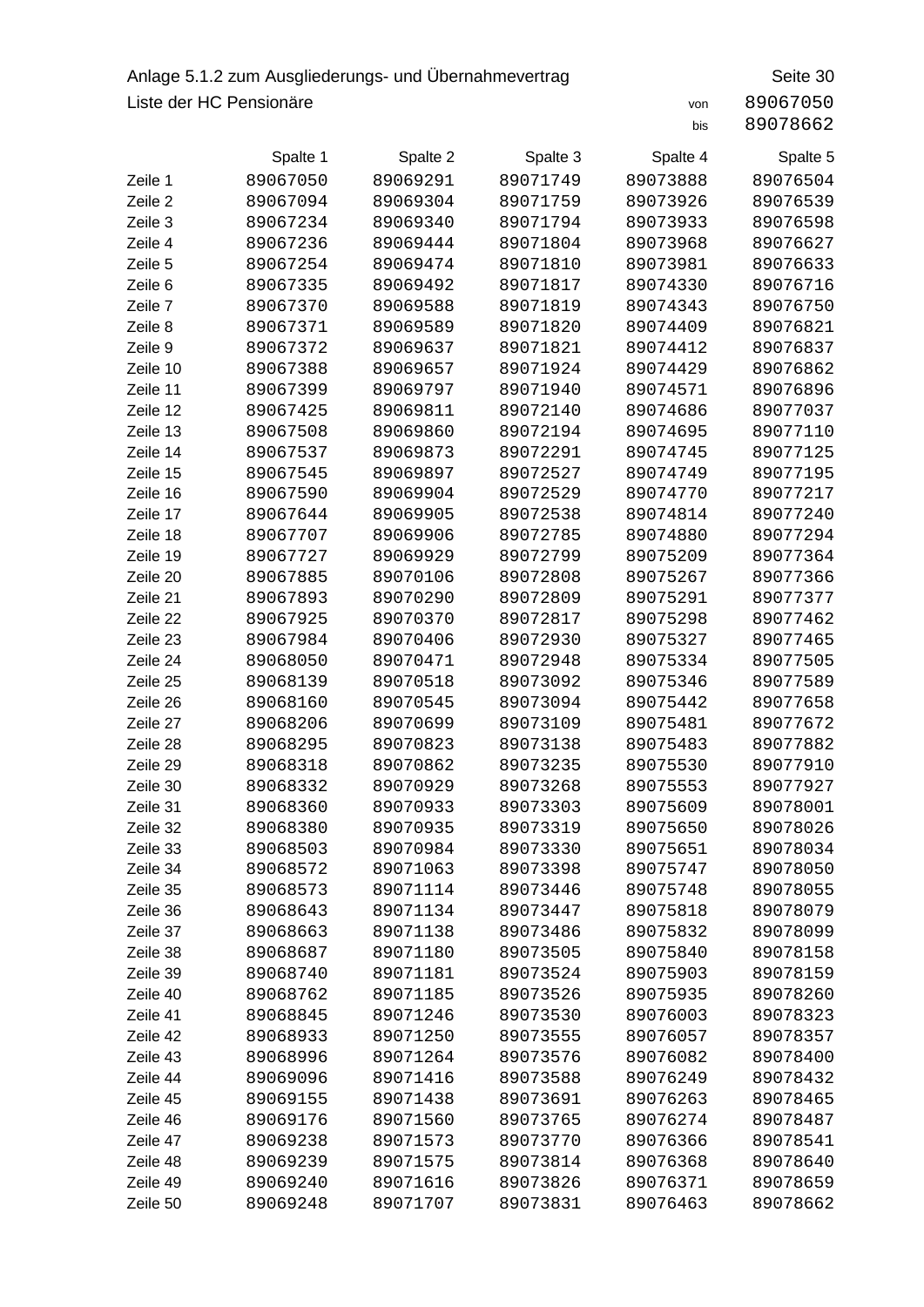|                         | Anlage 5.1.2 zum Ausgliederungs- und Übernahmevertrag |          |          |          | Seite 31 |
|-------------------------|-------------------------------------------------------|----------|----------|----------|----------|
| Liste der HC Pensionäre |                                                       |          |          | von      | 89078669 |
|                         |                                                       |          |          | bis      | 89080074 |
|                         | Spalte 1                                              | Spalte 2 | Spalte 3 | Spalte 4 | Spalte 5 |
| Zeile 1                 | 89078669                                              |          |          |          |          |
| Zeile 2                 | 89078670                                              |          |          |          |          |
| Zeile 3                 | 89078797                                              |          |          |          |          |
| Zeile 4                 | 89078821                                              |          |          |          |          |
| Zeile 5                 | 89078853                                              |          |          |          |          |
| Zeile 6                 | 89078942                                              |          |          |          |          |
| Zeile 7                 | 89078946                                              |          |          |          |          |
| Zeile 8                 | 89078989                                              |          |          |          |          |
| Zeile 9                 | 89079042                                              |          |          |          |          |
| Zeile 10                | 89079074                                              |          |          |          |          |
| Zeile 11                | 89079098                                              |          |          |          |          |
| Zeile 12                | 89079111                                              |          |          |          |          |
| Zeile 13                | 89079199                                              |          |          |          |          |
| Zeile 14                | 89079340                                              |          |          |          |          |
| Zeile 15                | 89079521                                              |          |          |          |          |
| Zeile 16                | 89079590                                              |          |          |          |          |
| Zeile 17                | 89079611                                              |          |          |          |          |
| Zeile 18                | 89079620                                              |          |          |          |          |
| Zeile 19                | 89079655                                              |          |          |          |          |
| Zeile 20                | 89079670                                              |          |          |          |          |
| Zeile 21                | 89079824                                              |          |          |          |          |
| Zeile 22                | 89080055                                              |          |          |          |          |
| Zeile 23                | 89080074                                              |          |          |          |          |
| Zeile 24                |                                                       |          |          |          |          |
| Zeile 25                |                                                       |          |          |          |          |
| Zeile 26                |                                                       |          |          |          |          |
| Zeile 27                |                                                       |          |          |          |          |
| Zeile 28                |                                                       |          |          |          |          |
| Zeile 29                |                                                       |          |          |          |          |
| Zeile 30                |                                                       |          |          |          |          |
| Zeile 31                |                                                       |          |          |          |          |
| Zeile 32                |                                                       |          |          |          |          |
| Zeile 33                |                                                       |          |          |          |          |
| Zeile 34                |                                                       |          |          |          |          |
| Zeile 35                |                                                       |          |          |          |          |
| Zeile 36                |                                                       |          |          |          |          |
| Zeile 37                |                                                       |          |          |          |          |
| Zeile 38                |                                                       |          |          |          |          |
| Zeile 39                |                                                       |          |          |          |          |
| Zeile 40                |                                                       |          |          |          |          |
| Zeile 41                |                                                       |          |          |          |          |
| Zeile 42                |                                                       |          |          |          |          |
| Zeile 43                |                                                       |          |          |          |          |
| Zeile 44                |                                                       |          |          |          |          |
| Zeile 45                |                                                       |          |          |          |          |
| Zeile 46                |                                                       |          |          |          |          |
| Zeile 47                |                                                       |          |          |          |          |
| Zeile 48                |                                                       |          |          |          |          |
| Zeile 49                |                                                       |          |          |          |          |
| Zeile 50                |                                                       |          |          |          |          |